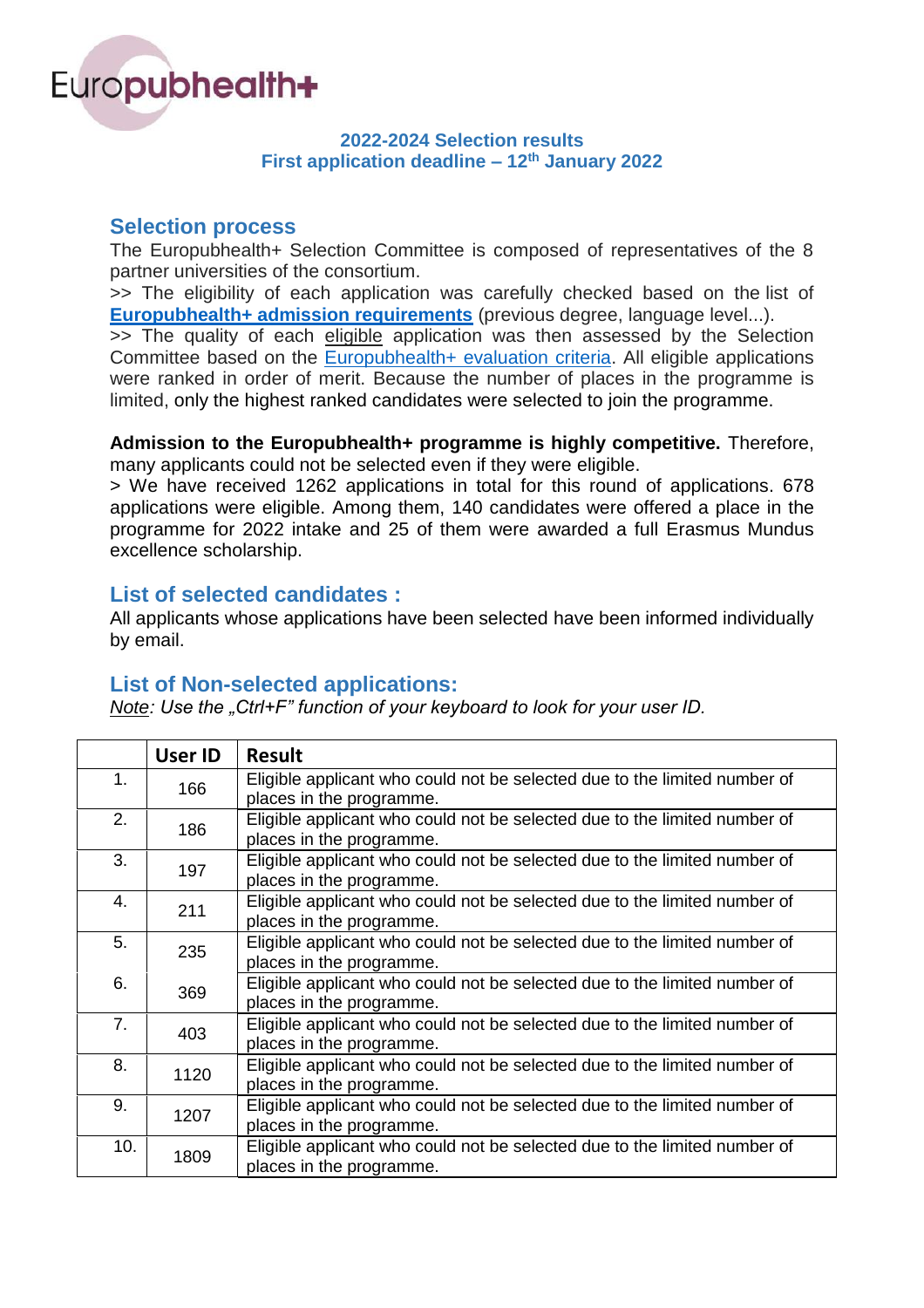| 11. | 1935 | Eligible applicant who could not be selected due to the limited number of<br>places in the programme. |
|-----|------|-------------------------------------------------------------------------------------------------------|
| 12. | 2436 | Eligible applicant who could not be selected due to the limited number of<br>places in the programme. |
| 13. | 2470 | Eligible applicant who could not be selected due to the limited number of<br>places in the programme. |
| 14. | 2478 | Eligible applicant who could not be selected due to the limited number of<br>places in the programme. |
| 15. | 2504 | Eligible applicant who could not be selected due to the limited number of<br>places in the programme. |
| 16. | 2566 | Eligible applicant who could not be selected due to the limited number of<br>places in the programme. |
| 17. | 2577 | Eligible applicant who could not be selected due to the limited number of<br>places in the programme. |
| 18. | 2589 | Eligible applicant who could not be selected due to the limited number of<br>places in the programme. |
| 19. | 2619 | Eligible applicant who could not be selected due to the limited number of<br>places in the programme. |
| 20. | 2653 | Eligible applicant who could not be selected due to the limited number of<br>places in the programme. |
| 21. | 2713 | Eligible applicant who could not be selected due to the limited number of<br>places in the programme. |
| 22. | 2775 | Eligible applicant who could not be selected due to the limited number of<br>places in the programme. |
| 23. | 2787 | Eligible applicant who could not be selected due to the limited number of<br>places in the programme. |
| 24. | 2791 | Eligible applicant who could not be selected due to the limited number of<br>places in the programme. |
| 25. | 2835 | Eligible applicant who could not be selected due to the limited number of<br>places in the programme. |
| 26. | 2876 | Eligible applicant who could not be selected due to the limited number of<br>places in the programme. |
| 27. | 2940 | Eligible applicant who could not be selected due to the limited number of<br>places in the programme. |
| 28. | 2945 | Eligible applicant who could not be selected due to the limited number of<br>places in the programme. |
| 29. | 3029 | Eligible applicant who could not be selected due to the limited number of<br>places in the programme. |
| 30. | 3031 | Eligible applicant who could not be selected due to the limited number of<br>places in the programme. |
| 31. | 3042 | Eligible applicant who could not be selected due to the limited number of<br>places in the programme. |
| 32. | 3050 | Eligible applicant who could not be selected due to the limited number of<br>places in the programme. |
| 33. | 3128 | Eligible applicant who could not be selected due to the limited number of<br>places in the programme. |
| 34. | 3135 | Eligible applicant who could not be selected due to the limited number of<br>places in the programme. |
| 35. | 3286 | Eligible applicant who could not be selected due to the limited number of<br>places in the programme. |
| 36. | 3350 | Eligible applicant who could not be selected due to the limited number of<br>places in the programme. |
| 37. | 3387 | Eligible applicant who could not be selected due to the limited number of<br>places in the programme. |
| 38. | 3548 | Eligible applicant who could not be selected due to the limited number of<br>places in the programme. |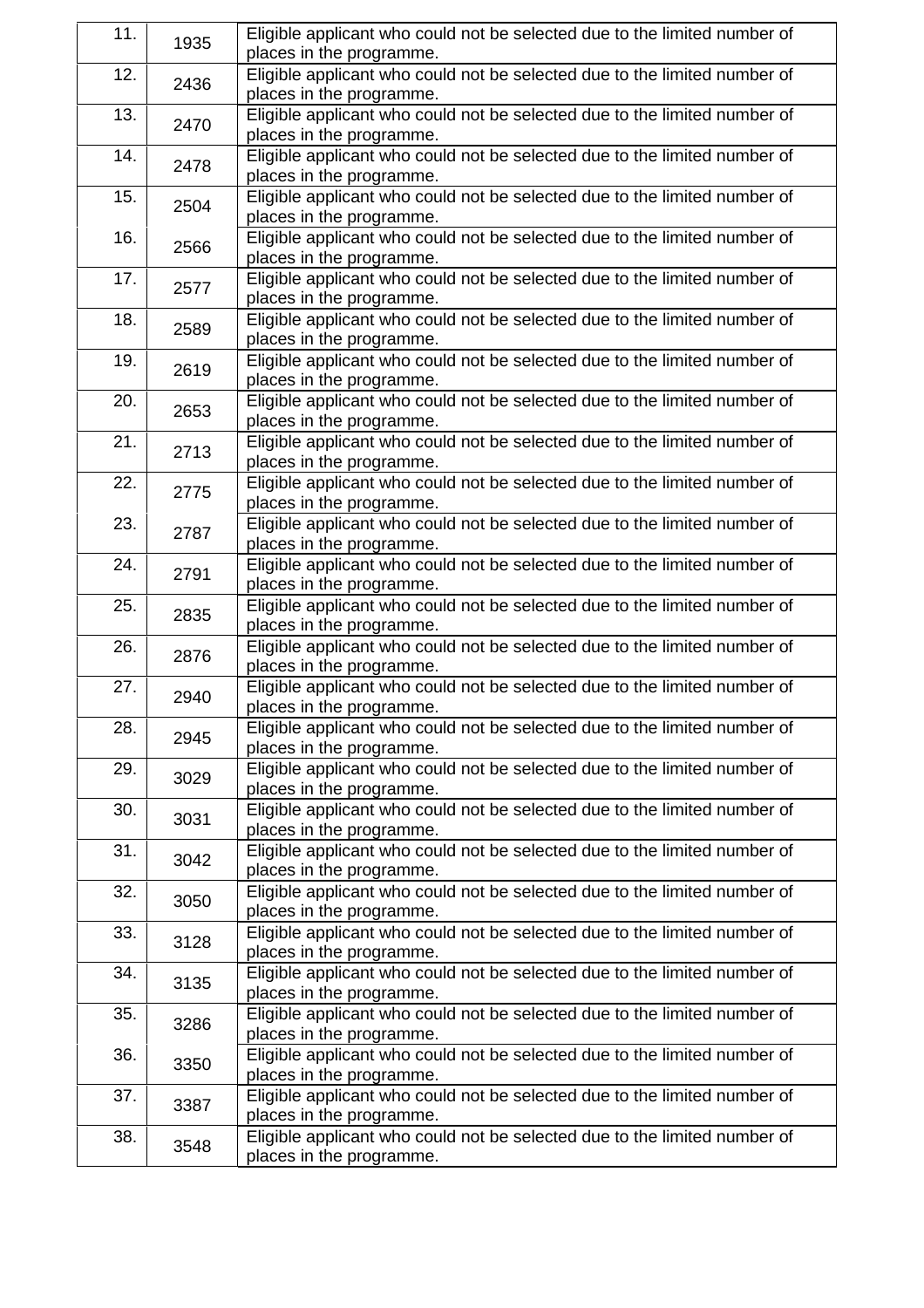| 39. | 3553 | Eligible applicant who could not be selected due to the limited number of |
|-----|------|---------------------------------------------------------------------------|
|     |      | places in the programme.                                                  |
| 40. | 3647 | Eligible applicant who could not be selected due to the limited number of |
|     |      | places in the programme.                                                  |
| 41. | 3679 | Eligible applicant who could not be selected due to the limited number of |
|     |      | places in the programme.                                                  |
| 42. |      | Eligible applicant who could not be selected due to the limited number of |
|     | 3779 | places in the programme.                                                  |
| 43. |      | Eligible applicant who could not be selected due to the limited number of |
|     | 3789 | places in the programme.                                                  |
| 44. |      | Eligible applicant who could not be selected due to the limited number of |
|     | 3812 | places in the programme.                                                  |
| 45. |      | Eligible applicant who could not be selected due to the limited number of |
|     | 3848 | places in the programme.                                                  |
| 46. |      | Eligible applicant who could not be selected due to the limited number of |
|     | 3875 |                                                                           |
|     |      | places in the programme.                                                  |
| 47. | 3878 | Eligible applicant who could not be selected due to the limited number of |
|     |      | places in the programme.                                                  |
| 48. | 3917 | Eligible applicant who could not be selected due to the limited number of |
|     |      | places in the programme.                                                  |
| 49. | 3932 | Eligible applicant who could not be selected due to the limited number of |
|     |      | places in the programme.                                                  |
| 50. | 4003 | Eligible applicant who could not be selected due to the limited number of |
|     |      | places in the programme.                                                  |
| 51. | 4008 | Eligible applicant who could not be selected due to the limited number of |
|     |      | places in the programme.                                                  |
| 52. | 4075 | Eligible applicant who could not be selected due to the limited number of |
|     |      | places in the programme.                                                  |
| 53. |      | Eligible applicant who could not be selected due to the limited number of |
|     | 4141 | places in the programme.                                                  |
| 54. | 4275 | Eligible applicant who could not be selected due to the limited number of |
|     |      | places in the programme.                                                  |
| 55. |      | Eligible applicant who could not be selected due to the limited number of |
|     | 4323 | places in the programme.                                                  |
| 56. |      | Eligible applicant who could not be selected due to the limited number of |
|     | 4566 | places in the programme.                                                  |
| 57. |      | Eligible applicant who could not be selected due to the limited number of |
|     | 4685 | places in the programme.                                                  |
| 58. |      | Eligible applicant who could not be selected due to the limited number of |
|     | 4918 | places in the programme.                                                  |
| 59. |      | Eligible applicant who could not be selected due to the limited number of |
|     | 4920 |                                                                           |
|     |      | places in the programme.                                                  |
| 60. | 4922 | Eligible applicant who could not be selected due to the limited number of |
|     |      | places in the programme.                                                  |
| 61. | 4923 | Eligible applicant who could not be selected due to the limited number of |
|     |      | places in the programme.                                                  |
| 62. | 4927 | Eligible applicant who could not be selected due to the limited number of |
|     |      | places in the programme.                                                  |
| 63. | 4930 | Eligible applicant who could not be selected due to the limited number of |
|     |      | places in the programme.                                                  |
| 64. | 4931 | Eligible applicant who could not be selected due to the limited number of |
|     |      | places in the programme.                                                  |
| 65. | 4936 | Eligible applicant who could not be selected due to the limited number of |
|     |      | places in the programme.                                                  |
| 66. |      | Eligible applicant who could not be selected due to the limited number of |
|     | 4944 | places in the programme.                                                  |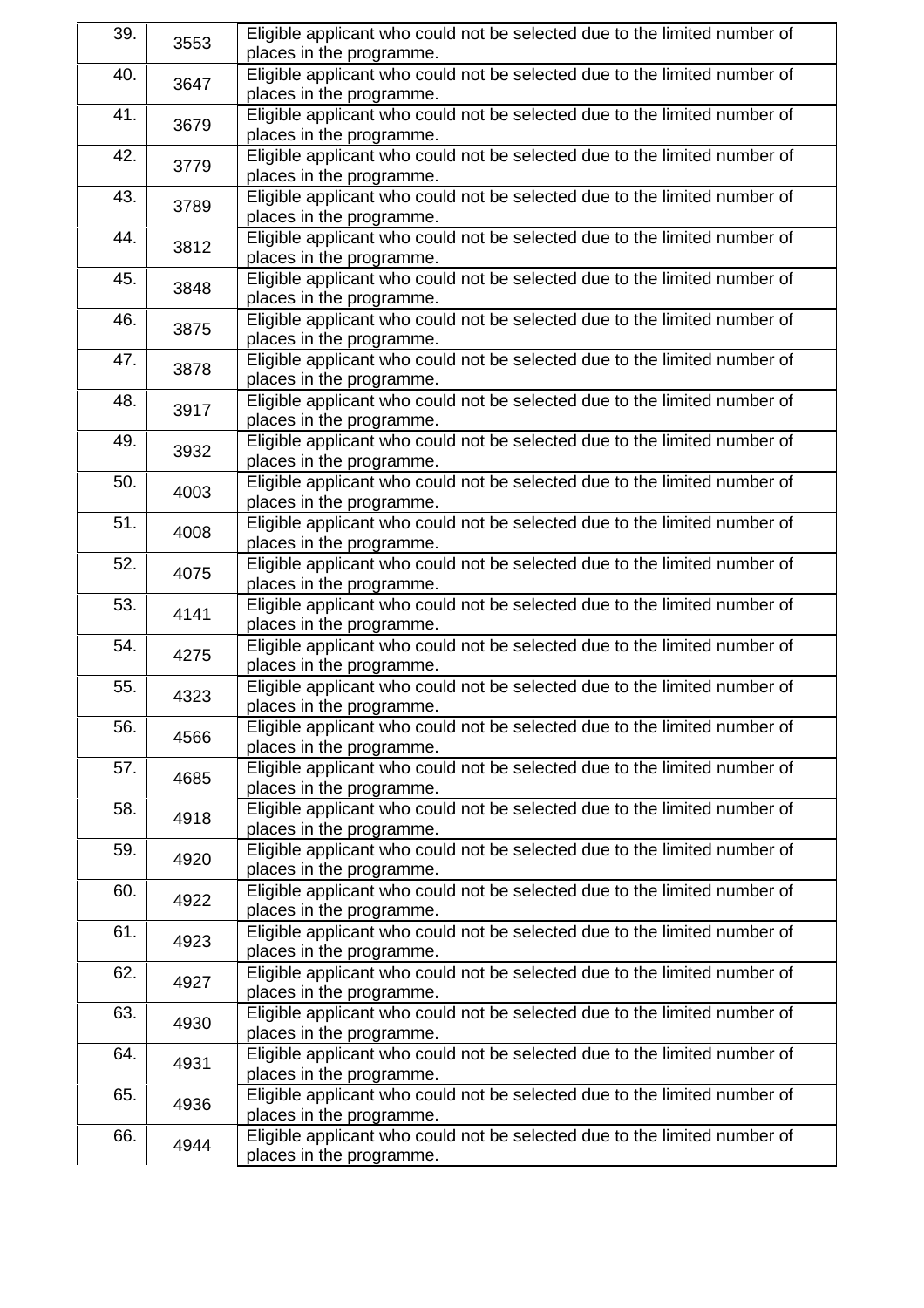| 67. | 4946 | Eligible applicant who could not be selected due to the limited number of |
|-----|------|---------------------------------------------------------------------------|
|     |      | places in the programme.                                                  |
| 68. | 4947 | Eligible applicant who could not be selected due to the limited number of |
|     |      | places in the programme.                                                  |
| 69. | 4950 | Eligible applicant who could not be selected due to the limited number of |
|     |      | places in the programme.                                                  |
| 70. | 4953 | Eligible applicant who could not be selected due to the limited number of |
|     |      | places in the programme.                                                  |
| 71. | 4955 | Eligible applicant who could not be selected due to the limited number of |
|     |      | places in the programme.                                                  |
| 72. |      | Eligible applicant who could not be selected due to the limited number of |
|     | 4957 | places in the programme.                                                  |
| 73. |      | Eligible applicant who could not be selected due to the limited number of |
|     | 4958 | places in the programme.                                                  |
| 74. |      | Eligible applicant who could not be selected due to the limited number of |
|     | 4961 | places in the programme.                                                  |
| 75. |      | Eligible applicant who could not be selected due to the limited number of |
|     | 4964 | places in the programme.                                                  |
| 76. |      | Eligible applicant who could not be selected due to the limited number of |
|     | 4965 | places in the programme.                                                  |
| 77. |      | Eligible applicant who could not be selected due to the limited number of |
|     | 4971 | places in the programme.                                                  |
| 78. |      | Eligible applicant who could not be selected due to the limited number of |
|     | 4974 | places in the programme.                                                  |
| 79. |      | Eligible applicant who could not be selected due to the limited number of |
|     | 4975 | places in the programme.                                                  |
|     |      |                                                                           |
| 80. | 4977 | Eligible applicant who could not be selected due to the limited number of |
|     |      | places in the programme.                                                  |
| 81. | 4980 | Eligible applicant who could not be selected due to the limited number of |
|     | 4994 | places in the programme.                                                  |
| 82. |      | Eligible applicant who could not be selected due to the limited number of |
|     |      | places in the programme.                                                  |
| 83. | 5001 | Eligible applicant who could not be selected due to the limited number of |
|     |      | places in the programme.                                                  |
| 84. | 5006 | Eligible applicant who could not be selected due to the limited number of |
|     |      | places in the programme.                                                  |
| 85. | 5014 | Eligible applicant who could not be selected due to the limited number of |
|     |      | places in the programme.                                                  |
| 86. | 5020 | Eligible applicant who could not be selected due to the limited number of |
|     |      | places in the programme.                                                  |
| 87. | 5032 | Eligible applicant who could not be selected due to the limited number of |
|     |      | places in the programme.                                                  |
| 88. | 5038 | Eligible applicant who could not be selected due to the limited number of |
|     |      | places in the programme.                                                  |
| 89. | 5046 | Eligible applicant who could not be selected due to the limited number of |
|     |      | places in the programme.                                                  |
| 90. | 5048 | Eligible applicant who could not be selected due to the limited number of |
|     |      | places in the programme.                                                  |
| 91. | 5050 | Eligible applicant who could not be selected due to the limited number of |
|     |      | places in the programme.                                                  |
| 92. |      | Eligible applicant who could not be selected due to the limited number of |
|     | 5052 | places in the programme.                                                  |
| 93. | 5054 | Eligible applicant who could not be selected due to the limited number of |
|     |      | places in the programme.                                                  |
| 94. |      | Eligible applicant who could not be selected due to the limited number of |
|     | 5061 | places in the programme.                                                  |
|     |      |                                                                           |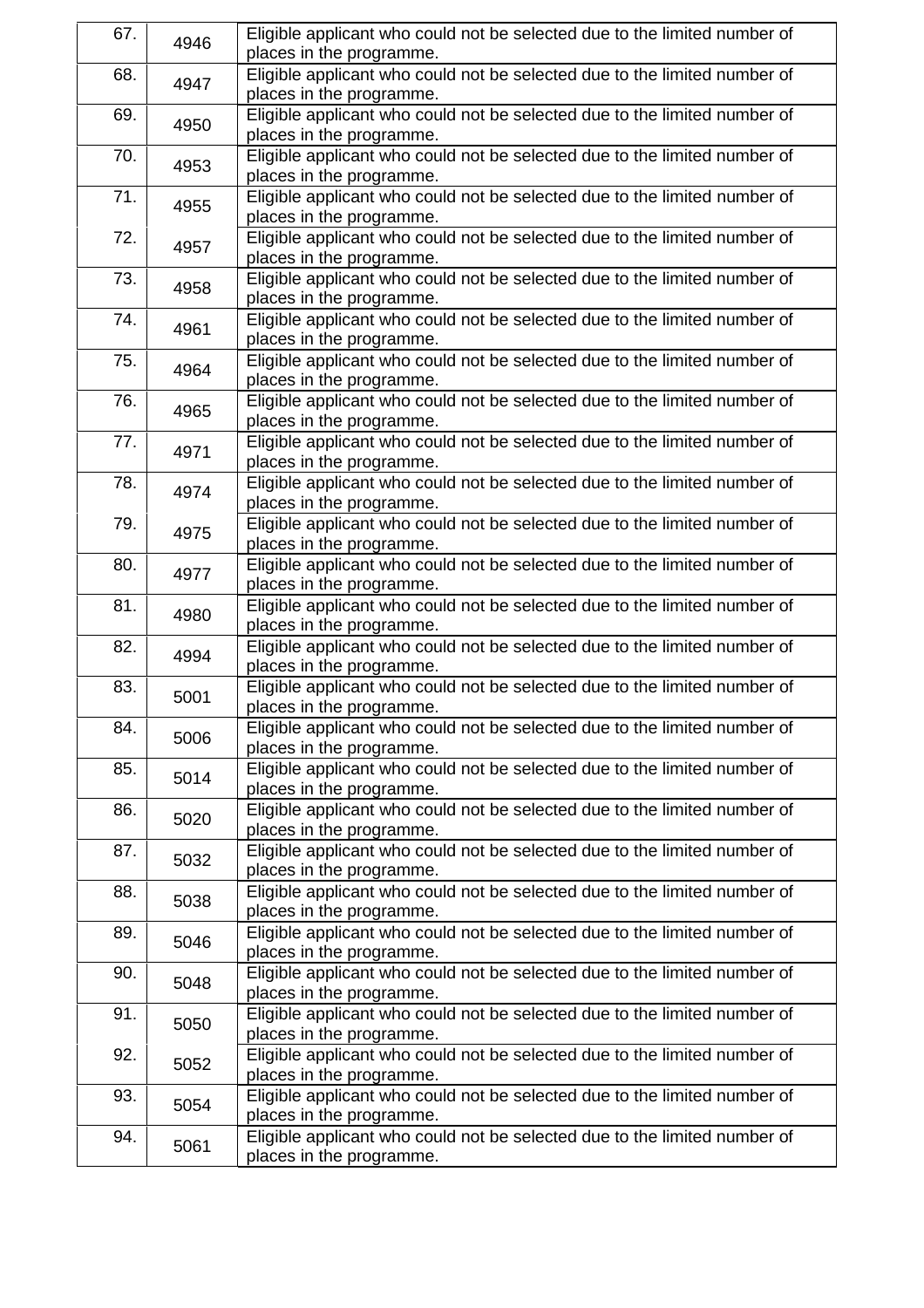| 95.  | 5067 | Eligible applicant who could not be selected due to the limited number of |
|------|------|---------------------------------------------------------------------------|
|      |      | places in the programme.                                                  |
| 96.  | 5071 | Eligible applicant who could not be selected due to the limited number of |
|      |      | places in the programme.                                                  |
| 97.  | 5085 | Eligible applicant who could not be selected due to the limited number of |
|      |      | places in the programme.                                                  |
| 98.  | 5088 | Eligible applicant who could not be selected due to the limited number of |
|      |      | places in the programme.                                                  |
| 99.  | 5089 | Eligible applicant who could not be selected due to the limited number of |
|      |      | places in the programme.                                                  |
| 100. | 5096 | Eligible applicant who could not be selected due to the limited number of |
|      |      | places in the programme.                                                  |
| 101. | 5098 | Eligible applicant who could not be selected due to the limited number of |
|      |      | places in the programme.                                                  |
| 102. |      | Eligible applicant who could not be selected due to the limited number of |
|      | 5104 | places in the programme.                                                  |
| 103. |      | Eligible applicant who could not be selected due to the limited number of |
|      | 5107 | places in the programme.                                                  |
| 104. |      | Eligible applicant who could not be selected due to the limited number of |
|      | 5109 | places in the programme.                                                  |
| 105. |      | Eligible applicant who could not be selected due to the limited number of |
|      | 5112 | places in the programme.                                                  |
| 106. |      | Eligible applicant who could not be selected due to the limited number of |
|      | 5114 | places in the programme.                                                  |
| 107. |      | Eligible applicant who could not be selected due to the limited number of |
|      | 5132 | places in the programme.                                                  |
| 108. |      | Eligible applicant who could not be selected due to the limited number of |
|      | 5135 | places in the programme.                                                  |
| 109. |      | Eligible applicant who could not be selected due to the limited number of |
|      | 5136 | places in the programme.                                                  |
| 110. |      | Eligible applicant who could not be selected due to the limited number of |
|      | 5137 | places in the programme.                                                  |
| 111. |      | Eligible applicant who could not be selected due to the limited number of |
|      | 5148 | places in the programme.                                                  |
| 112. |      | Eligible applicant who could not be selected due to the limited number of |
|      | 5157 | places in the programme.                                                  |
| 113. |      | Eligible applicant who could not be selected due to the limited number of |
|      | 5158 | places in the programme.                                                  |
| 114. |      | Eligible applicant who could not be selected due to the limited number of |
|      | 5161 | places in the programme.                                                  |
| 115. |      | Eligible applicant who could not be selected due to the limited number of |
|      | 5163 | places in the programme.                                                  |
| 116. |      | Eligible applicant who could not be selected due to the limited number of |
|      | 5170 | places in the programme.                                                  |
| 117. |      | Eligible applicant who could not be selected due to the limited number of |
|      | 5172 | places in the programme.                                                  |
| 118. |      | Eligible applicant who could not be selected due to the limited number of |
|      | 5181 | places in the programme.                                                  |
| 119. |      | Eligible applicant who could not be selected due to the limited number of |
|      | 5182 | places in the programme.                                                  |
| 120. |      | Eligible applicant who could not be selected due to the limited number of |
|      | 5195 | places in the programme.                                                  |
| 121. |      | Eligible applicant who could not be selected due to the limited number of |
|      | 5211 | places in the programme.                                                  |
| 122. |      | Eligible applicant who could not be selected due to the limited number of |
|      | 5214 | places in the programme.                                                  |
|      |      |                                                                           |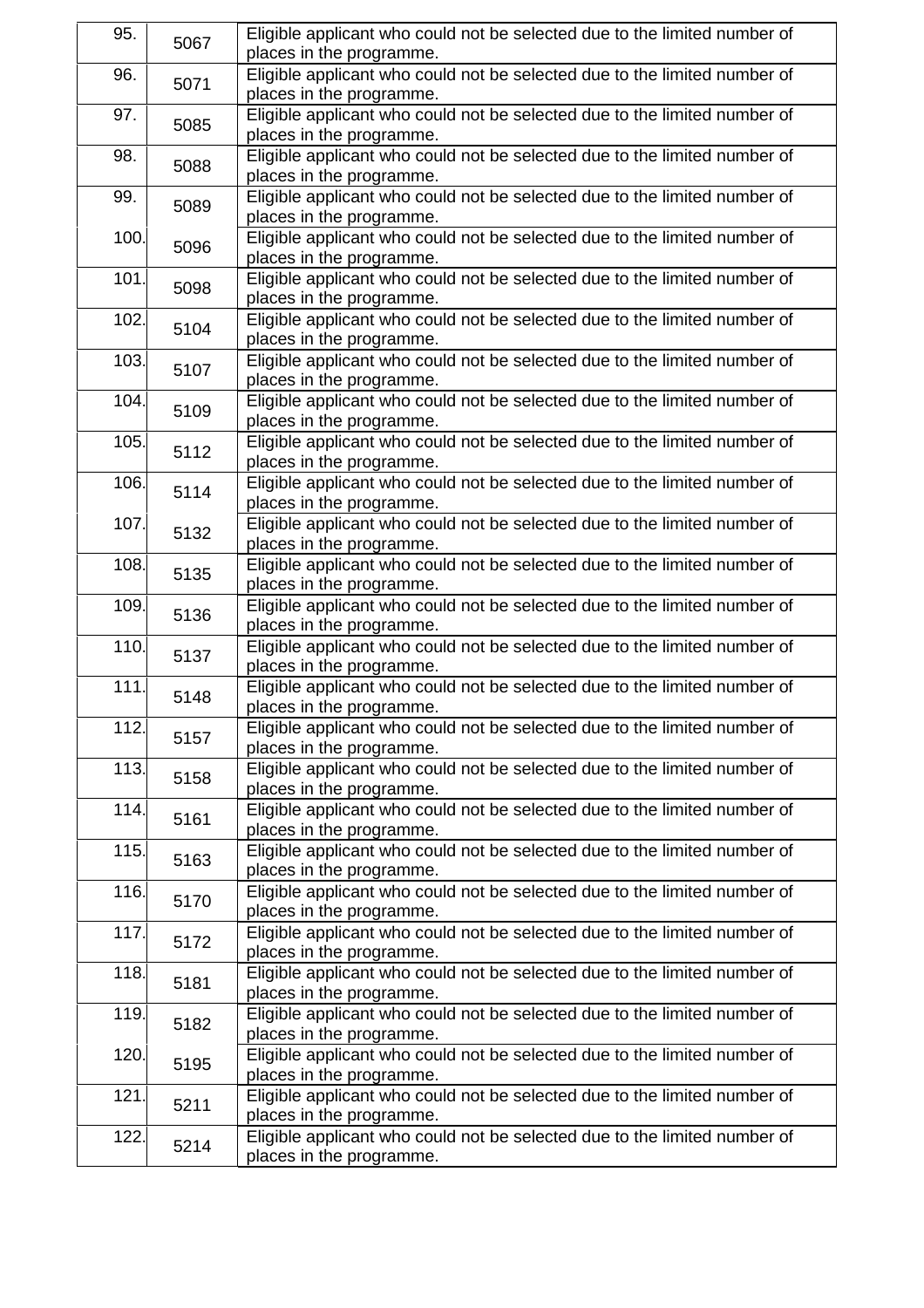| 123. | 5217 | Eligible applicant who could not be selected due to the limited number of<br>places in the programme. |
|------|------|-------------------------------------------------------------------------------------------------------|
| 124. |      | Eligible applicant who could not be selected due to the limited number of                             |
|      | 5221 | places in the programme.                                                                              |
| 125. |      | Eligible applicant who could not be selected due to the limited number of                             |
|      | 5234 | places in the programme.                                                                              |
| 126. |      | Eligible applicant who could not be selected due to the limited number of                             |
|      | 5244 | places in the programme.                                                                              |
| 127. |      | Eligible applicant who could not be selected due to the limited number of                             |
|      | 5245 | places in the programme.                                                                              |
| 128. |      | Eligible applicant who could not be selected due to the limited number of                             |
|      | 5257 | places in the programme.                                                                              |
| 129. |      | Eligible applicant who could not be selected due to the limited number of                             |
|      | 5260 | places in the programme.                                                                              |
| 130. |      | Eligible applicant who could not be selected due to the limited number of                             |
|      | 5264 | places in the programme.                                                                              |
| 131. |      | Eligible applicant who could not be selected due to the limited number of                             |
|      | 5265 | places in the programme.                                                                              |
| 132. |      | Eligible applicant who could not be selected due to the limited number of                             |
|      | 5278 | places in the programme.                                                                              |
| 133. |      | Eligible applicant who could not be selected due to the limited number of                             |
|      | 5288 | places in the programme.                                                                              |
| 134. |      | Eligible applicant who could not be selected due to the limited number of                             |
|      | 5296 | places in the programme.                                                                              |
| 135. |      | Eligible applicant who could not be selected due to the limited number of                             |
|      | 5300 | places in the programme.                                                                              |
| 136. |      | Eligible applicant who could not be selected due to the limited number of                             |
|      | 5302 | places in the programme.                                                                              |
| 137. |      | Eligible applicant who could not be selected due to the limited number of                             |
|      | 5304 | places in the programme.                                                                              |
| 138. | 5319 | Eligible applicant who could not be selected due to the limited number of                             |
|      |      | places in the programme.                                                                              |
| 139. |      | Eligible applicant who could not be selected due to the limited number of                             |
|      | 5330 | places in the programme.                                                                              |
| 140. |      | Eligible applicant who could not be selected due to the limited number of                             |
|      | 5335 | places in the programme.                                                                              |
| 141. |      | Eligible applicant who could not be selected due to the limited number of                             |
|      | 5337 | places in the programme.                                                                              |
| 142. |      | Eligible applicant who could not be selected due to the limited number of                             |
|      | 5339 | places in the programme.                                                                              |
| 143. |      | Eligible applicant who could not be selected due to the limited number of                             |
|      | 5340 | places in the programme.                                                                              |
| 144. |      | Eligible applicant who could not be selected due to the limited number of                             |
|      | 5348 | places in the programme.                                                                              |
| 145. |      | Eligible applicant who could not be selected due to the limited number of                             |
|      | 5350 | places in the programme.                                                                              |
| 146. |      | Eligible applicant who could not be selected due to the limited number of                             |
|      | 5366 | places in the programme.                                                                              |
| 147. |      | Eligible applicant who could not be selected due to the limited number of                             |
|      | 5376 | places in the programme.                                                                              |
| 148. |      | Eligible applicant who could not be selected due to the limited number of                             |
|      | 5377 | places in the programme.                                                                              |
| 149. |      | Eligible applicant who could not be selected due to the limited number of                             |
|      | 5383 | places in the programme.                                                                              |
| 150. |      | Eligible applicant who could not be selected due to the limited number of                             |
|      | 5389 | places in the programme.                                                                              |
|      |      |                                                                                                       |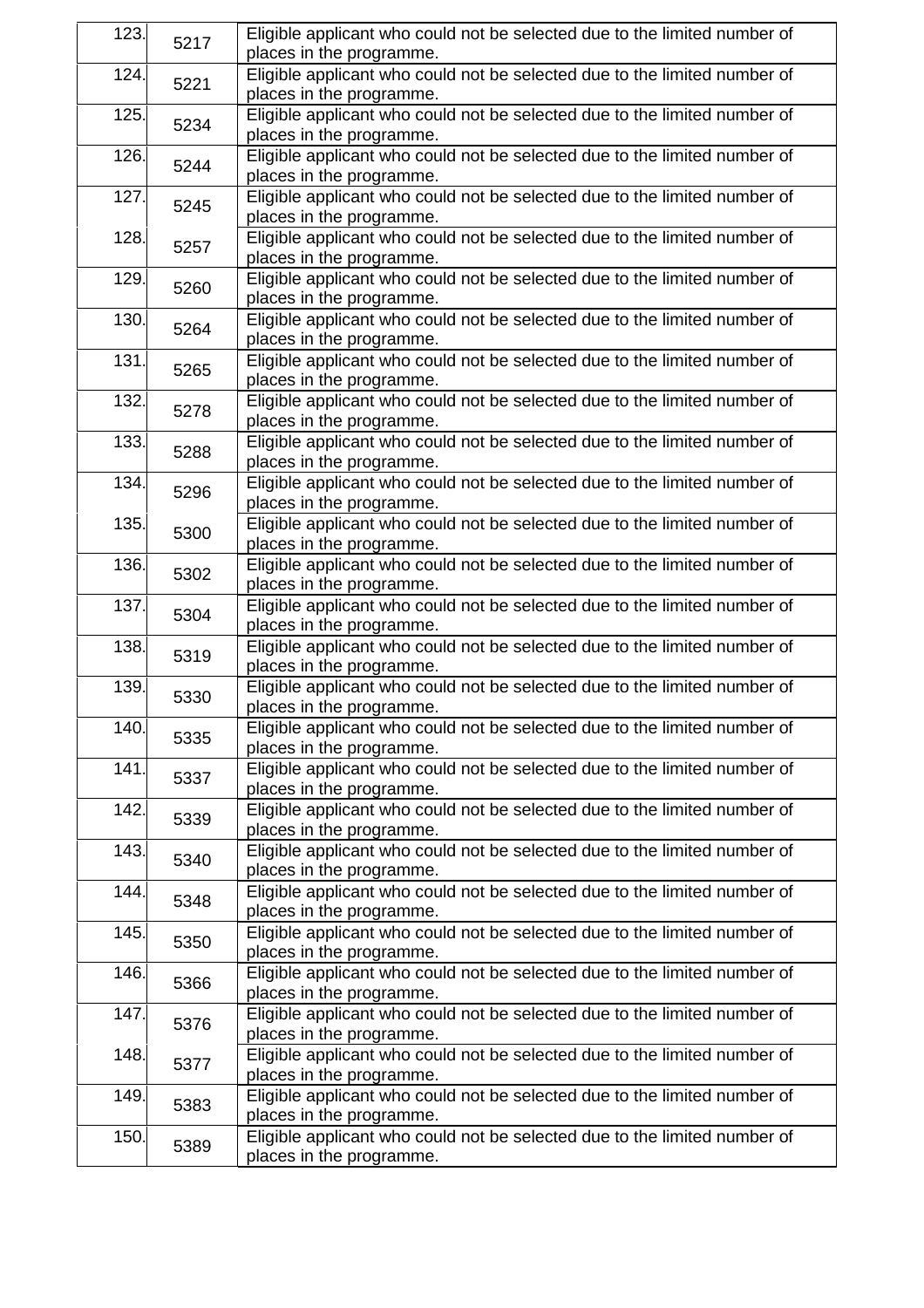| 151. | 5390 | Eligible applicant who could not be selected due to the limited number of<br>places in the programme. |
|------|------|-------------------------------------------------------------------------------------------------------|
| 152. | 5403 | Eligible applicant who could not be selected due to the limited number of<br>places in the programme. |
| 153. | 5408 | Eligible applicant who could not be selected due to the limited number of<br>places in the programme. |
| 154. | 5412 | Eligible applicant who could not be selected due to the limited number of<br>places in the programme. |
| 155. | 5428 | Eligible applicant who could not be selected due to the limited number of<br>places in the programme. |
| 156. | 5429 | Eligible applicant who could not be selected due to the limited number of<br>places in the programme. |
| 157. | 5432 | Eligible applicant who could not be selected due to the limited number of<br>places in the programme. |
| 158. | 5433 | Eligible applicant who could not be selected due to the limited number of<br>places in the programme. |
| 159. | 5438 | Eligible applicant who could not be selected due to the limited number of<br>places in the programme. |
| 160. | 5444 | Eligible applicant who could not be selected due to the limited number of<br>places in the programme. |
| 161. | 5460 | Eligible applicant who could not be selected due to the limited number of<br>places in the programme. |
| 162. | 5464 | Eligible applicant who could not be selected due to the limited number of<br>places in the programme. |
| 163. | 5465 | Eligible applicant who could not be selected due to the limited number of<br>places in the programme. |
| 164. | 5468 | Eligible applicant who could not be selected due to the limited number of<br>places in the programme. |
| 165. | 5469 | Eligible applicant who could not be selected due to the limited number of<br>places in the programme. |
| 166. | 5484 | Eligible applicant who could not be selected due to the limited number of<br>places in the programme. |
| 167. | 5487 | Eligible applicant who could not be selected due to the limited number of<br>places in the programme. |
| 168. | 5488 | Eligible applicant who could not be selected due to the limited number of<br>places in the programme. |
| 169. | 5495 | Eligible applicant who could not be selected due to the limited number of<br>places in the programme. |
| 170. | 5508 | Eligible applicant who could not be selected due to the limited number of<br>places in the programme. |
| 171. | 5510 | Eligible applicant who could not be selected due to the limited number of<br>places in the programme. |
| 172. | 5517 | Eligible applicant who could not be selected due to the limited number of<br>places in the programme. |
| 173. | 5528 | Eligible applicant who could not be selected due to the limited number of<br>places in the programme. |
| 174. | 5543 | Eligible applicant who could not be selected due to the limited number of<br>places in the programme. |
| 175. | 5555 | Eligible applicant who could not be selected due to the limited number of<br>places in the programme. |
| 176. | 5567 | Eligible applicant who could not be selected due to the limited number of<br>places in the programme. |
| 177. | 5569 | Eligible applicant who could not be selected due to the limited number of<br>places in the programme. |
| 178. | 5582 | Eligible applicant who could not be selected due to the limited number of<br>places in the programme. |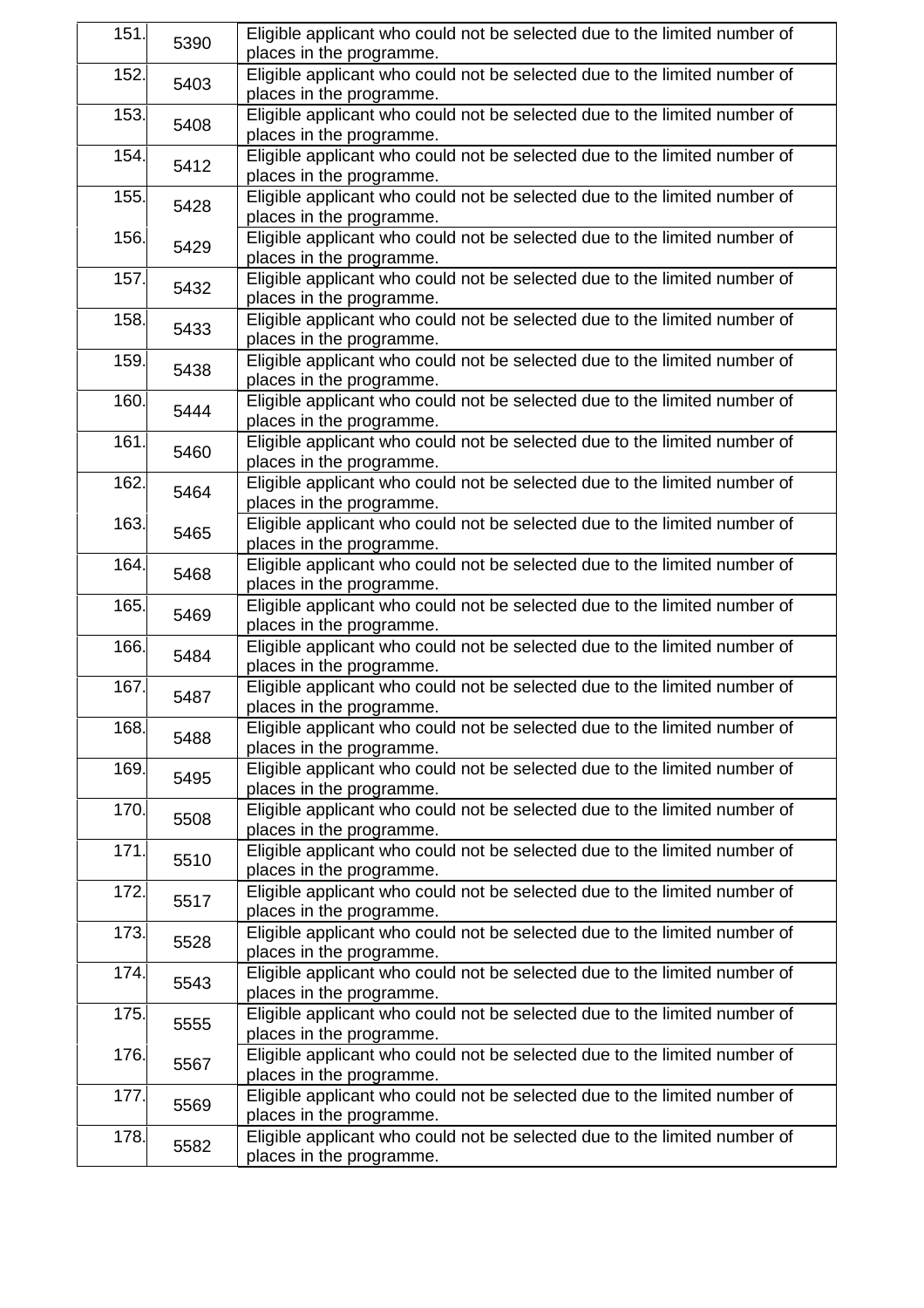| 179. | 5585 | Eligible applicant who could not be selected due to the limited number of<br>places in the programme. |
|------|------|-------------------------------------------------------------------------------------------------------|
| 180. | 5586 | Eligible applicant who could not be selected due to the limited number of<br>places in the programme. |
| 181. | 5593 | Eligible applicant who could not be selected due to the limited number of<br>places in the programme. |
| 182. | 5602 | Eligible applicant who could not be selected due to the limited number of<br>places in the programme. |
| 183. | 5605 | Eligible applicant who could not be selected due to the limited number of<br>places in the programme. |
| 184. | 5609 | Eligible applicant who could not be selected due to the limited number of<br>places in the programme. |
| 185. | 5632 | Eligible applicant who could not be selected due to the limited number of<br>places in the programme. |
| 186. | 5636 | Eligible applicant who could not be selected due to the limited number of<br>places in the programme. |
| 187. | 5637 | Eligible applicant who could not be selected due to the limited number of<br>places in the programme. |
| 188. | 5646 | Eligible applicant who could not be selected due to the limited number of<br>places in the programme. |
| 189. | 5650 | Eligible applicant who could not be selected due to the limited number of<br>places in the programme. |
| 190. | 5651 | Eligible applicant who could not be selected due to the limited number of<br>places in the programme. |
| 191. | 5674 | Eligible applicant who could not be selected due to the limited number of<br>places in the programme. |
| 192. | 5698 | Eligible applicant who could not be selected due to the limited number of<br>places in the programme. |
| 193. | 5701 | Eligible applicant who could not be selected due to the limited number of<br>places in the programme. |
| 194. | 5727 | Eligible applicant who could not be selected due to the limited number of<br>places in the programme. |
| 195. | 5735 | Eligible applicant who could not be selected due to the limited number of<br>places in the programme. |
| 196. | 5738 | Eligible applicant who could not be selected due to the limited number of<br>places in the programme. |
| 197. | 5749 | Eligible applicant who could not be selected due to the limited number of<br>places in the programme. |
| 198. | 5752 | Eligible applicant who could not be selected due to the limited number of<br>places in the programme. |
| 199. | 5756 | Eligible applicant who could not be selected due to the limited number of<br>places in the programme. |
| 200. | 5760 | Eligible applicant who could not be selected due to the limited number of<br>places in the programme. |
| 201. | 5763 | Eligible applicant who could not be selected due to the limited number of<br>places in the programme. |
| 202. | 5767 | Eligible applicant who could not be selected due to the limited number of<br>places in the programme. |
| 203. | 5769 | Eligible applicant who could not be selected due to the limited number of<br>places in the programme. |
| 204. | 5788 | Eligible applicant who could not be selected due to the limited number of<br>places in the programme. |
| 205. | 5791 | Eligible applicant who could not be selected due to the limited number of<br>places in the programme. |
| 206. | 5792 | Eligible applicant who could not be selected due to the limited number of<br>places in the programme. |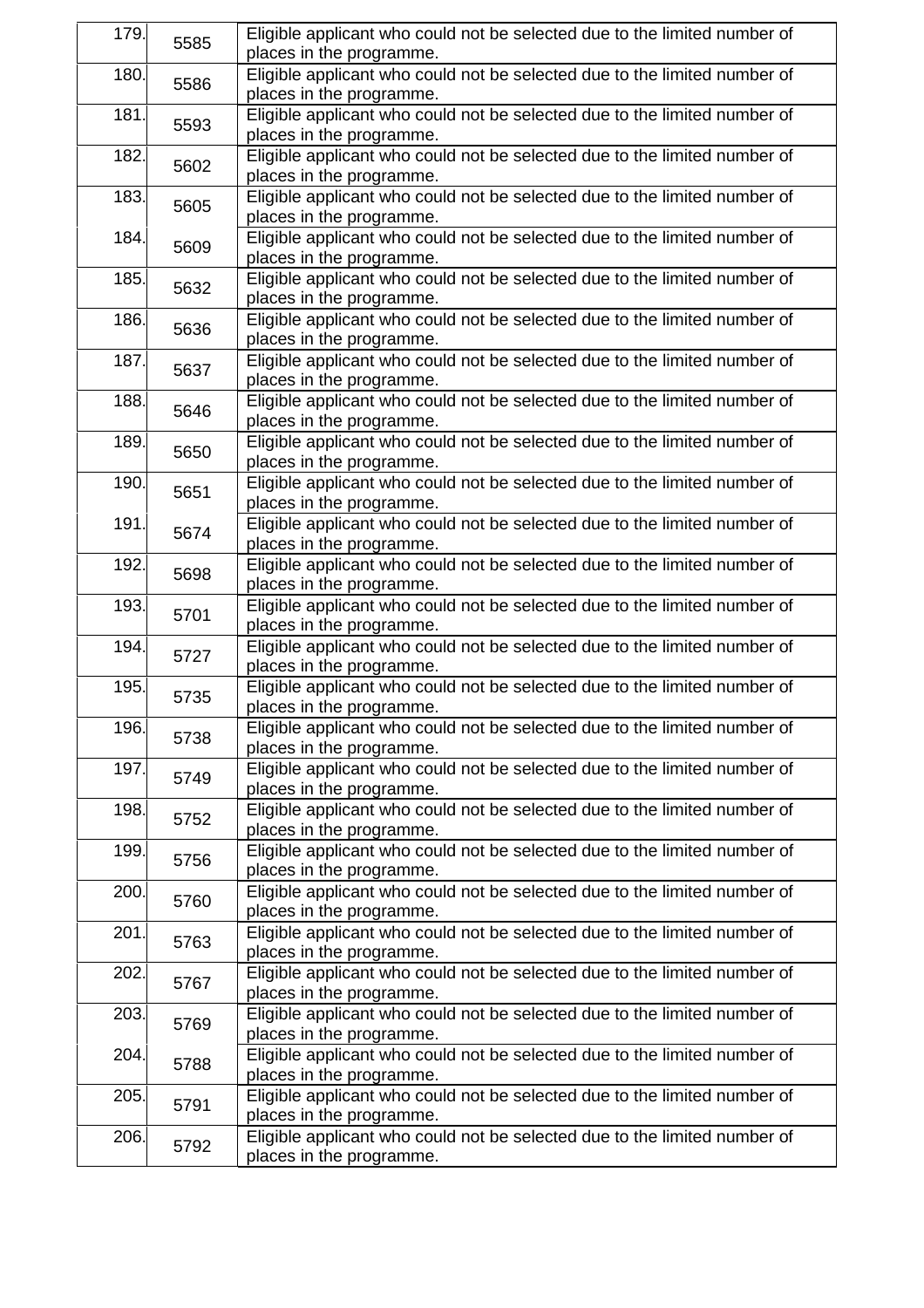| 207. | 5795 | Eligible applicant who could not be selected due to the limited number of |
|------|------|---------------------------------------------------------------------------|
|      |      | places in the programme.                                                  |
| 208. | 5797 | Eligible applicant who could not be selected due to the limited number of |
|      |      | places in the programme.                                                  |
| 209. | 5800 | Eligible applicant who could not be selected due to the limited number of |
|      |      | places in the programme.                                                  |
| 210. | 5814 | Eligible applicant who could not be selected due to the limited number of |
|      |      | places in the programme.                                                  |
| 211. | 5819 | Eligible applicant who could not be selected due to the limited number of |
|      |      | places in the programme.                                                  |
| 212. | 5822 | Eligible applicant who could not be selected due to the limited number of |
|      |      | places in the programme.                                                  |
| 213. | 5825 | Eligible applicant who could not be selected due to the limited number of |
|      |      | places in the programme.                                                  |
| 214. |      | Eligible applicant who could not be selected due to the limited number of |
|      | 5828 | places in the programme.                                                  |
| 215. |      | Eligible applicant who could not be selected due to the limited number of |
|      | 5831 | places in the programme.                                                  |
| 216. |      | Eligible applicant who could not be selected due to the limited number of |
|      | 5844 | places in the programme.                                                  |
| 217. |      | Eligible applicant who could not be selected due to the limited number of |
|      | 5845 | places in the programme.                                                  |
| 218. |      | Eligible applicant who could not be selected due to the limited number of |
|      | 5846 | places in the programme.                                                  |
| 219. |      | Eligible applicant who could not be selected due to the limited number of |
|      | 5847 | places in the programme.                                                  |
| 220. |      | Eligible applicant who could not be selected due to the limited number of |
|      | 5852 | places in the programme.                                                  |
| 221. |      | Eligible applicant who could not be selected due to the limited number of |
|      | 5856 | places in the programme.                                                  |
| 222. | 5862 | Eligible applicant who could not be selected due to the limited number of |
|      |      | places in the programme.                                                  |
| 223. |      | Eligible applicant who could not be selected due to the limited number of |
|      | 5868 | places in the programme.                                                  |
| 224. |      | Eligible applicant who could not be selected due to the limited number of |
|      | 5872 | places in the programme.                                                  |
| 225. |      | Eligible applicant who could not be selected due to the limited number of |
|      | 5880 |                                                                           |
|      |      | places in the programme.                                                  |
| 226. | 5889 | Eligible applicant who could not be selected due to the limited number of |
|      |      | places in the programme.                                                  |
| 227. | 5892 | Eligible applicant who could not be selected due to the limited number of |
|      |      | places in the programme.                                                  |
| 228. | 5917 | Eligible applicant who could not be selected due to the limited number of |
|      |      | places in the programme.                                                  |
| 229. | 5940 | Eligible applicant who could not be selected due to the limited number of |
|      |      | places in the programme.                                                  |
| 230. | 5974 | Eligible applicant who could not be selected due to the limited number of |
|      |      | places in the programme.                                                  |
| 231. | 5980 | Eligible applicant who could not be selected due to the limited number of |
|      |      | places in the programme.                                                  |
| 232. | 6001 | Eligible applicant who could not be selected due to the limited number of |
|      |      | places in the programme.                                                  |
| 233. | 6006 | Eligible applicant who could not be selected due to the limited number of |
|      |      | places in the programme.                                                  |
| 234. | 6012 | Eligible applicant who could not be selected due to the limited number of |
|      |      | places in the programme.                                                  |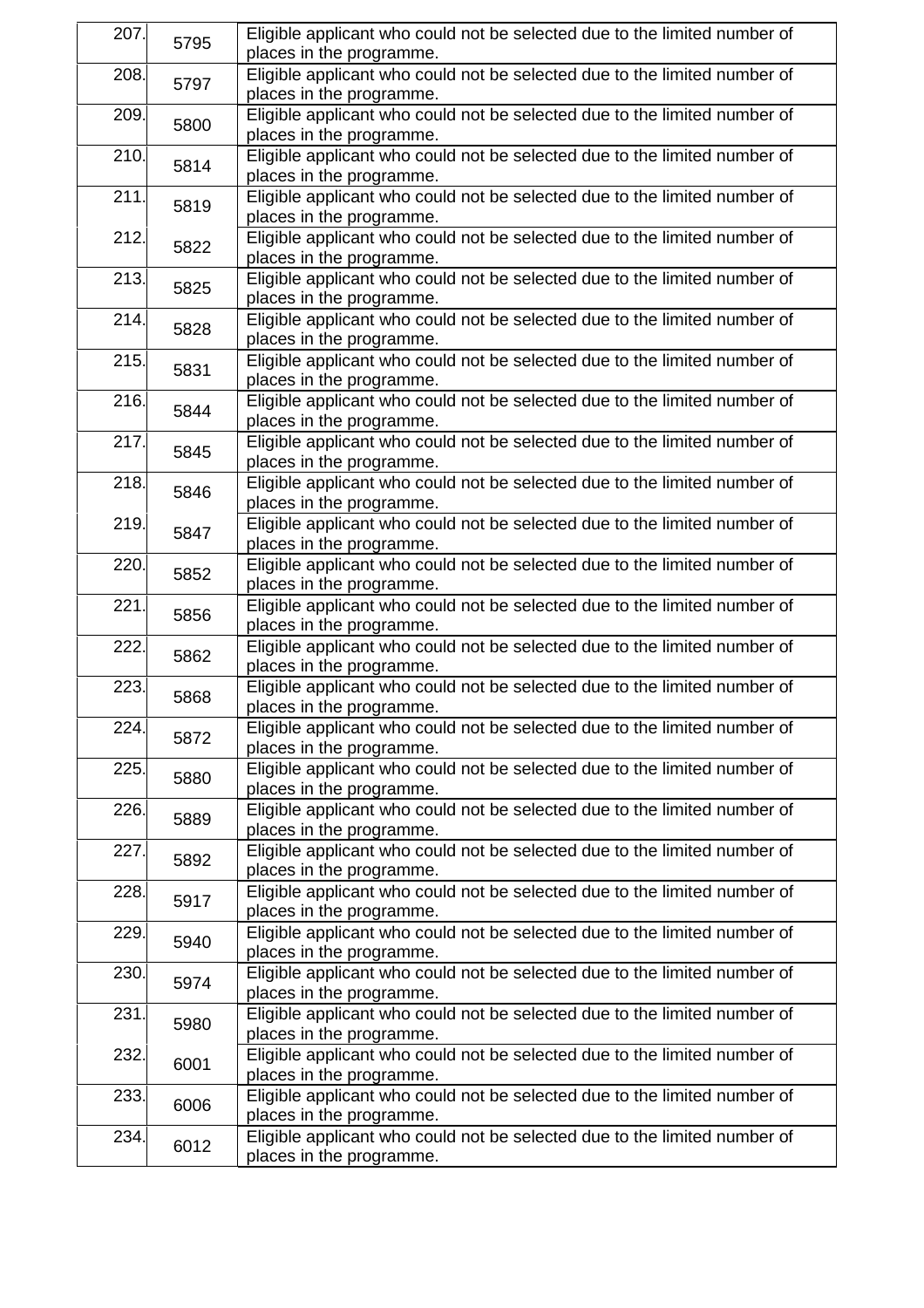| 235. | 6014 | Eligible applicant who could not be selected due to the limited number of<br>places in the programme. |
|------|------|-------------------------------------------------------------------------------------------------------|
| 236. | 6046 | Eligible applicant who could not be selected due to the limited number of<br>places in the programme. |
| 237. | 6077 | Eligible applicant who could not be selected due to the limited number of<br>places in the programme. |
| 238. | 6082 | Eligible applicant who could not be selected due to the limited number of<br>places in the programme. |
| 239. | 6107 | Eligible applicant who could not be selected due to the limited number of<br>places in the programme. |
| 240. | 6125 | Eligible applicant who could not be selected due to the limited number of<br>places in the programme. |
| 241. | 6130 | Eligible applicant who could not be selected due to the limited number of<br>places in the programme. |
| 242. | 6139 | Eligible applicant who could not be selected due to the limited number of<br>places in the programme. |
| 243. | 6140 | Eligible applicant who could not be selected due to the limited number of<br>places in the programme. |
| 244. | 6152 | Eligible applicant who could not be selected due to the limited number of<br>places in the programme. |
| 245. | 6154 | Eligible applicant who could not be selected due to the limited number of<br>places in the programme. |
| 246. | 6158 | Eligible applicant who could not be selected due to the limited number of<br>places in the programme. |
| 247. | 6180 | Eligible applicant who could not be selected due to the limited number of<br>places in the programme. |
| 248. | 6203 | Eligible applicant who could not be selected due to the limited number of<br>places in the programme. |
| 249. | 6210 | Eligible applicant who could not be selected due to the limited number of<br>places in the programme. |
| 250. | 6222 | Eligible applicant who could not be selected due to the limited number of<br>places in the programme. |
| 251. | 6225 | Eligible applicant who could not be selected due to the limited number of<br>places in the programme. |
| 252. | 6232 | Eligible applicant who could not be selected due to the limited number of<br>places in the programme. |
| 253. | 6234 | Eligible applicant who could not be selected due to the limited number of<br>places in the programme. |
| 254. | 6240 | Eligible applicant who could not be selected due to the limited number of<br>places in the programme. |
| 255. | 6254 | Eligible applicant who could not be selected due to the limited number of<br>places in the programme. |
| 256. | 6275 | Eligible applicant who could not be selected due to the limited number of<br>places in the programme. |
| 257. | 6287 | Eligible applicant who could not be selected due to the limited number of<br>places in the programme. |
| 258. | 6290 | Eligible applicant who could not be selected due to the limited number of<br>places in the programme. |
| 259. | 6293 | Eligible applicant who could not be selected due to the limited number of<br>places in the programme. |
| 260. | 6308 | Eligible applicant who could not be selected due to the limited number of<br>places in the programme. |
| 261. | 6314 | Eligible applicant who could not be selected due to the limited number of<br>places in the programme. |
| 262. | 6329 | Eligible applicant who could not be selected due to the limited number of<br>places in the programme. |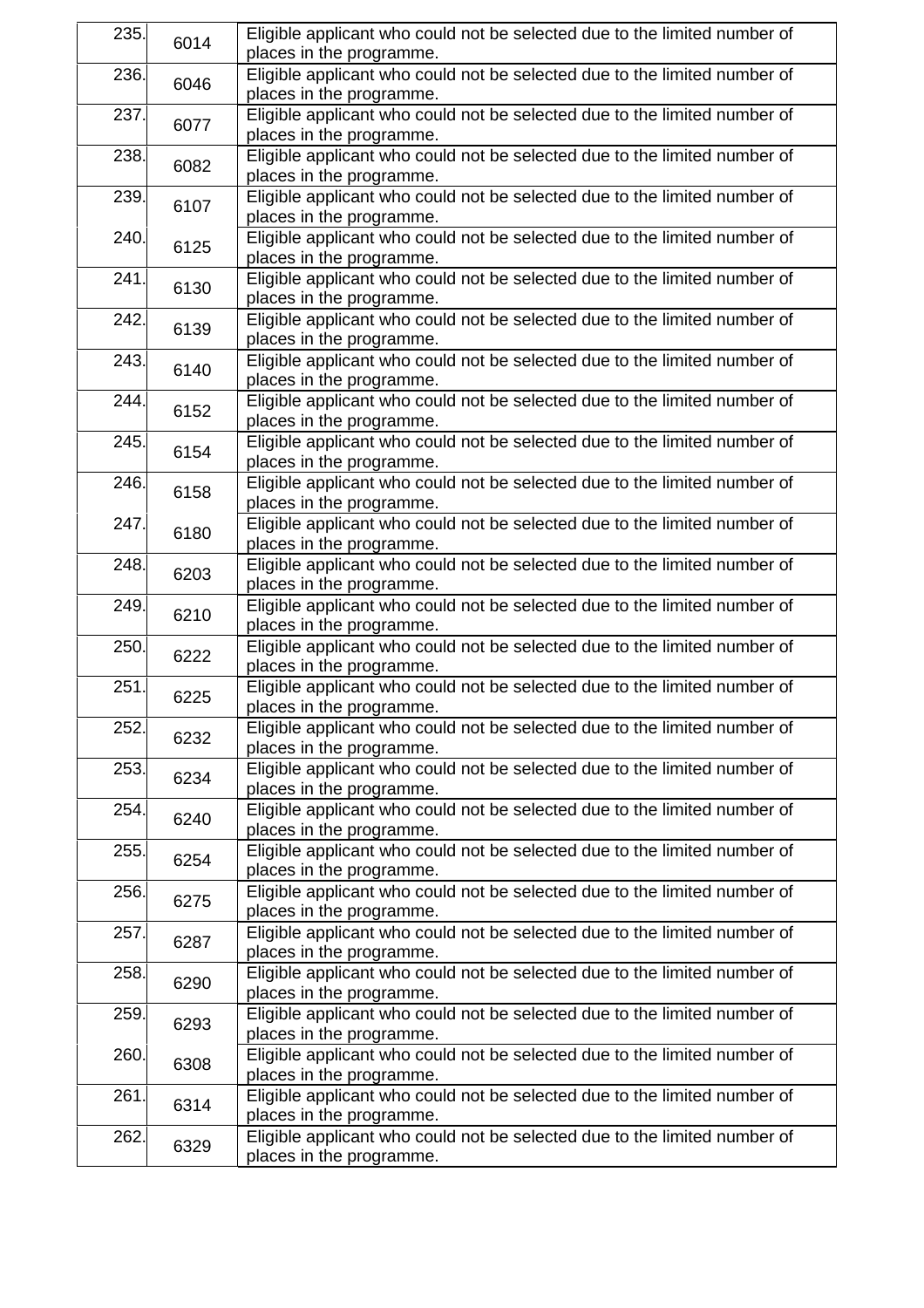| 263. | 6334 | Eligible applicant who could not be selected due to the limited number of<br>places in the programme. |
|------|------|-------------------------------------------------------------------------------------------------------|
| 264. | 6356 | Eligible applicant who could not be selected due to the limited number of<br>places in the programme. |
| 265. | 6368 | Eligible applicant who could not be selected due to the limited number of<br>places in the programme. |
| 266. | 6387 | Eligible applicant who could not be selected due to the limited number of<br>places in the programme. |
| 267. | 6390 | Eligible applicant who could not be selected due to the limited number of<br>places in the programme. |
| 268. | 6395 | Eligible applicant who could not be selected due to the limited number of<br>places in the programme. |
| 269. | 6412 | Eligible applicant who could not be selected due to the limited number of<br>places in the programme. |
| 270. | 6422 | Eligible applicant who could not be selected due to the limited number of<br>places in the programme. |
| 271. | 6433 | Eligible applicant who could not be selected due to the limited number of<br>places in the programme. |
| 272. | 6454 | Eligible applicant who could not be selected due to the limited number of<br>places in the programme. |
| 273. | 6457 | Eligible applicant who could not be selected due to the limited number of<br>places in the programme. |
| 274. | 6459 | Eligible applicant who could not be selected due to the limited number of<br>places in the programme. |
| 275. | 6467 | Eligible applicant who could not be selected due to the limited number of<br>places in the programme. |
| 276. | 6481 | Eligible applicant who could not be selected due to the limited number of<br>places in the programme. |
| 277. | 6483 | Eligible applicant who could not be selected due to the limited number of<br>places in the programme. |
| 278. | 6512 | Eligible applicant who could not be selected due to the limited number of<br>places in the programme. |
| 279. | 6514 | Eligible applicant who could not be selected due to the limited number of<br>places in the programme. |
| 280. | 6526 | Eligible applicant who could not be selected due to the limited number of<br>places in the programme. |
| 281. | 6532 | Eligible applicant who could not be selected due to the limited number of<br>places in the programme. |
| 282. | 6534 | Eligible applicant who could not be selected due to the limited number of<br>places in the programme. |
| 283. | 6544 | Eligible applicant who could not be selected due to the limited number of<br>places in the programme. |
| 284. | 6546 | Eligible applicant who could not be selected due to the limited number of<br>places in the programme. |
| 285. | 6556 | Eligible applicant who could not be selected due to the limited number of<br>places in the programme. |
| 286. | 6557 | Eligible applicant who could not be selected due to the limited number of<br>places in the programme. |
| 287. | 6571 | Eligible applicant who could not be selected due to the limited number of<br>places in the programme. |
| 288. | 6572 | Eligible applicant who could not be selected due to the limited number of<br>places in the programme. |
| 289. | 6577 | Eligible applicant who could not be selected due to the limited number of<br>places in the programme. |
| 290. | 6588 | Eligible applicant who could not be selected due to the limited number of<br>places in the programme. |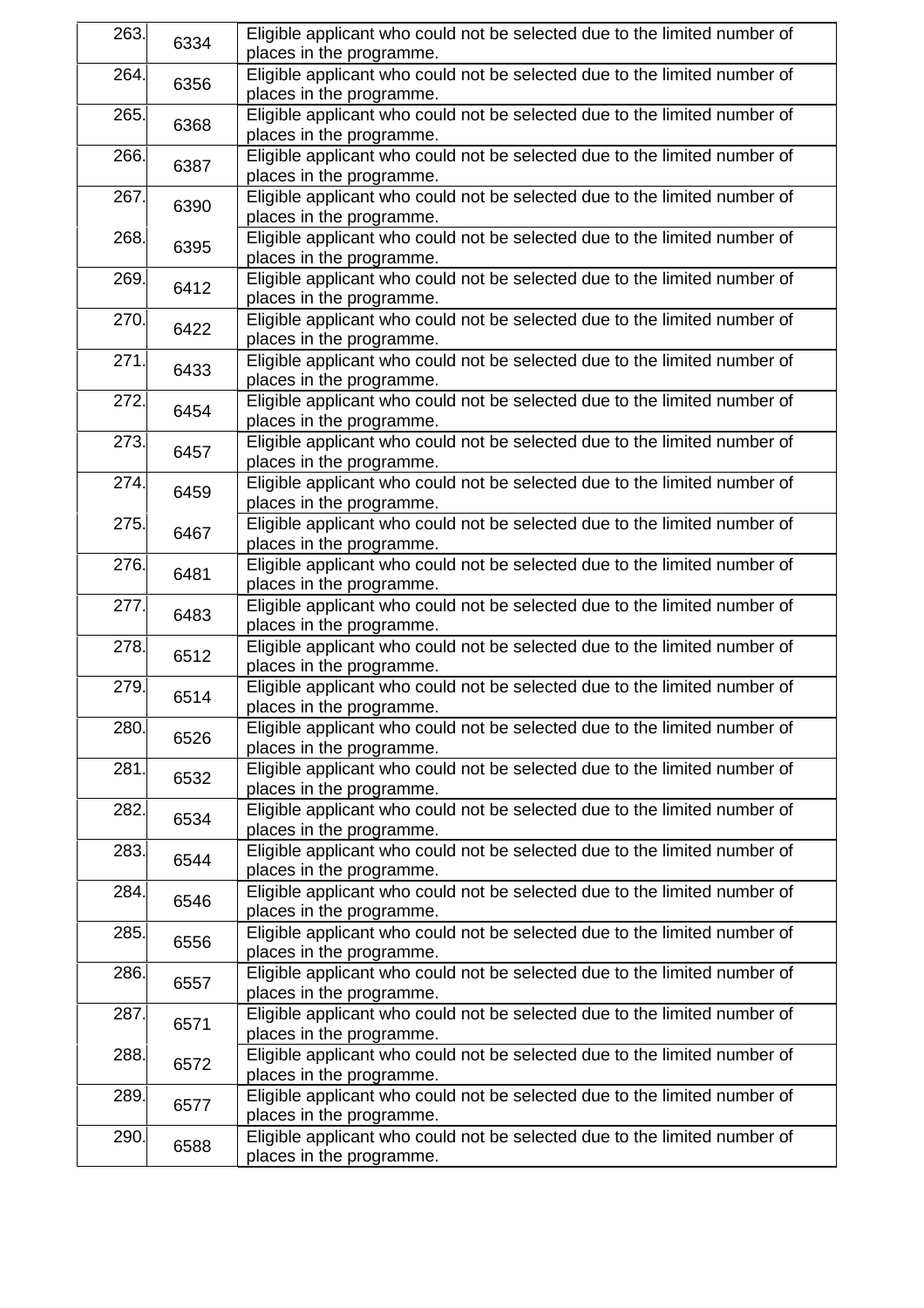| 291. | 6593 | Eligible applicant who could not be selected due to the limited number of |
|------|------|---------------------------------------------------------------------------|
|      |      | places in the programme.                                                  |
| 292. | 6603 | Eligible applicant who could not be selected due to the limited number of |
|      |      | places in the programme.                                                  |
| 293. | 6615 | Eligible applicant who could not be selected due to the limited number of |
|      |      | places in the programme.                                                  |
| 294. |      | Eligible applicant who could not be selected due to the limited number of |
|      | 6625 | places in the programme.                                                  |
| 295. |      | Eligible applicant who could not be selected due to the limited number of |
|      | 6631 | places in the programme.                                                  |
| 296. |      | Eligible applicant who could not be selected due to the limited number of |
|      | 6643 | places in the programme.                                                  |
| 297. |      | Eligible applicant who could not be selected due to the limited number of |
|      | 6649 | places in the programme.                                                  |
| 298. |      |                                                                           |
|      | 6656 | Eligible applicant who could not be selected due to the limited number of |
|      |      | places in the programme.                                                  |
| 299. | 6657 | Eligible applicant who could not be selected due to the limited number of |
|      |      | places in the programme.                                                  |
| 300. | 6661 | Eligible applicant who could not be selected due to the limited number of |
|      |      | places in the programme.                                                  |
| 301. | 6665 | Eligible applicant who could not be selected due to the limited number of |
|      |      | places in the programme.                                                  |
| 302. |      | Eligible applicant who could not be selected due to the limited number of |
|      | 6668 | places in the programme.                                                  |
| 303. |      | Eligible applicant who could not be selected due to the limited number of |
|      | 6671 | places in the programme.                                                  |
| 304. |      | Eligible applicant who could not be selected due to the limited number of |
|      | 6682 | places in the programme.                                                  |
| 305. |      | Eligible applicant who could not be selected due to the limited number of |
|      | 6683 | places in the programme.                                                  |
| 306. | 6691 | Eligible applicant who could not be selected due to the limited number of |
|      |      | places in the programme.                                                  |
|      |      |                                                                           |
| 307. | 6697 | Eligible applicant who could not be selected due to the limited number of |
|      |      | places in the programme.                                                  |
| 308. | 6703 | Eligible applicant who could not be selected due to the limited number of |
|      |      | places in the programme.                                                  |
| 309. | 6714 | Eligible applicant who could not be selected due to the limited number of |
|      |      | places in the programme.                                                  |
| 310. | 6715 | Eligible applicant who could not be selected due to the limited number of |
|      |      | places in the programme.                                                  |
| 311. | 6736 | Eligible applicant who could not be selected due to the limited number of |
|      |      | places in the programme.                                                  |
| 312. |      | Eligible applicant who could not be selected due to the limited number of |
|      | 6750 | places in the programme.                                                  |
| 313. |      | Eligible applicant who could not be selected due to the limited number of |
|      | 6752 | places in the programme.                                                  |
| 314. |      | Eligible applicant who could not be selected due to the limited number of |
|      | 6753 | places in the programme.                                                  |
| 315. |      | Eligible applicant who could not be selected due to the limited number of |
|      | 6759 | places in the programme.                                                  |
|      |      |                                                                           |
| 316. | 6763 | Eligible applicant who could not be selected due to the limited number of |
|      |      | places in the programme.                                                  |
| 317. | 6768 | Eligible applicant who could not be selected due to the limited number of |
|      |      | places in the programme.                                                  |
| 318. | 6772 | Eligible applicant who could not be selected due to the limited number of |
|      |      | places in the programme.                                                  |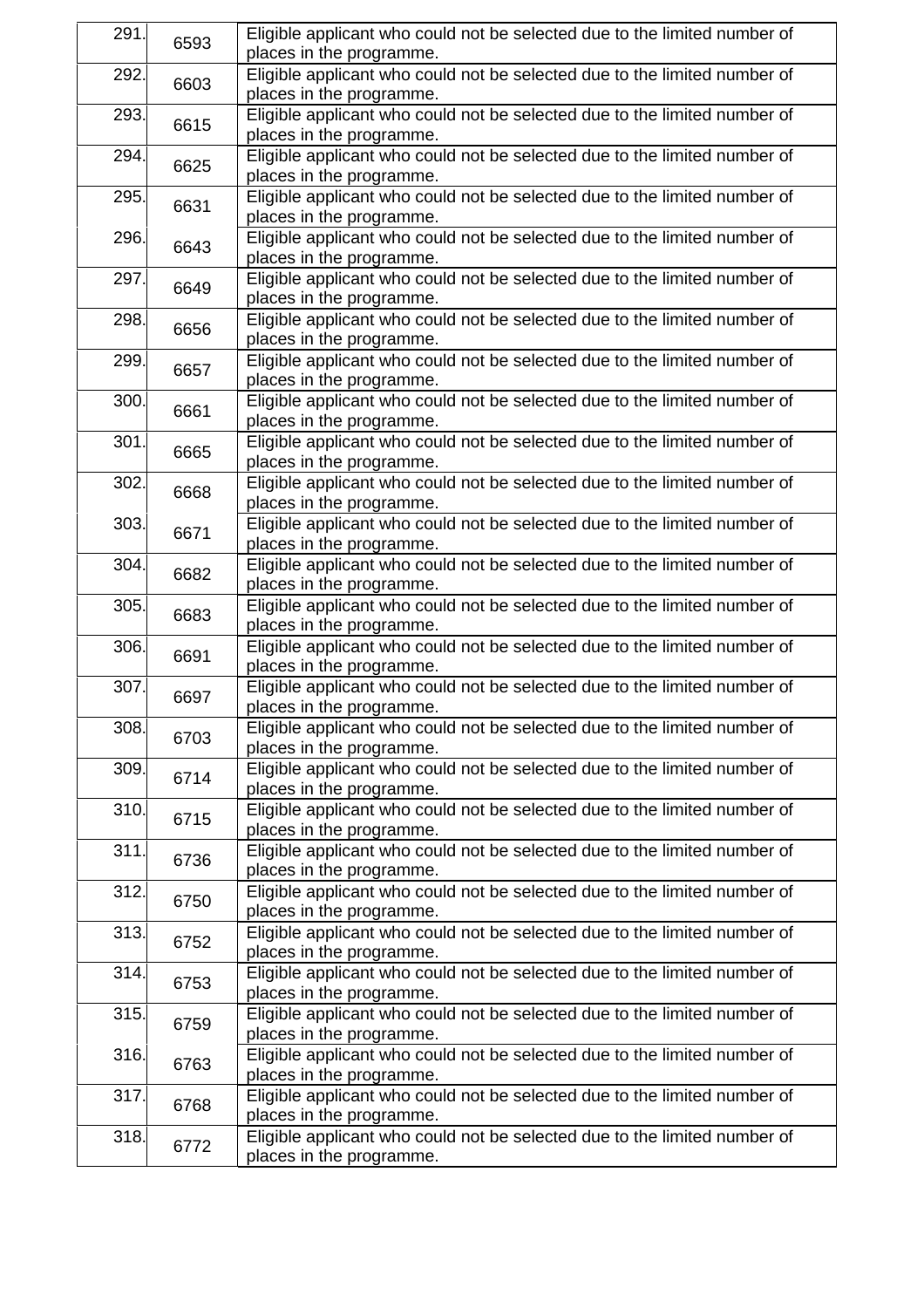| 319. | 6784 | Eligible applicant who could not be selected due to the limited number of<br>places in the programme. |
|------|------|-------------------------------------------------------------------------------------------------------|
| 320. | 6790 | Eligible applicant who could not be selected due to the limited number of<br>places in the programme. |
| 321. | 6806 | Eligible applicant who could not be selected due to the limited number of<br>places in the programme. |
| 322. | 6812 | Eligible applicant who could not be selected due to the limited number of<br>places in the programme. |
| 323. | 6813 | Eligible applicant who could not be selected due to the limited number of<br>places in the programme. |
| 324. | 6817 | Eligible applicant who could not be selected due to the limited number of<br>places in the programme. |
| 325. | 6820 | Eligible applicant who could not be selected due to the limited number of<br>places in the programme. |
| 326. | 6829 | Eligible applicant who could not be selected due to the limited number of<br>places in the programme. |
| 327. | 6830 | Eligible applicant who could not be selected due to the limited number of<br>places in the programme. |
| 328. | 6841 | Eligible applicant who could not be selected due to the limited number of<br>places in the programme. |
| 329. | 6842 | Eligible applicant who could not be selected due to the limited number of<br>places in the programme. |
| 330. | 6848 | Eligible applicant who could not be selected due to the limited number of<br>places in the programme. |
| 331. | 6850 | Eligible applicant who could not be selected due to the limited number of<br>places in the programme. |
| 332. | 6853 | Eligible applicant who could not be selected due to the limited number of<br>places in the programme. |
| 333. | 6869 | Eligible applicant who could not be selected due to the limited number of<br>places in the programme. |
| 334. | 6871 | Eligible applicant who could not be selected due to the limited number of<br>places in the programme. |
| 335. | 6873 | Eligible applicant who could not be selected due to the limited number of<br>places in the programme. |
| 336. | 6874 | Eligible applicant who could not be selected due to the limited number of<br>places in the programme. |
| 337. | 6875 | Eligible applicant who could not be selected due to the limited number of<br>places in the programme. |
| 338. | 6882 | Eligible applicant who could not be selected due to the limited number of<br>places in the programme. |
| 339. | 6883 | Eligible applicant who could not be selected due to the limited number of<br>places in the programme. |
| 340. | 6891 | Eligible applicant who could not be selected due to the limited number of<br>places in the programme. |
| 341. | 6895 | Eligible applicant who could not be selected due to the limited number of<br>places in the programme. |
| 342. | 6897 | Eligible applicant who could not be selected due to the limited number of<br>places in the programme. |
| 343. | 6898 | Eligible applicant who could not be selected due to the limited number of<br>places in the programme. |
| 344. | 6902 | Eligible applicant who could not be selected due to the limited number of<br>places in the programme. |
| 345. | 6904 | Eligible applicant who could not be selected due to the limited number of<br>places in the programme. |
| 346. | 6917 | Eligible applicant who could not be selected due to the limited number of<br>places in the programme. |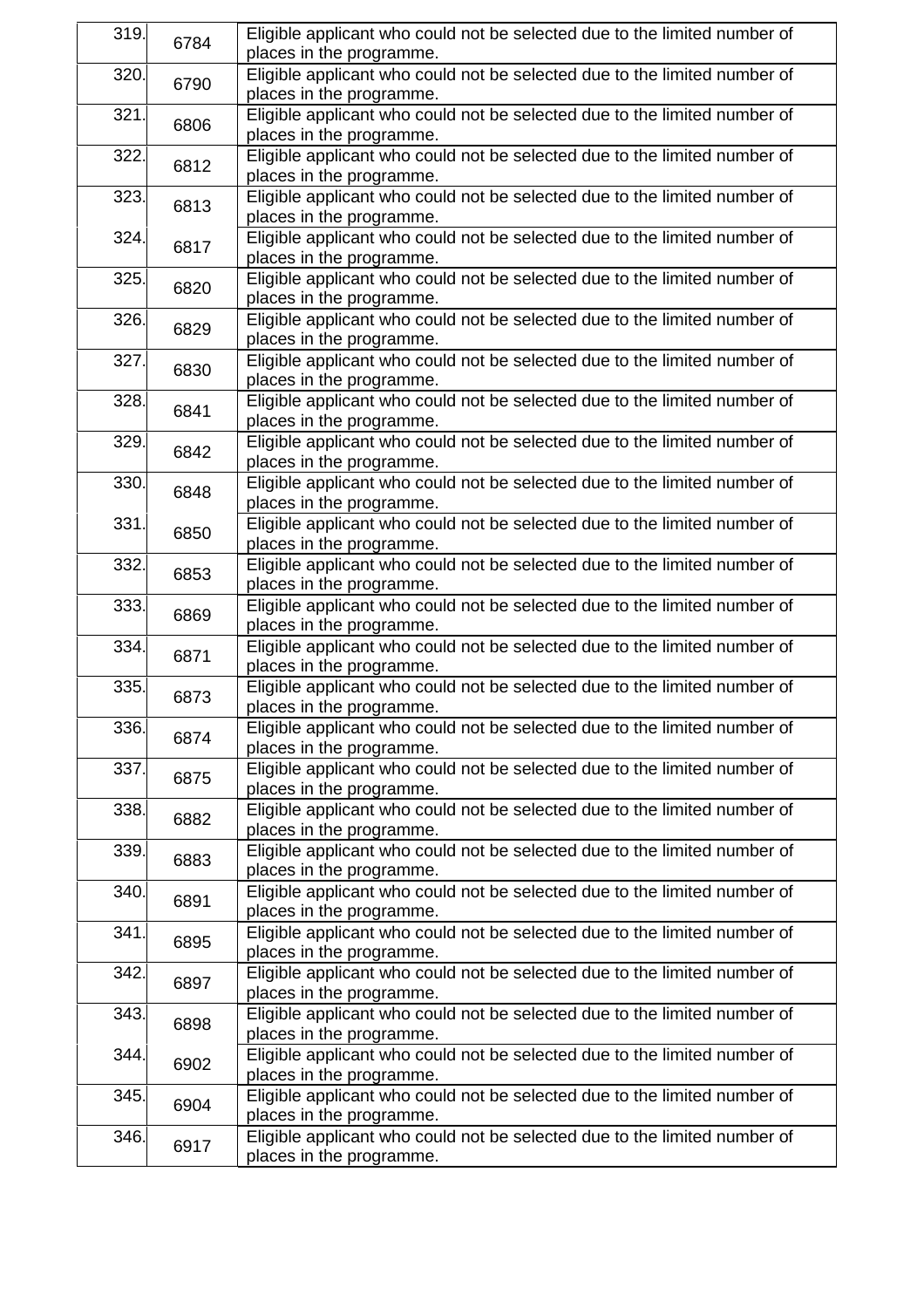| 347. | 6919 | Eligible applicant who could not be selected due to the limited number of<br>places in the programme. |
|------|------|-------------------------------------------------------------------------------------------------------|
| 348. | 6921 | Eligible applicant who could not be selected due to the limited number of<br>places in the programme. |
| 349. | 6928 | Eligible applicant who could not be selected due to the limited number of<br>places in the programme. |
| 350. | 6941 | Eligible applicant who could not be selected due to the limited number of<br>places in the programme. |
| 351. | 6946 | Eligible applicant who could not be selected due to the limited number of<br>places in the programme. |
| 352. | 6953 | Eligible applicant who could not be selected due to the limited number of<br>places in the programme. |
| 353. | 6956 | Eligible applicant who could not be selected due to the limited number of<br>places in the programme. |
| 354. | 6964 | Eligible applicant who could not be selected due to the limited number of<br>places in the programme. |
| 355. | 6968 | Eligible applicant who could not be selected due to the limited number of<br>places in the programme. |
| 356. | 6969 | Eligible applicant who could not be selected due to the limited number of<br>places in the programme. |
| 357. | 6971 | Eligible applicant who could not be selected due to the limited number of<br>places in the programme. |
| 358. | 6975 | Eligible applicant who could not be selected due to the limited number of<br>places in the programme. |
| 359. | 6976 | Eligible applicant who could not be selected due to the limited number of<br>places in the programme. |
| 360. | 6981 | Eligible applicant who could not be selected due to the limited number of<br>places in the programme. |
| 361  | 6983 | Eligible applicant who could not be selected due to the limited number of<br>places in the programme. |
| 362. | 6989 | Eligible applicant who could not be selected due to the limited number of<br>places in the programme. |
| 363. | 6993 | Eligible applicant who could not be selected due to the limited number of<br>places in the programme. |
| 364. | 6995 | Eligible applicant who could not be selected due to the limited number of<br>places in the programme. |
| 365. | 6996 | Eligible applicant who could not be selected due to the limited number of<br>places in the programme. |
| 366. | 6997 | Eligible applicant who could not be selected due to the limited number of<br>places in the programme. |
| 367. | 6999 | Eligible applicant who could not be selected due to the limited number of<br>places in the programme. |
| 368. | 7010 | Eligible applicant who could not be selected due to the limited number of<br>places in the programme. |
| 369. | 7013 | Eligible applicant who could not be selected due to the limited number of<br>places in the programme. |
| 370. | 7014 | Eligible applicant who could not be selected due to the limited number of<br>places in the programme. |
| 371. | 7017 | Eligible applicant who could not be selected due to the limited number of<br>places in the programme. |
| 372. | 7022 | Eligible applicant who could not be selected due to the limited number of<br>places in the programme. |
| 373. | 7023 | Eligible applicant who could not be selected due to the limited number of<br>places in the programme. |
| 374. | 7032 | Eligible applicant who could not be selected due to the limited number of<br>places in the programme. |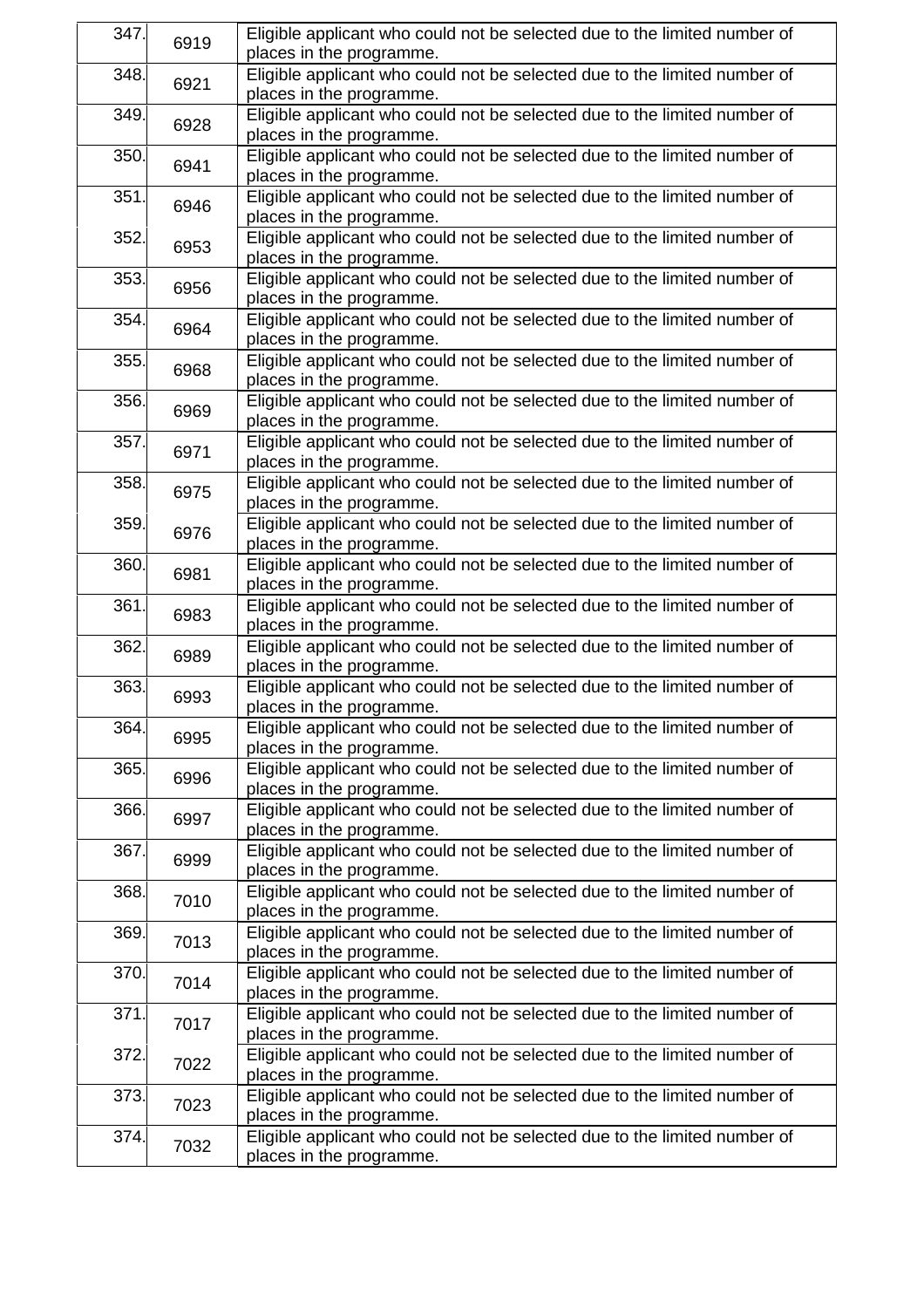| 375. | 7039 | Eligible applicant who could not be selected due to the limited number of |
|------|------|---------------------------------------------------------------------------|
|      |      | places in the programme.                                                  |
| 376. | 7041 | Eligible applicant who could not be selected due to the limited number of |
|      |      | places in the programme.                                                  |
| 377. | 7045 | Eligible applicant who could not be selected due to the limited number of |
|      |      | places in the programme.                                                  |
| 378. |      | Eligible applicant who could not be selected due to the limited number of |
|      | 7046 | places in the programme.                                                  |
| 379. |      | Eligible applicant who could not be selected due to the limited number of |
|      | 7048 | places in the programme.                                                  |
| 380. |      | Eligible applicant who could not be selected due to the limited number of |
|      | 7052 | places in the programme.                                                  |
| 381. |      | Eligible applicant who could not be selected due to the limited number of |
|      | 7061 | places in the programme.                                                  |
| 382. |      | Eligible applicant who could not be selected due to the limited number of |
|      | 7062 | places in the programme.                                                  |
|      |      |                                                                           |
| 383. | 7065 | Eligible applicant who could not be selected due to the limited number of |
|      |      | places in the programme.                                                  |
| 384. | 7068 | Eligible applicant who could not be selected due to the limited number of |
|      |      | places in the programme.                                                  |
| 385. | 7073 | Eligible applicant who could not be selected due to the limited number of |
|      |      | places in the programme.                                                  |
| 386. | 7074 | Eligible applicant who could not be selected due to the limited number of |
|      |      | places in the programme.                                                  |
| 387. | 7090 | Eligible applicant who could not be selected due to the limited number of |
|      |      | places in the programme.                                                  |
| 388. | 7100 | Eligible applicant who could not be selected due to the limited number of |
|      |      | places in the programme.                                                  |
| 389. |      | Eligible applicant who could not be selected due to the limited number of |
|      | 7101 | places in the programme.                                                  |
| 390. |      | Eligible applicant who could not be selected due to the limited number of |
|      | 7103 | places in the programme.                                                  |
| 391. |      | Eligible applicant who could not be selected due to the limited number of |
|      | 7116 | places in the programme.                                                  |
| 392. |      | Eligible applicant who could not be selected due to the limited number of |
|      | 7126 | places in the programme.                                                  |
| 393. |      | Eligible applicant who could not be selected due to the limited number of |
|      | 7132 | places in the programme.                                                  |
| 394. |      | Eligible applicant who could not be selected due to the limited number of |
|      | 7136 | places in the programme.                                                  |
| 395. |      |                                                                           |
|      | 7156 | Eligible applicant who could not be selected due to the limited number of |
|      |      | places in the programme.                                                  |
| 396. | 7157 | Eligible applicant who could not be selected due to the limited number of |
|      |      | places in the programme.                                                  |
| 397. | 7175 | Eligible applicant who could not be selected due to the limited number of |
|      |      | places in the programme.                                                  |
| 398. | 7176 | Eligible applicant who could not be selected due to the limited number of |
|      |      | places in the programme.                                                  |
| 399. | 7179 | Eligible applicant who could not be selected due to the limited number of |
|      |      | places in the programme.                                                  |
| 400. | 7183 | Eligible applicant who could not be selected due to the limited number of |
|      |      | places in the programme.                                                  |
| 401. | 7187 | Eligible applicant who could not be selected due to the limited number of |
|      |      | places in the programme.                                                  |
| 402. | 7190 | Eligible applicant who could not be selected due to the limited number of |
|      |      | places in the programme.                                                  |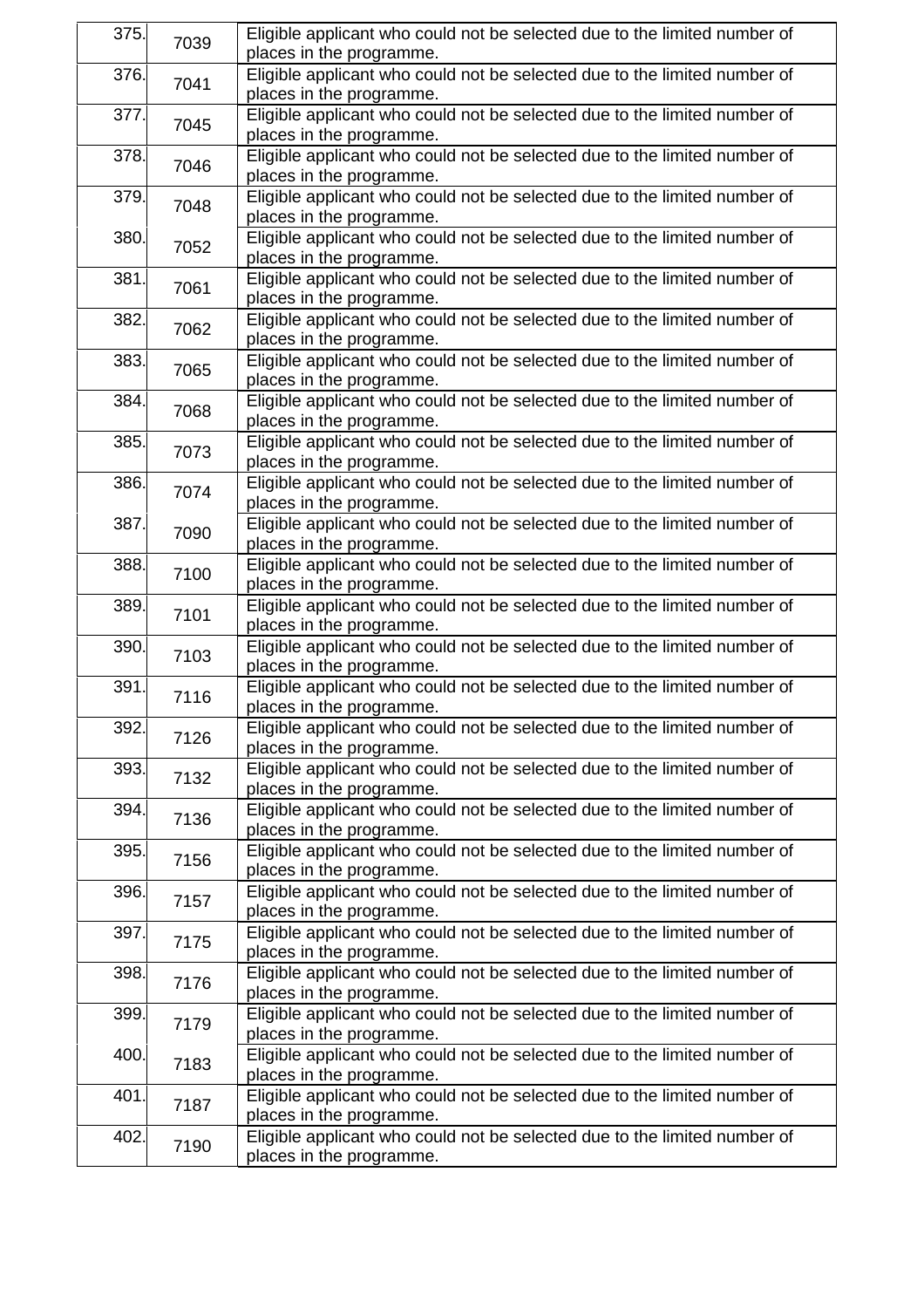| 403. | 7195 | Eligible applicant who could not be selected due to the limited number of<br>places in the programme. |
|------|------|-------------------------------------------------------------------------------------------------------|
| 404. | 7217 | Eligible applicant who could not be selected due to the limited number of<br>places in the programme. |
| 405. | 7226 | Eligible applicant who could not be selected due to the limited number of<br>places in the programme. |
| 406. | 7228 | Eligible applicant who could not be selected due to the limited number of<br>places in the programme. |
| 407. | 7240 | Eligible applicant who could not be selected due to the limited number of<br>places in the programme. |
| 408. | 7241 | Eligible applicant who could not be selected due to the limited number of<br>places in the programme. |
| 409. | 7246 | Eligible applicant who could not be selected due to the limited number of<br>places in the programme. |
| 410. | 7247 | Eligible applicant who could not be selected due to the limited number of<br>places in the programme. |
| 411. | 7251 | Eligible applicant who could not be selected due to the limited number of<br>places in the programme. |
| 412. | 7253 | Eligible applicant who could not be selected due to the limited number of<br>places in the programme. |
| 413. | 7255 | Eligible applicant who could not be selected due to the limited number of<br>places in the programme. |
| 414. | 7274 | Eligible applicant who could not be selected due to the limited number of<br>places in the programme. |
| 415. | 7282 | Eligible applicant who could not be selected due to the limited number of<br>places in the programme. |
| 416. | 7284 | Eligible applicant who could not be selected due to the limited number of<br>places in the programme. |
| 417. | 7291 | Eligible applicant who could not be selected due to the limited number of<br>places in the programme. |
| 418. | 7296 | Eligible applicant who could not be selected due to the limited number of<br>places in the programme. |
| 419. | 7315 | Eligible applicant who could not be selected due to the limited number of<br>places in the programme. |
| 420. | 7323 | Eligible applicant who could not be selected due to the limited number of<br>places in the programme. |
| 421. | 7325 | Eligible applicant who could not be selected due to the limited number of<br>places in the programme. |
| 422. | 7326 | Eligible applicant who could not be selected due to the limited number of<br>places in the programme. |
| 423. | 7337 | Eligible applicant who could not be selected due to the limited number of<br>places in the programme. |
| 424. | 7339 | Eligible applicant who could not be selected due to the limited number of<br>places in the programme. |
| 425. | 7340 | Eligible applicant who could not be selected due to the limited number of<br>places in the programme. |
| 426. | 7350 | Eligible applicant who could not be selected due to the limited number of<br>places in the programme. |
| 427. | 7352 | Eligible applicant who could not be selected due to the limited number of<br>places in the programme. |
| 428. | 7353 | Eligible applicant who could not be selected due to the limited number of<br>places in the programme. |
| 429. | 7362 | Eligible applicant who could not be selected due to the limited number of<br>places in the programme. |
| 430. | 7364 | Eligible applicant who could not be selected due to the limited number of<br>places in the programme. |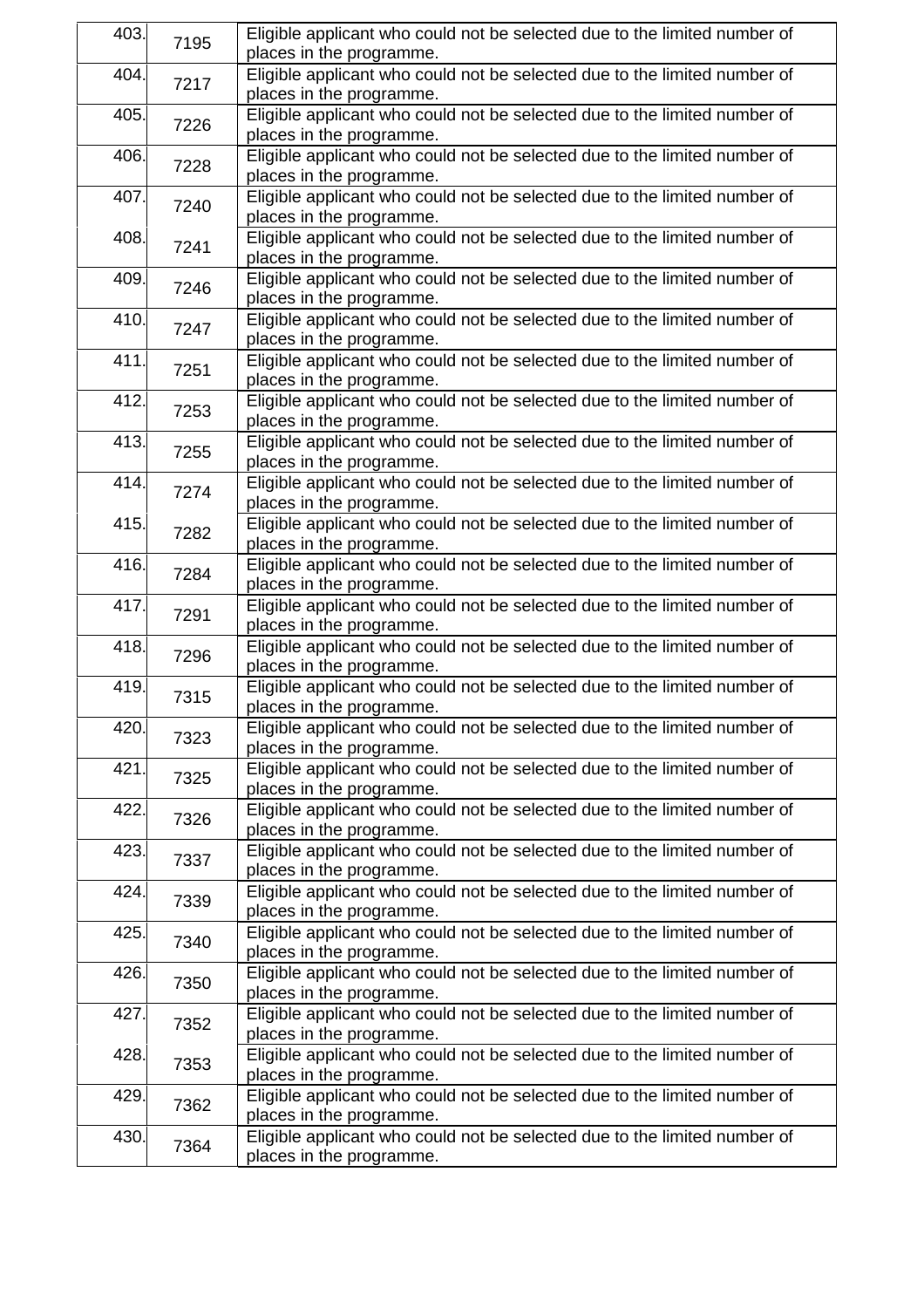| 431. | 7372 | Eligible applicant who could not be selected due to the limited number of<br>places in the programme. |
|------|------|-------------------------------------------------------------------------------------------------------|
| 432. | 7374 | Eligible applicant who could not be selected due to the limited number of<br>places in the programme. |
| 433. | 7377 | Eligible applicant who could not be selected due to the limited number of<br>places in the programme. |
| 434. | 7380 | Eligible applicant who could not be selected due to the limited number of<br>places in the programme. |
| 435. | 7384 | Eligible applicant who could not be selected due to the limited number of<br>places in the programme. |
| 436. | 7391 | Eligible applicant who could not be selected due to the limited number of<br>places in the programme. |
| 437. | 7395 | Eligible applicant who could not be selected due to the limited number of<br>places in the programme. |
| 438. | 7397 | Eligible applicant who could not be selected due to the limited number of<br>places in the programme. |
| 439. | 7398 | Eligible applicant who could not be selected due to the limited number of<br>places in the programme. |
| 440. | 7399 | Eligible applicant who could not be selected due to the limited number of<br>places in the programme. |
| 441. | 7409 | Eligible applicant who could not be selected due to the limited number of<br>places in the programme. |
| 442. | 7412 | Eligible applicant who could not be selected due to the limited number of<br>places in the programme. |
| 443. | 7419 | Eligible applicant who could not be selected due to the limited number of<br>places in the programme. |
| 444. | 7432 | Eligible applicant who could not be selected due to the limited number of<br>places in the programme. |
| 445. | 7457 | Eligible applicant who could not be selected due to the limited number of<br>places in the programme. |
| 446. | 7468 | Eligible applicant who could not be selected due to the limited number of<br>places in the programme. |
| 447. | 7483 | Eligible applicant who could not be selected due to the limited number of<br>places in the programme. |
| 448. | 7495 | Eligible applicant who could not be selected due to the limited number of<br>places in the programme. |
| 449. | 7496 | Eligible applicant who could not be selected due to the limited number of<br>places in the programme. |
| 450. | 7502 | Eligible applicant who could not be selected due to the limited number of<br>places in the programme. |
| 451. | 7503 | Eligible applicant who could not be selected due to the limited number of<br>places in the programme. |
| 452. | 7505 | Eligible applicant who could not be selected due to the limited number of<br>places in the programme. |
| 453. | 7507 | Eligible applicant who could not be selected due to the limited number of<br>places in the programme. |
| 454. | 7511 | Eligible applicant who could not be selected due to the limited number of<br>places in the programme. |
| 455. | 7513 | Eligible applicant who could not be selected due to the limited number of<br>places in the programme. |
| 456. | 7515 | Eligible applicant who could not be selected due to the limited number of<br>places in the programme. |
| 457. | 7516 | Eligible applicant who could not be selected due to the limited number of<br>places in the programme. |
| 458. | 7522 | Eligible applicant who could not be selected due to the limited number of<br>places in the programme. |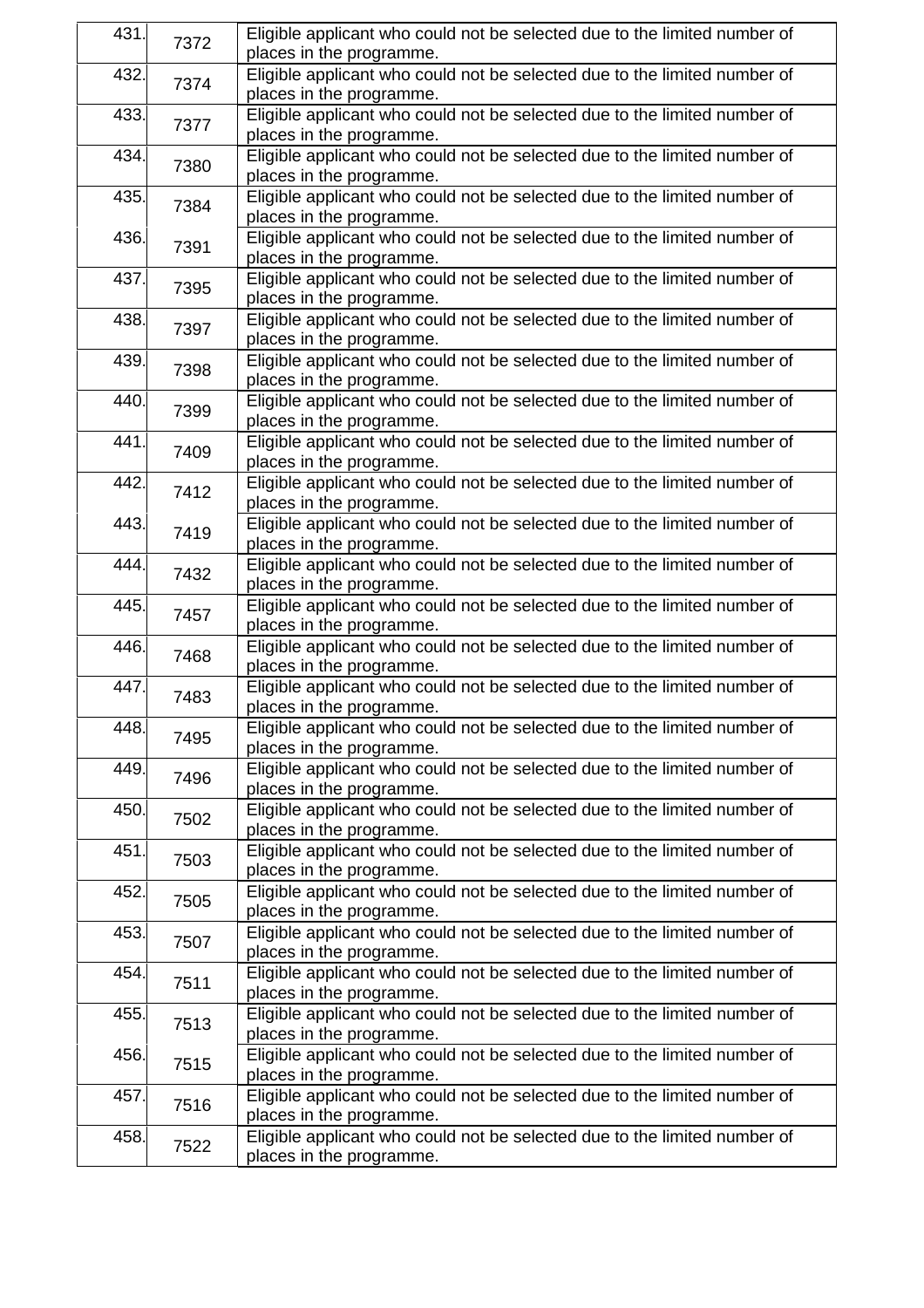| 459. | 7532 | Eligible applicant who could not be selected due to the limited number of<br>places in the programme. |
|------|------|-------------------------------------------------------------------------------------------------------|
| 460. | 7533 | Eligible applicant who could not be selected due to the limited number of<br>places in the programme. |
| 461. | 7535 | Eligible applicant who could not be selected due to the limited number of<br>places in the programme. |
| 462. | 7540 | Eligible applicant who could not be selected due to the limited number of<br>places in the programme. |
| 463. | 7544 | Eligible applicant who could not be selected due to the limited number of<br>places in the programme. |
| 464. | 7549 | Eligible applicant who could not be selected due to the limited number of<br>places in the programme. |
| 465. | 7551 | Eligible applicant who could not be selected due to the limited number of<br>places in the programme. |
| 466. | 7564 | Eligible applicant who could not be selected due to the limited number of<br>places in the programme. |
| 467. | 7565 | Eligible applicant who could not be selected due to the limited number of<br>places in the programme. |
| 468. | 7567 | Eligible applicant who could not be selected due to the limited number of<br>places in the programme. |
| 469. | 7569 | Eligible applicant who could not be selected due to the limited number of<br>places in the programme. |
| 470. | 7575 | Eligible applicant who could not be selected due to the limited number of<br>places in the programme. |
| 471. | 7576 | Eligible applicant who could not be selected due to the limited number of<br>places in the programme. |
| 472. | 7588 | Eligible applicant who could not be selected due to the limited number of<br>places in the programme. |
| 473. | 7590 | Eligible applicant who could not be selected due to the limited number of<br>places in the programme. |
| 474. | 7592 | Eligible applicant who could not be selected due to the limited number of<br>places in the programme. |
| 475. | 7593 | Eligible applicant who could not be selected due to the limited number of<br>places in the programme. |
| 476. | 7594 | Eligible applicant who could not be selected due to the limited number of<br>places in the programme. |
| 477. | 7600 | Eligible applicant who could not be selected due to the limited number of<br>places in the programme. |
| 478. | 7605 | Eligible applicant who could not be selected due to the limited number of<br>places in the programme. |
| 479. | 7613 | Eligible applicant who could not be selected due to the limited number of<br>places in the programme. |
| 480. | 7621 | Eligible applicant who could not be selected due to the limited number of<br>places in the programme. |
| 481. | 7625 | Eligible applicant who could not be selected due to the limited number of<br>places in the programme. |
| 482. | 7626 | Eligible applicant who could not be selected due to the limited number of<br>places in the programme. |
| 483. | 7645 | Eligible applicant who could not be selected due to the limited number of<br>places in the programme. |
| 484. | 7648 | Eligible applicant who could not be selected due to the limited number of<br>places in the programme. |
| 485. | 7657 | Eligible applicant who could not be selected due to the limited number of<br>places in the programme. |
| 486. | 7682 | Eligible applicant who could not be selected due to the limited number of<br>places in the programme. |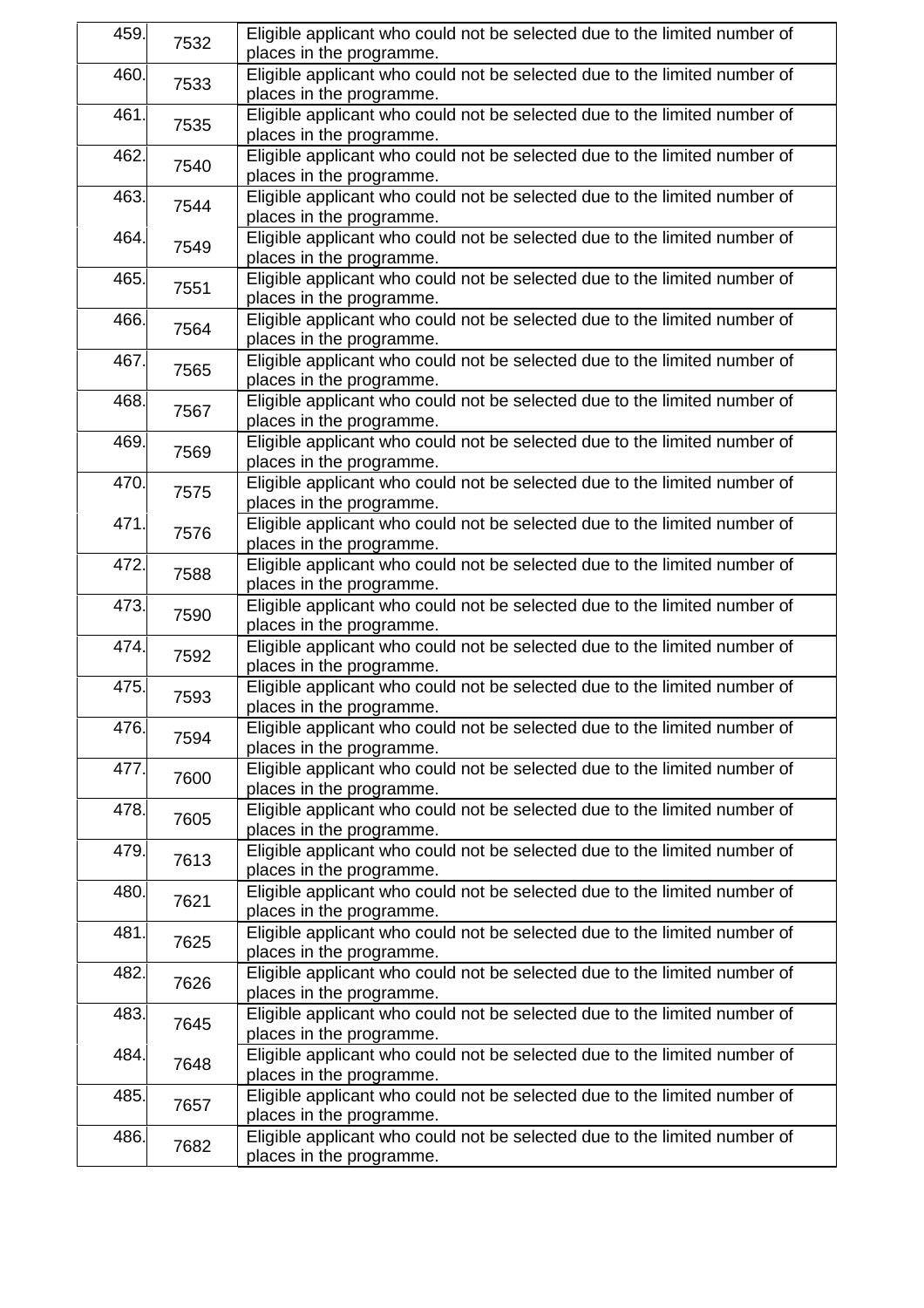| 487. | 7686 | Eligible applicant who could not be selected due to the limited number of |
|------|------|---------------------------------------------------------------------------|
|      |      | places in the programme.                                                  |
| 488. | 7697 | Eligible applicant who could not be selected due to the limited number of |
|      |      | places in the programme.                                                  |
| 489. | 7699 | Eligible applicant who could not be selected due to the limited number of |
|      |      | places in the programme.                                                  |
| 490. | 7713 | Eligible applicant who could not be selected due to the limited number of |
|      |      | places in the programme.                                                  |
| 491. |      | Eligible applicant who could not be selected due to the limited number of |
|      | 7717 | places in the programme.                                                  |
| 492. |      | Eligible applicant who could not be selected due to the limited number of |
|      | 7720 | places in the programme.                                                  |
| 493. |      | Eligible applicant who could not be selected due to the limited number of |
|      | 7729 | places in the programme.                                                  |
| 494. |      | Eligible applicant who could not be selected due to the limited number of |
|      | 7731 |                                                                           |
|      |      | places in the programme.                                                  |
| 495. | 7743 | Eligible applicant who could not be selected due to the limited number of |
|      |      | places in the programme.                                                  |
| 496. | 7748 | Eligible applicant who could not be selected due to the limited number of |
|      |      | places in the programme.                                                  |
| 497. | 7762 | Eligible applicant who could not be selected due to the limited number of |
|      |      | places in the programme.                                                  |
| 498. | 7769 | Eligible applicant who could not be selected due to the limited number of |
|      |      | places in the programme.                                                  |
| 499. | 7785 | Eligible applicant who could not be selected due to the limited number of |
|      |      | places in the programme.                                                  |
| 500. |      | Eligible applicant who could not be selected due to the limited number of |
|      | 7786 | places in the programme.                                                  |
| 501. |      | Eligible applicant who could not be selected due to the limited number of |
|      | 7787 | places in the programme.                                                  |
| 502. | 7789 | Eligible applicant who could not be selected due to the limited number of |
|      |      | places in the programme.                                                  |
| 503. |      | Eligible applicant who could not be selected due to the limited number of |
|      | 7790 | places in the programme.                                                  |
| 504. |      | Eligible applicant who could not be selected due to the limited number of |
|      | 7791 | places in the programme.                                                  |
|      |      |                                                                           |
| 505. | 7792 | Eligible applicant who could not be selected due to the limited number of |
|      |      | places in the programme.                                                  |
| 506. | 7804 | Eligible applicant who could not be selected due to the limited number of |
|      |      | places in the programme.                                                  |
| 507. | 7815 | Eligible applicant who could not be selected due to the limited number of |
|      |      | places in the programme.                                                  |
| 508. | 7827 | Eligible applicant who could not be selected due to the limited number of |
|      |      | places in the programme.                                                  |
| 509. | 7831 | Eligible applicant who could not be selected due to the limited number of |
|      |      | places in the programme.                                                  |
| 510. |      | Eligible applicant who could not be selected due to the limited number of |
|      | 7840 | places in the programme.                                                  |
| 511. |      | Eligible applicant who could not be selected due to the limited number of |
|      | 7843 | places in the programme.                                                  |
| 512. |      | Eligible applicant who could not be selected due to the limited number of |
|      | 7847 | places in the programme.                                                  |
| 513. | 7861 | Eligible applicant who could not be selected due to the limited number of |
|      |      | places in the programme.                                                  |
| 514. |      | Eligible applicant who could not be selected due to the limited number of |
|      | 7884 |                                                                           |
|      |      | places in the programme.                                                  |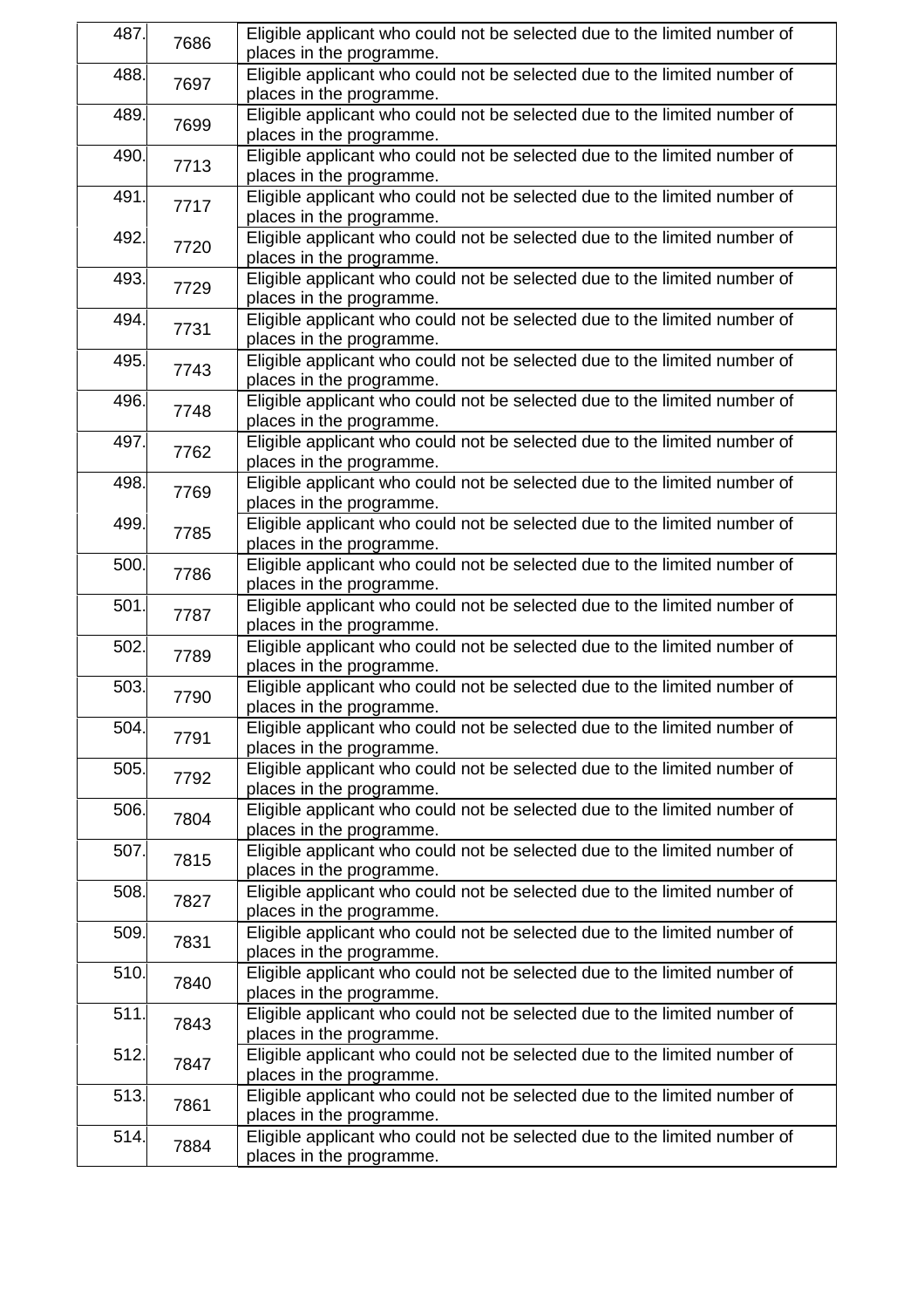| 515. | 7892 | Eligible applicant who could not be selected due to the limited number of                             |
|------|------|-------------------------------------------------------------------------------------------------------|
|      |      | places in the programme.                                                                              |
| 516. | 7896 | Eligible applicant who could not be selected due to the limited number of<br>places in the programme. |
|      |      |                                                                                                       |
| 517. | 7904 | Eligible applicant who could not be selected due to the limited number of<br>places in the programme. |
|      |      |                                                                                                       |
| 518. | 7911 | Eligible applicant who could not be selected due to the limited number of<br>places in the programme. |
| 519. |      | Eligible applicant who could not be selected due to the limited number of                             |
|      | 7916 | places in the programme.                                                                              |
| 520. |      | Eligible applicant who could not be selected due to the limited number of                             |
|      | 7920 | places in the programme.                                                                              |
| 521. |      | Eligible applicant who could not be selected due to the limited number of                             |
|      | 7942 | places in the programme.                                                                              |
| 522. |      | Eligible applicant who could not be selected due to the limited number of                             |
|      | 7964 | places in the programme.                                                                              |
| 523. |      | Eligible applicant who could not be selected due to the limited number of                             |
|      | 7967 | places in the programme.                                                                              |
| 524. |      | Eligible applicant who could not be selected due to the limited number of                             |
|      | 7975 | places in the programme.                                                                              |
| 525. |      | Eligible applicant who could not be selected due to the limited number of                             |
|      | 7977 | places in the programme.                                                                              |
| 526. |      | Eligible applicant who could not be selected due to the limited number of                             |
|      | 7983 | places in the programme.                                                                              |
| 527. |      | Eligible applicant who could not be selected due to the limited number of                             |
|      | 7986 | places in the programme.                                                                              |
| 528. |      | Eligible applicant who could not be selected due to the limited number of                             |
|      | 7988 | places in the programme.                                                                              |
| 529. |      | Eligible applicant who could not be selected due to the limited number of                             |
|      | 7995 | places in the programme.                                                                              |
| 530. |      | Eligible applicant who could not be selected due to the limited number of                             |
|      | 7997 | places in the programme.                                                                              |
| 531. |      | Eligible applicant who could not be selected due to the limited number of                             |
|      | 8001 | places in the programme.                                                                              |
| 532. |      | Eligible applicant who could not be selected due to the limited number of                             |
|      | 8004 | places in the programme.                                                                              |
| 533. |      | Eligible applicant who could not be selected due to the limited number of                             |
|      | 8025 | places in the programme.                                                                              |
| 534. | 8034 | Eligible applicant who could not be selected due to the limited number of                             |
|      |      | places in the programme.                                                                              |
| 535. | 8040 | Eligible applicant who could not be selected due to the limited number of                             |
|      |      | places in the programme.                                                                              |
| 536. | 8053 | Eligible applicant who could not be selected due to the limited number of                             |
|      |      | places in the programme.                                                                              |
| 537. | 8058 | Eligible applicant who could not be selected due to the limited number of                             |
|      |      | places in the programme.                                                                              |
| 538. | 8066 | Eligible applicant who could not be selected due to the limited number of                             |
|      |      | places in the programme.                                                                              |

# **List of Non-eligible applications:**

| 1.  | user ID | Reason for rejection                                |
|-----|---------|-----------------------------------------------------|
| 2.  | 172     | Non-eligible   Invalid Language Proficiency proof** |
| 3.  | 214     | Non-eligible   Invalid Language Proficiency proof** |
| -4. | 260     | Non-eligible   Invalid Language Proficiency proof** |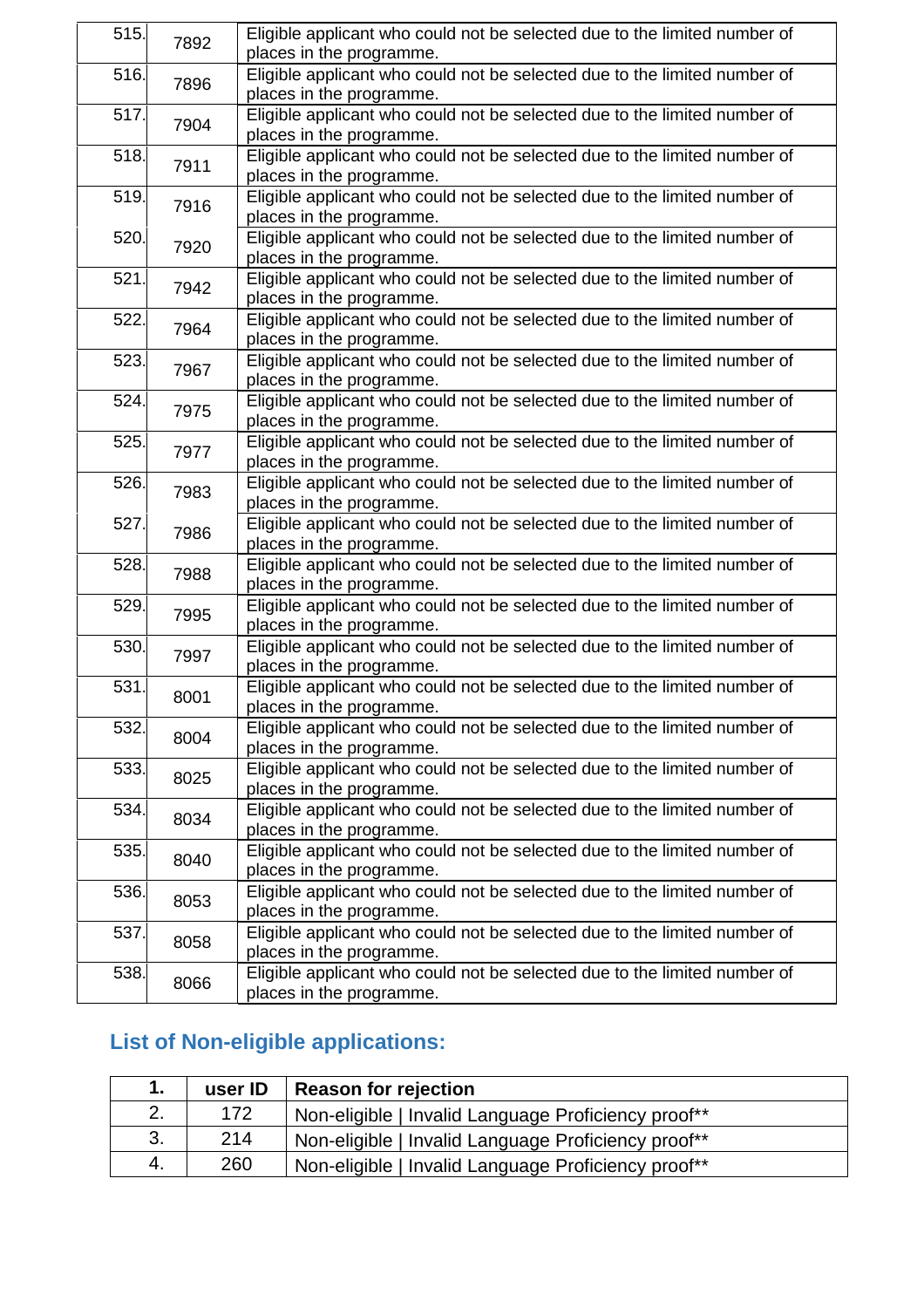| 5.  | 322  | Non-eligible   Invalid Language Proficiency proof** |
|-----|------|-----------------------------------------------------|
| 6.  | 342  | Non-eligible   Invalid Language Proficiency proof** |
| 7.  | 432  | Non-eligible   Invalid Language Proficiency proof** |
| 8.  | 433  | Non-eligible   Invalid Language Proficiency proof** |
| 9.  | 801  | Non-eligible   Invalid Language Proficiency proof** |
| 10. | 972  | Non-eligible   Invalid Language Proficiency proof** |
| 11. | 1489 | Non-eligible   Invalid Language Proficiency proof** |
| 12. | 1556 | Non-eligible   Invalid Language Proficiency proof** |
| 13. | 1658 | Non-eligible   Invalid Language Proficiency proof** |
| 14. | 1916 | Non-eligible   Invalid Language Proficiency proof** |
| 15. | 2348 | Non-eligible   Invalid Language Proficiency proof** |
| 16. | 2437 | Non-eligible   Invalid Language Proficiency proof** |
| 17. | 2528 | Non-eligible   Invalid Language Proficiency proof** |
| 18. | 2716 | Non-eligible   Invalid Language Proficiency proof** |
| 19. | 2747 | Non-eligible   Invalid Language Proficiency proof** |
| 20. | 2789 | Non-eligible   Invalid Language Proficiency proof** |
| 21. | 2888 | Non-eligible   Invalid Language Proficiency proof** |
| 22. | 2961 | Non-eligible   Invalid Language Proficiency proof** |
| 23. | 2980 | Non-eligible   Invalid Language Proficiency proof** |
| 24. | 3115 | Non-eligible   Invalid Language Proficiency proof** |
| 25. | 3131 | Non-eligible   Invalid Language Proficiency proof** |
| 26. | 3300 | Non-eligible   Invalid Language Proficiency proof** |
| 27. | 3355 | Non-eligible   Invalid Language Proficiency proof** |
| 28. | 3433 | Non-eligible   Invalid Language Proficiency proof** |
| 29. | 3444 | Non-eligible   Invalid Language Proficiency proof** |
| 30. | 3473 | Non-eligible   Invalid Language Proficiency proof** |
| 31. | 3507 | Non-eligible   Invalid Language Proficiency proof** |
| 32. | 3574 | Non-eligible   Invalid Language Proficiency proof** |
| 33. | 3699 | Non-eligible   Invalid Language Proficiency proof** |
| 34. | 3766 | Non-eligible   Invalid Language Proficiency proof** |
| 35. | 3780 | Non-eligible   Invalid Language Proficiency proof** |
| 36. | 3851 | Non-eligible   Invalid Language Proficiency proof** |
| 37. | 3879 | Non-eligible   Invalid Language Proficiency proof** |
| 38. | 4181 | Non-eligible   Invalid Language Proficiency proof** |
| 39. | 4210 | Non-eligible   Invalid Language Proficiency proof** |
| 40. | 4240 | Non-eligible   Invalid Language Proficiency proof** |
| 41. | 4332 | Non-eligible   Invalid Language Proficiency proof** |
| 42. | 4357 | Non-eligible   Invalid Language Proficiency proof** |
| 43. | 4367 | Non-eligible   Invalid Language Proficiency proof** |
| 44. | 4410 | Non-eligible   Invalid Language Proficiency proof** |
| 45. | 4477 | Non-eligible   Invalid Language Proficiency proof** |
| 46. | 4493 | Non-eligible   Invalid Language Proficiency proof** |
| 47. | 4569 | Non-eligible   Invalid Language Proficiency proof** |
| 48. | 4599 | Non-eligible   Invalid Language Proficiency proof** |
| 49. | 4626 | Non-eligible   Invalid Language Proficiency proof** |
| 50. | 4721 | Non-eligible   Invalid Language Proficiency proof** |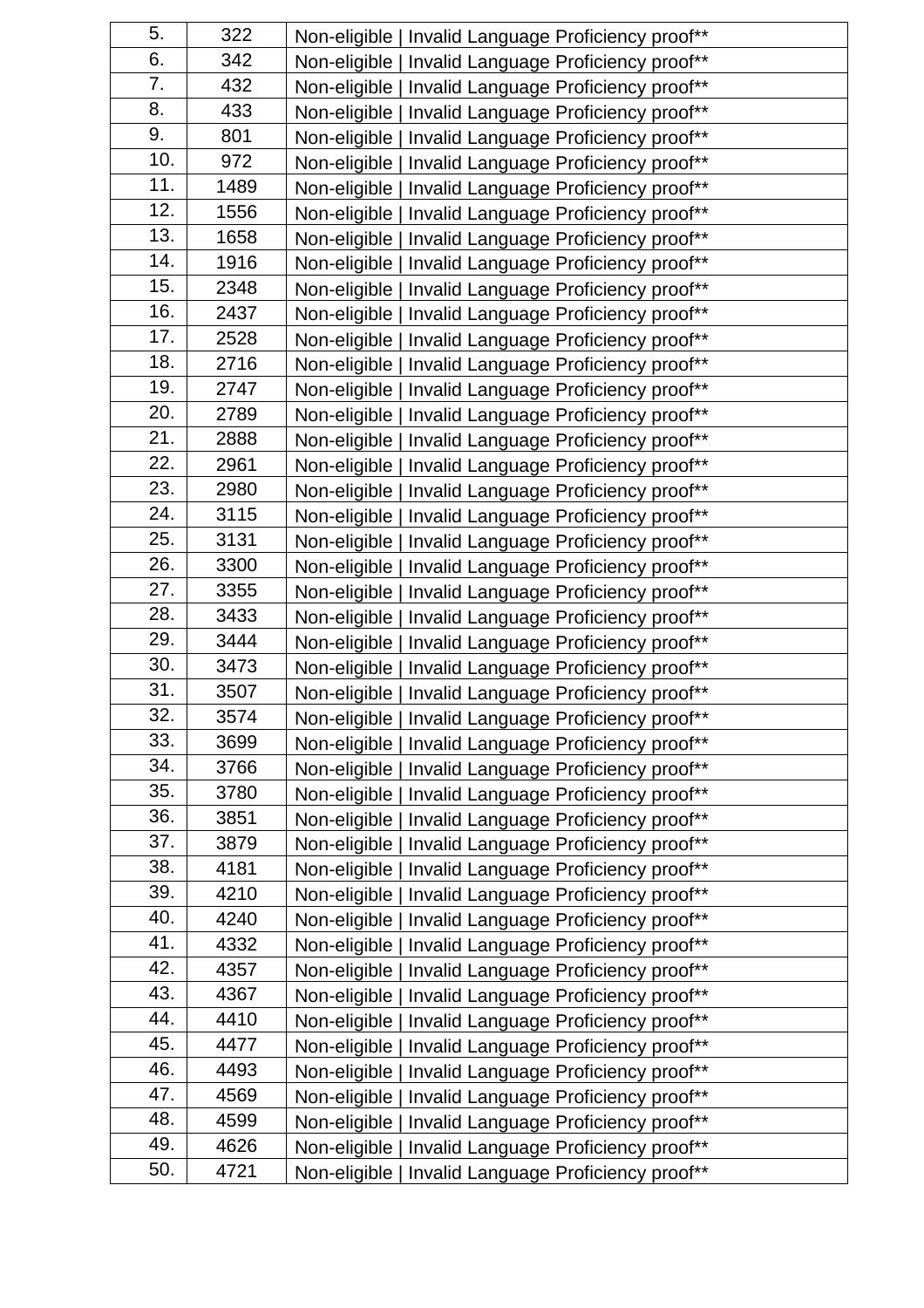| 51. | 4802 | Non-eligible   Invalid Language Proficiency proof** |
|-----|------|-----------------------------------------------------|
| 52. | 4826 | Non-eligible   Invalid Language Proficiency proof** |
| 53. | 4855 | Non-eligible   Invalid Language Proficiency proof** |
| 54. | 4878 | Non-eligible   Invalid Language Proficiency proof** |
| 55. | 4919 | Non-eligible   Invalid Language Proficiency proof** |
| 56. | 4935 | Non-eligible   Invalid Language Proficiency proof** |
| 57. | 4937 | Non-eligible   Invalid Language Proficiency proof** |
| 58. | 4949 | Non-eligible   Invalid Language Proficiency proof** |
| 59. | 4952 | Non-eligible   Invalid Language Proficiency proof** |
| 60. | 4954 | Non-eligible   Invalid Language Proficiency proof** |
| 61. | 4970 | Non-eligible   Invalid Language Proficiency proof** |
| 62. | 4985 | Non-eligible   Invalid Language Proficiency proof** |
| 63. | 4996 | Non-eligible   Invalid Language Proficiency proof** |
| 64. | 4997 | Non-eligible   Invalid Language Proficiency proof** |
| 65. | 5008 | Non-eligible   Invalid Language Proficiency proof** |
| 66. | 5009 | Non-eligible   Invalid Language Proficiency proof** |
| 67. | 5026 | Non-eligible   Invalid Language Proficiency proof** |
| 68. | 5035 | Non-eligible   Invalid Language Proficiency proof** |
| 69. | 5053 | Non-eligible   Invalid Language Proficiency proof** |
| 70. | 5059 | Non-eligible   Invalid Language Proficiency proof** |
| 71. | 5062 | Non-eligible   Invalid Language Proficiency proof** |
| 72. | 5064 | Non-eligible   Invalid Language Proficiency proof** |
| 73. | 5072 | Non-eligible   Invalid Language Proficiency proof** |
| 74. | 5073 | Non-eligible   Invalid Language Proficiency proof** |
| 75. | 5075 | Non-eligible   Invalid Language Proficiency proof** |
| 76. | 5076 | Non-eligible   Invalid Language Proficiency proof** |
| 77. | 5081 | Non-eligible   Invalid Language Proficiency proof** |
| 78. | 5117 | Non-eligible   Invalid Language Proficiency proof** |
| 79. | 5118 | Non-eligible   Invalid Language Proficiency proof** |
| 80. | 5120 | Non-eligible   Invalid Language Proficiency proof** |
| 81. | 5126 | Non-eligible   Invalid Language Proficiency proof** |
| 82. | 5140 | Non-eligible   Invalid Language Proficiency proof** |
| 83. | 5143 | Non-eligible   Invalid Language Proficiency proof** |
| 84. | 5154 | Non-eligible   Invalid Language Proficiency proof** |
| 85. | 5159 | Non-eligible   Invalid Language Proficiency proof** |
| 86. | 5160 | Non-eligible   Invalid Language Proficiency proof** |
| 87. | 5168 | Non-eligible   Invalid Language Proficiency proof** |
| 88. | 5177 | Non-eligible   Invalid Language Proficiency proof** |
| 89. | 5178 | Non-eligible   Invalid Language Proficiency proof** |
| 90. | 5179 | Non-eligible   Invalid Language Proficiency proof** |
| 91. | 5191 | Non-eligible   Invalid Language Proficiency proof** |
| 92. | 5198 | Non-eligible   Invalid Language Proficiency proof** |
| 93. | 5207 | Non-eligible   Invalid Language Proficiency proof** |
| 94. | 5210 | Non-eligible   Invalid Language Proficiency proof** |
| 95. | 5223 | Non-eligible   Invalid Language Proficiency proof** |
| 96. | 5228 | Non-eligible   Invalid Language Proficiency proof** |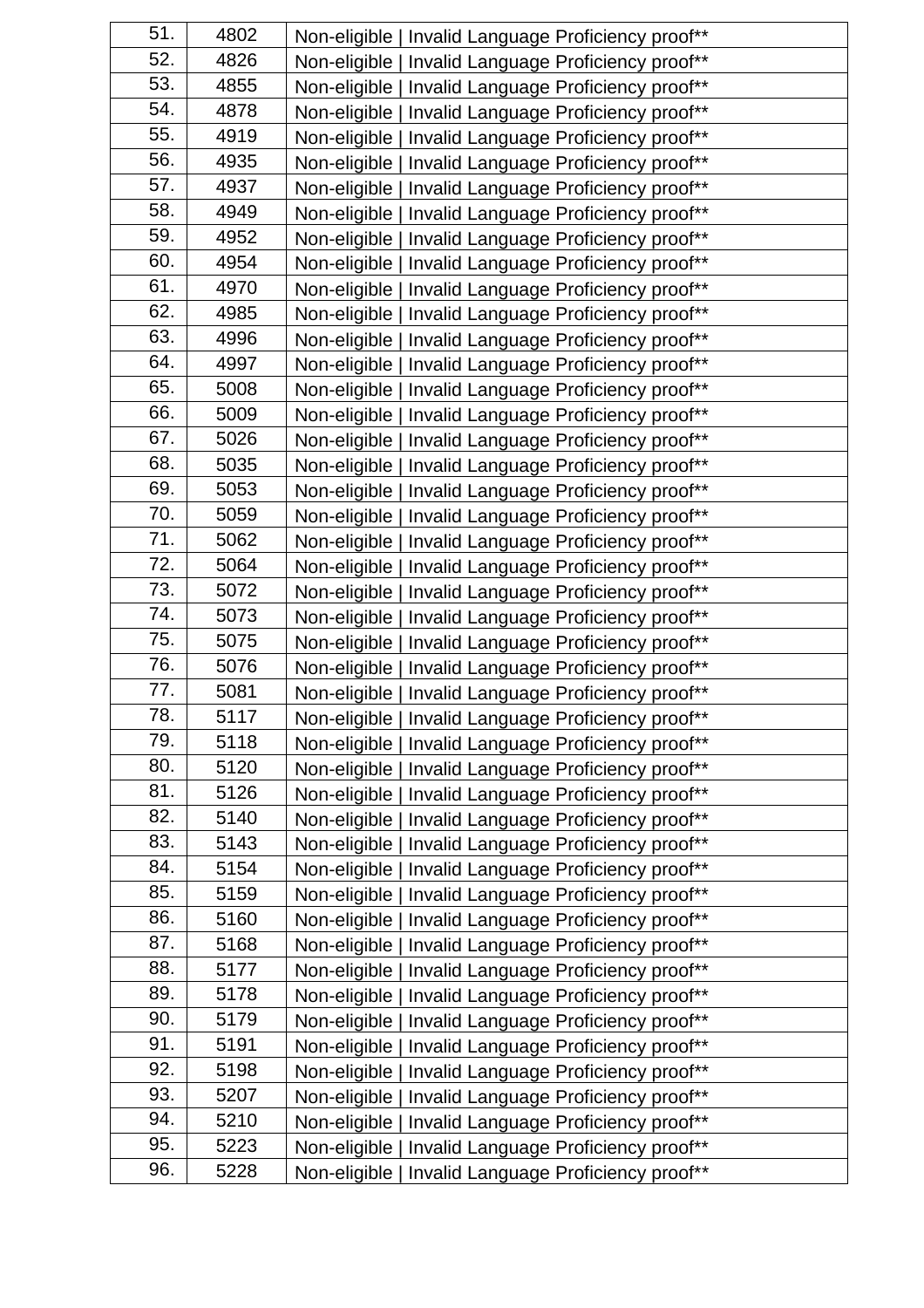| 97.  | 5233 | Non-eligible   Invalid Language Proficiency proof** |
|------|------|-----------------------------------------------------|
| 98.  | 5236 | Non-eligible   Invalid Language Proficiency proof** |
| 99.  | 5247 | Non-eligible   Invalid Language Proficiency proof** |
| 100. | 5254 | Non-eligible   Invalid Language Proficiency proof** |
| 101. | 5272 | Non-eligible   Invalid Language Proficiency proof** |
| 102. | 5280 | Non-eligible   Invalid Language Proficiency proof** |
| 103. | 5290 | Non-eligible   Invalid Language Proficiency proof** |
| 104. | 5293 | Non-eligible   Invalid Language Proficiency proof** |
| 105. | 5298 | Non-eligible   Invalid Language Proficiency proof** |
| 106. | 5314 | Non-eligible   Invalid Language Proficiency proof** |
| 107. | 5315 | Non-eligible   Invalid Language Proficiency proof** |
| 108. | 5324 | Non-eligible   Invalid Language Proficiency proof** |
| 109. | 5338 | Non-eligible   Invalid Language Proficiency proof** |
| 110. | 5349 | Non-eligible   Invalid Language Proficiency proof** |
| 111. | 5370 | Non-eligible   Invalid Language Proficiency proof** |
| 112. | 5382 | Non-eligible   Invalid Language Proficiency proof** |
| 113. | 5384 | Non-eligible   Invalid Language Proficiency proof** |
| 114. | 5391 | Non-eligible   Invalid Language Proficiency proof** |
| 115. | 5396 | Non-eligible   Invalid Language Proficiency proof** |
| 116. | 5397 | Non-eligible   Invalid Language Proficiency proof** |
| 117. | 5398 | Non-eligible   Invalid Language Proficiency proof** |
| 118. | 5404 | Non-eligible   Invalid Language Proficiency proof** |
| 119. | 5405 | Non-eligible   Invalid Language Proficiency proof** |
| 120. | 5409 | Non-eligible   Invalid Language Proficiency proof** |
| 121. | 5413 | Non-eligible   Invalid Language Proficiency proof** |
| 122. | 5414 | Non-eligible   Invalid Language Proficiency proof** |
| 123. | 5431 | Non-eligible   Invalid Language Proficiency proof** |
| 124. | 5442 | Non-eligible   Invalid Language Proficiency proof** |
| 125. | 5458 | Non-eligible   Invalid Language Proficiency proof** |
| 126. | 5459 | Non-eligible   Invalid Language Proficiency proof** |
| 127. | 5461 | Non-eligible   Invalid Language Proficiency proof** |
| 128. | 5466 | Non-eligible   Invalid Language Proficiency proof** |
| 129. | 5467 | Non-eligible   Invalid Language Proficiency proof** |
| 130. | 5471 | Non-eligible   Invalid Language Proficiency proof** |
| 131. | 5477 | Non-eligible   Invalid Language Proficiency proof** |
| 132. | 5479 | Non-eligible   Invalid Language Proficiency proof** |
| 133. | 5483 | Non-eligible   Invalid Language Proficiency proof** |
| 134. | 5494 | Non-eligible   Invalid Language Proficiency proof** |
| 135. | 5512 | Non-eligible   Invalid Language Proficiency proof** |
| 136. | 5513 | Non-eligible   Invalid Language Proficiency proof** |
| 137. | 5518 | Non-eligible   Invalid Language Proficiency proof** |
| 138. | 5522 | Non-eligible   Invalid Language Proficiency proof** |
| 139. | 5525 | Non-eligible   Invalid Language Proficiency proof** |
| 140. | 5531 | Non-eligible   Invalid Language Proficiency proof** |
| 141. | 5538 | Non-eligible   Invalid Language Proficiency proof** |
| 142. | 5542 | Non-eligible   Invalid Language Proficiency proof** |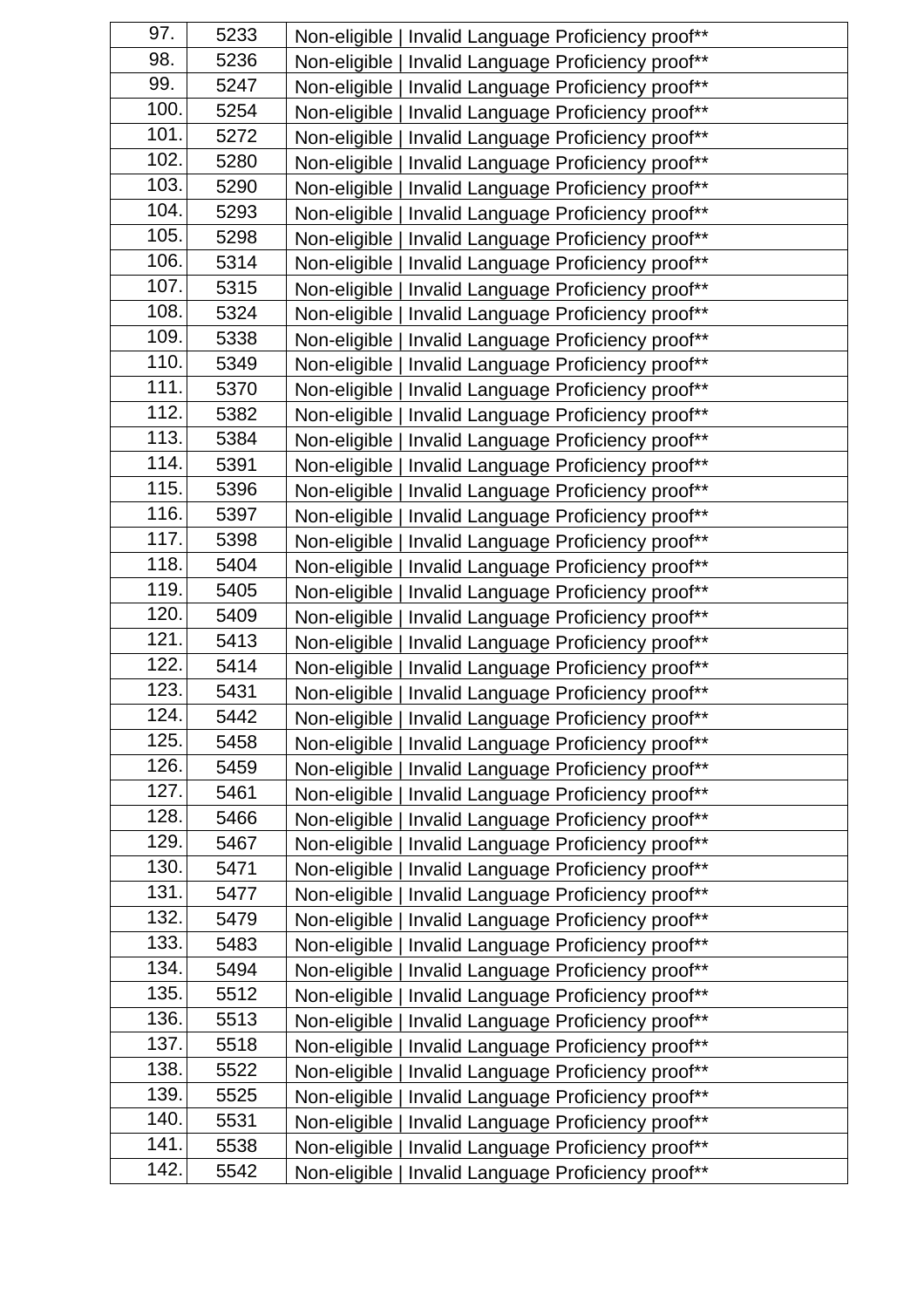| 143. | 5556 | Non-eligible   Invalid Language Proficiency proof**    |
|------|------|--------------------------------------------------------|
| 144. | 5565 | Non-eligible   Invalid Language Proficiency proof**    |
| 145. | 5568 | Non-eligible   Invalid Language Proficiency proof**    |
| 146. | 5577 | Non-eligible   Invalid Language Proficiency proof**    |
| 147. | 5581 | Non-eligible   Invalid Language Proficiency proof**    |
| 148. | 5587 | Non-eligible   Invalid Language Proficiency proof**    |
| 149. | 5596 | Non-eligible   Invalid Language Proficiency proof**    |
| 150. | 5598 | Non-eligible   Invalid Language Proficiency proof**    |
| 151. | 5599 | Non-eligible   Invalid Language Proficiency proof**    |
| 152. | 5600 | Non-eligible   Invalid Language Proficiency proof**    |
| 153. | 5607 | Non-eligible   Invalid Language Proficiency proof**    |
| 154. | 5611 | Non-eligible   Invalid Language Proficiency proof**    |
| 155. | 5613 | Non-eligible   Invalid Language Proficiency proof**    |
| 156. | 5623 | Non-eligible   Invalid Language Proficiency proof**    |
| 157. | 5624 | Non-eligible   Invalid Language Proficiency proof**    |
| 158. | 5628 | Non-eligible   Invalid Language Proficiency proof**    |
| 159. | 5649 | Non-eligible   Invalid Language Proficiency proof**    |
| 160. | 5675 | Non-eligible   Invalid Language Proficiency proof**    |
| 161. | 5682 | Non-eligible   Invalid Language Proficiency proof**    |
| 162. | 5686 | Non-eligible   Invalid Language Proficiency proof**    |
| 163. | 5688 | Non-eligible   Invalid Language Proficiency proof**    |
| 164. | 5691 | Non-eligible   Invalid Language Proficiency proof**    |
| 165. | 5696 | Non-eligible   Invalid Language Proficiency proof**    |
| 166. | 5697 | Non-eligible   Invalid Language Proficiency proof**    |
| 167. | 5699 | Non-eligible   Invalid Language Proficiency proof**    |
| 168. | 5704 | Non-eligible   Invalid Language Proficiency proof**    |
| 169. | 5708 | Non-eligible   Invalid Language Proficiency proof**    |
| 170. | 5713 | Non-eligible   Invalid Language Proficiency proof**    |
| 171. | 5716 | Non-eligible   Invalid Language Proficiency proof**    |
| 172. | 5723 | Non-eligible   Invalid Language Proficiency proof**    |
| 173. | 5743 | Non-eligible   Invalid Language Proficiency proof**    |
| 174. | 5754 | Non-eligible   Invalid Language Proficiency proof**    |
| 175. | 5758 | Non-eligible  <br>Invalid Language Proficiency proof** |
| 176. | 5774 | Non-eligible  <br>Invalid Language Proficiency proof** |
| 177. | 5777 | Non-eligible  <br>Invalid Language Proficiency proof** |
| 178. | 5778 | Non-eligible  <br>Invalid Language Proficiency proof** |
| 179. | 5784 | Non-eligible  <br>Invalid Language Proficiency proof** |
| 180. | 5786 | Non-eligible  <br>Invalid Language Proficiency proof** |
| 181. | 5790 | Non-eligible  <br>Invalid Language Proficiency proof** |
| 182. | 5793 | Non-eligible  <br>Invalid Language Proficiency proof** |
| 183. | 5796 | Non-eligible  <br>Invalid Language Proficiency proof** |
| 184. | 5798 | Non-eligible  <br>Invalid Language Proficiency proof** |
| 185. | 5801 | Non-eligible  <br>Invalid Language Proficiency proof** |
| 186. | 5802 | Non-eligible  <br>Invalid Language Proficiency proof** |
| 187. | 5804 | Non-eligible  <br>Invalid Language Proficiency proof** |
| 188. | 5806 | Non-eligible  <br>Invalid Language Proficiency proof** |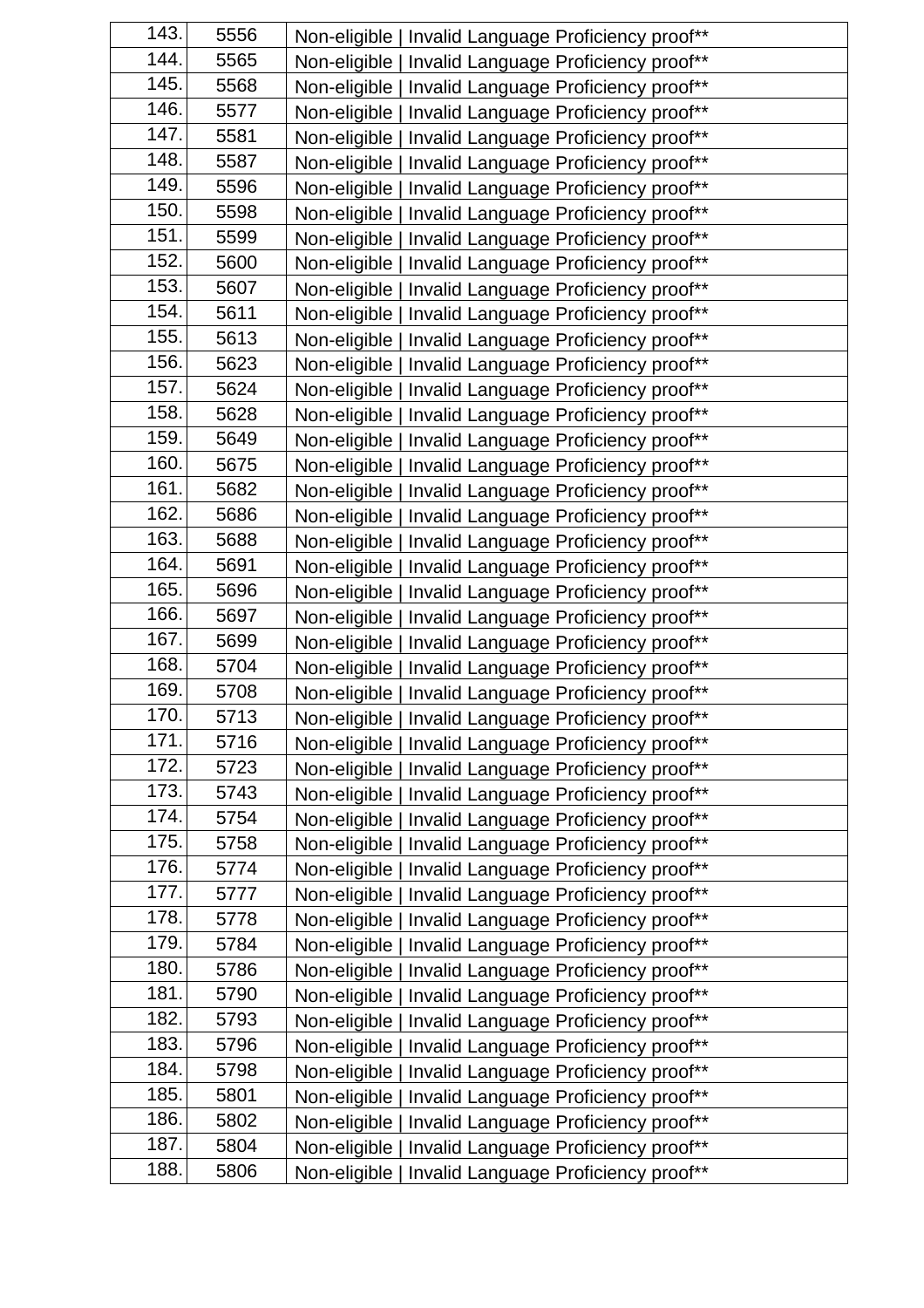| 189.               | 5829 | Non-eligible   Invalid Language Proficiency proof**    |
|--------------------|------|--------------------------------------------------------|
| 190.               | 5850 | Non-eligible   Invalid Language Proficiency proof**    |
| 191.               | 5857 | Non-eligible   Invalid Language Proficiency proof**    |
| 192.               | 5866 | Non-eligible   Invalid Language Proficiency proof**    |
| 193.               | 5875 | Non-eligible   Invalid Language Proficiency proof**    |
| 194.               | 5882 | Non-eligible   Invalid Language Proficiency proof**    |
| 195.               | 5885 | Non-eligible   Invalid Language Proficiency proof**    |
| 196.               | 5886 | Non-eligible   Invalid Language Proficiency proof**    |
| 197.               | 5901 | Non-eligible   Invalid Language Proficiency proof**    |
| 198.               | 5904 | Non-eligible   Invalid Language Proficiency proof**    |
| 199.               | 5905 | Non-eligible   Invalid Language Proficiency proof**    |
| 200.               | 5906 | Non-eligible   Invalid Language Proficiency proof**    |
| 201.               | 5909 | Non-eligible   Invalid Language Proficiency proof**    |
| 202.               | 5910 | Non-eligible   Invalid Language Proficiency proof**    |
| 203.               | 5920 | Non-eligible   Invalid Language Proficiency proof**    |
| 204.               | 5921 | Non-eligible   Invalid Language Proficiency proof**    |
| 205.               | 5941 | Non-eligible   Invalid Language Proficiency proof**    |
| 206.               | 5942 | Non-eligible   Invalid Language Proficiency proof**    |
| 207.               | 5944 | Non-eligible   Invalid Language Proficiency proof**    |
| 208.               | 5950 | Non-eligible   Invalid Language Proficiency proof**    |
| $\overline{209}$ . | 5954 | Non-eligible   Invalid Language Proficiency proof**    |
| 210.               | 5955 | Non-eligible   Invalid Language Proficiency proof**    |
| 211.               | 5956 | Non-eligible   Invalid Language Proficiency proof**    |
| 212.               | 5962 | Non-eligible   Invalid Language Proficiency proof**    |
| 213.               | 5967 | Non-eligible   Invalid Language Proficiency proof**    |
| 214.               | 5968 | Non-eligible   Invalid Language Proficiency proof**    |
| 215.               | 5970 | Non-eligible   Invalid Language Proficiency proof**    |
| 216.               | 5975 | Non-eligible   Invalid Language Proficiency proof**    |
| 217.               | 5976 | Non-eligible   Invalid Language Proficiency proof**    |
| 218.               | 5982 | Non-eligible   Invalid Language Proficiency proof**    |
| 219.               | 5991 | Non-eligible   Invalid Language Proficiency proof**    |
| 220.               | 5992 | Non-eligible   Invalid Language Proficiency proof**    |
| 221.               | 5993 | Non-eligible  <br>Invalid Language Proficiency proof** |
| 222.               | 5998 | Non-eligible  <br>Invalid Language Proficiency proof** |
| 223.               | 5999 | Non-eligible  <br>Invalid Language Proficiency proof** |
| 224.               | 6002 | Non-eligible  <br>Invalid Language Proficiency proof** |
| 225.               | 6009 | Non-eligible  <br>Invalid Language Proficiency proof** |
| 226.               | 6010 | Non-eligible  <br>Invalid Language Proficiency proof** |
| 227.               | 6022 | Non-eligible  <br>Invalid Language Proficiency proof** |
| 228.               | 6026 | Non-eligible  <br>Invalid Language Proficiency proof** |
| 229.               | 6029 | Non-eligible  <br>Invalid Language Proficiency proof** |
| 230.               | 6031 | Non-eligible  <br>Invalid Language Proficiency proof** |
| 231.               | 6062 | Non-eligible  <br>Invalid Language Proficiency proof** |
| 232.               | 6063 | Non-eligible  <br>Invalid Language Proficiency proof** |
| 233.               | 6065 | Non-eligible  <br>Invalid Language Proficiency proof** |
| 234.               | 6067 | Non-eligible  <br>Invalid Language Proficiency proof** |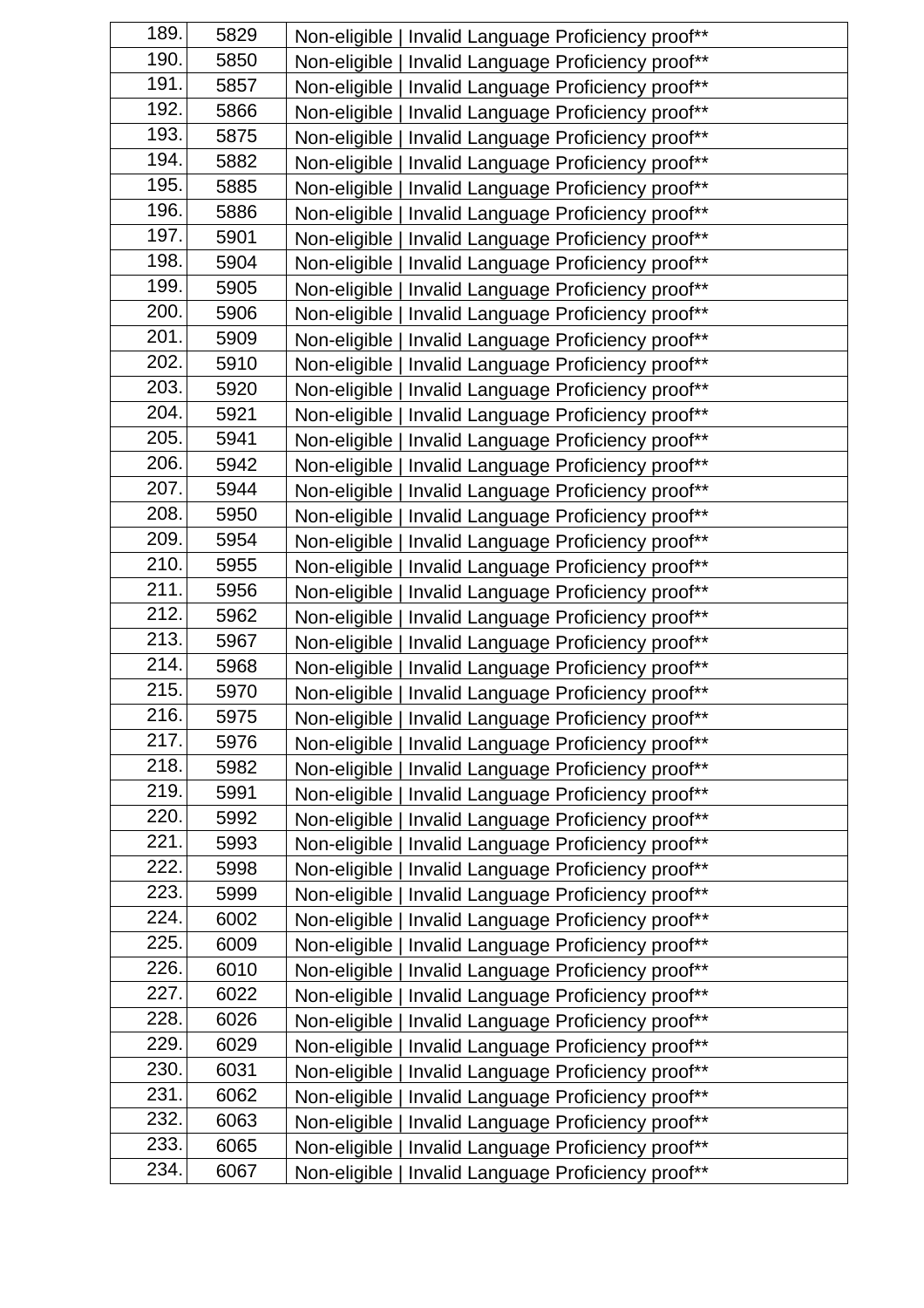| 235. | 6080 | Non-eligible   Invalid Language Proficiency proof**    |
|------|------|--------------------------------------------------------|
| 236. | 6084 | Non-eligible   Invalid Language Proficiency proof**    |
| 237. | 6089 | Non-eligible   Invalid Language Proficiency proof**    |
| 238. | 6098 | Non-eligible   Invalid Language Proficiency proof**    |
| 239. | 6100 | Non-eligible   Invalid Language Proficiency proof**    |
| 240. | 6105 | Non-eligible   Invalid Language Proficiency proof**    |
| 241. | 6108 | Non-eligible   Invalid Language Proficiency proof**    |
| 242. | 6114 | Non-eligible   Invalid Language Proficiency proof**    |
| 243. | 6116 | Non-eligible   Invalid Language Proficiency proof**    |
| 244. | 6133 | Non-eligible   Invalid Language Proficiency proof**    |
| 245. | 6134 | Non-eligible   Invalid Language Proficiency proof**    |
| 246. | 6145 | Non-eligible   Invalid Language Proficiency proof**    |
| 247. | 6150 | Non-eligible   Invalid Language Proficiency proof**    |
| 248. | 6156 | Non-eligible   Invalid Language Proficiency proof**    |
| 249. | 6162 | Non-eligible   Invalid Language Proficiency proof**    |
| 250. | 6173 | Non-eligible   Invalid Language Proficiency proof**    |
| 251. | 6174 | Non-eligible   Invalid Language Proficiency proof**    |
| 252. | 6188 | Non-eligible   Invalid Language Proficiency proof**    |
| 253. | 6190 | Non-eligible   Invalid Language Proficiency proof**    |
| 254. | 6192 | Non-eligible   Invalid Language Proficiency proof**    |
| 255. | 6194 | Non-eligible   Invalid Language Proficiency proof**    |
| 256. | 6196 | Non-eligible   Invalid Language Proficiency proof**    |
| 257. | 6205 | Non-eligible   Invalid Language Proficiency proof**    |
| 258. | 6208 | Non-eligible   Invalid Language Proficiency proof**    |
| 259. | 6209 | Non-eligible   Invalid Language Proficiency proof**    |
| 260. | 6212 | Non-eligible   Invalid Language Proficiency proof**    |
| 261. | 6220 | Non-eligible   Invalid Language Proficiency proof**    |
| 262. | 6227 | Non-eligible   Invalid Language Proficiency proof**    |
| 263. | 6228 | Non-eligible   Invalid Language Proficiency proof**    |
| 264. | 6231 | Non-eligible   Invalid Language Proficiency proof**    |
| 265. | 6235 | Non-eligible   Invalid Language Proficiency proof**    |
| 266. | 6238 | Non-eligible  <br>Invalid Language Proficiency proof** |
| 267. | 6242 | Non-eligible  <br>Invalid Language Proficiency proof** |
| 268. | 6258 | Non-eligible  <br>Invalid Language Proficiency proof** |
| 269. | 6263 | Non-eligible  <br>Invalid Language Proficiency proof** |
| 270. | 6265 | Non-eligible  <br>Invalid Language Proficiency proof** |
| 271. | 6276 | Non-eligible  <br>Invalid Language Proficiency proof** |
| 272. | 6278 | Non-eligible  <br>Invalid Language Proficiency proof** |
| 273. | 6285 | Non-eligible  <br>Invalid Language Proficiency proof** |
| 274. | 6288 | Non-eligible  <br>Invalid Language Proficiency proof** |
| 275. | 6292 | Non-eligible  <br>Invalid Language Proficiency proof** |
| 276. | 6305 | Non-eligible  <br>Invalid Language Proficiency proof** |
| 277. | 6316 | Non-eligible  <br>Invalid Language Proficiency proof** |
| 278. | 6322 | Non-eligible  <br>Invalid Language Proficiency proof** |
| 279. | 6332 | Non-eligible  <br>Invalid Language Proficiency proof** |
| 280. | 6337 | Invalid Language Proficiency proof**<br>Non-eligible   |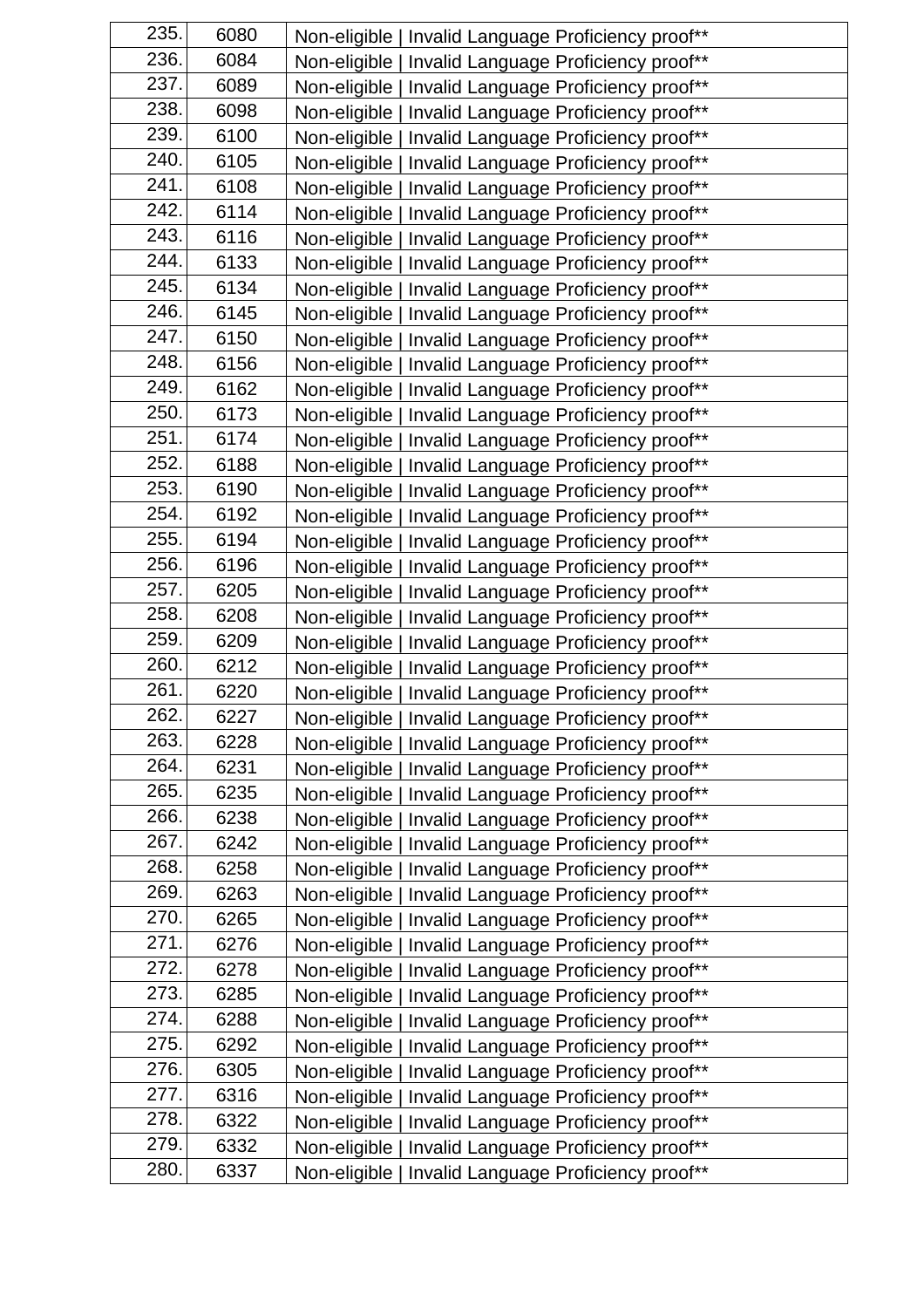| 281. | 6352 | Non-eligible   Invalid Language Proficiency proof**    |
|------|------|--------------------------------------------------------|
| 282. | 6354 | Non-eligible   Invalid Language Proficiency proof**    |
| 283. | 6355 | Non-eligible   Invalid Language Proficiency proof**    |
| 284. | 6357 | Non-eligible   Invalid Language Proficiency proof**    |
| 285. | 6359 | Non-eligible   Invalid Language Proficiency proof**    |
| 286. | 6364 | Non-eligible   Invalid Language Proficiency proof**    |
| 287. | 6365 | Non-eligible   Invalid Language Proficiency proof**    |
| 288. | 6366 | Non-eligible   Invalid Language Proficiency proof**    |
| 289. | 6371 | Non-eligible   Invalid Language Proficiency proof**    |
| 290. | 6375 | Non-eligible   Invalid Language Proficiency proof**    |
| 291. | 6377 | Non-eligible   Invalid Language Proficiency proof**    |
| 292. | 6392 | Non-eligible   Invalid Language Proficiency proof**    |
| 293. | 6397 | Non-eligible   Invalid Language Proficiency proof**    |
| 294. | 6403 | Non-eligible   Invalid Language Proficiency proof**    |
| 295. | 6407 | Non-eligible   Invalid Language Proficiency proof**    |
| 296. | 6408 | Non-eligible   Invalid Language Proficiency proof**    |
| 297. | 6411 | Non-eligible   Invalid Language Proficiency proof**    |
| 298. | 6414 | Non-eligible   Invalid Language Proficiency proof**    |
| 299. | 6424 | Non-eligible   Invalid Language Proficiency proof**    |
| 300. | 6431 | Non-eligible   Invalid Language Proficiency proof**    |
| 301. | 6434 | Non-eligible   Invalid Language Proficiency proof**    |
| 302. | 6439 | Non-eligible   Invalid Language Proficiency proof**    |
| 303. | 6441 | Non-eligible   Invalid Language Proficiency proof**    |
| 304. | 6451 | Non-eligible   Invalid Language Proficiency proof**    |
| 305. | 6473 | Non-eligible   Invalid Language Proficiency proof**    |
| 306. | 6484 | Non-eligible   Invalid Language Proficiency proof**    |
| 307. | 6485 | Non-eligible   Invalid Language Proficiency proof**    |
| 308. | 6493 | Non-eligible   Invalid Language Proficiency proof**    |
| 309. | 6494 | Non-eligible   Invalid Language Proficiency proof**    |
| 310. | 6502 | Non-eligible   Invalid Language Proficiency proof**    |
| 311. | 6506 | Non-eligible   Invalid Language Proficiency proof**    |
| 312. | 6510 | Non-eligible   Invalid Language Proficiency proof**    |
| 313. | 6517 | Non-eligible  <br>Invalid Language Proficiency proof** |
| 314. | 6524 | Non-eligible  <br>Invalid Language Proficiency proof** |
| 315. | 6536 | Non-eligible  <br>Invalid Language Proficiency proof** |
| 316. | 6537 | Non-eligible  <br>Invalid Language Proficiency proof** |
| 317. | 6542 | Non-eligible  <br>Invalid Language Proficiency proof** |
| 318. | 6543 | Non-eligible  <br>Invalid Language Proficiency proof** |
| 319. | 6545 | Non-eligible  <br>Invalid Language Proficiency proof** |
| 320. | 6565 | Non-eligible  <br>Invalid Language Proficiency proof** |
| 321. | 6567 | Non-eligible  <br>Invalid Language Proficiency proof** |
| 322. | 6568 | Non-eligible  <br>Invalid Language Proficiency proof** |
| 323. | 6573 | Non-eligible  <br>Invalid Language Proficiency proof** |
| 324. | 6582 | Non-eligible  <br>Invalid Language Proficiency proof** |
| 325. | 6596 | Non-eligible  <br>Invalid Language Proficiency proof** |
| 326. | 6601 | Non-eligible  <br>Invalid Language Proficiency proof** |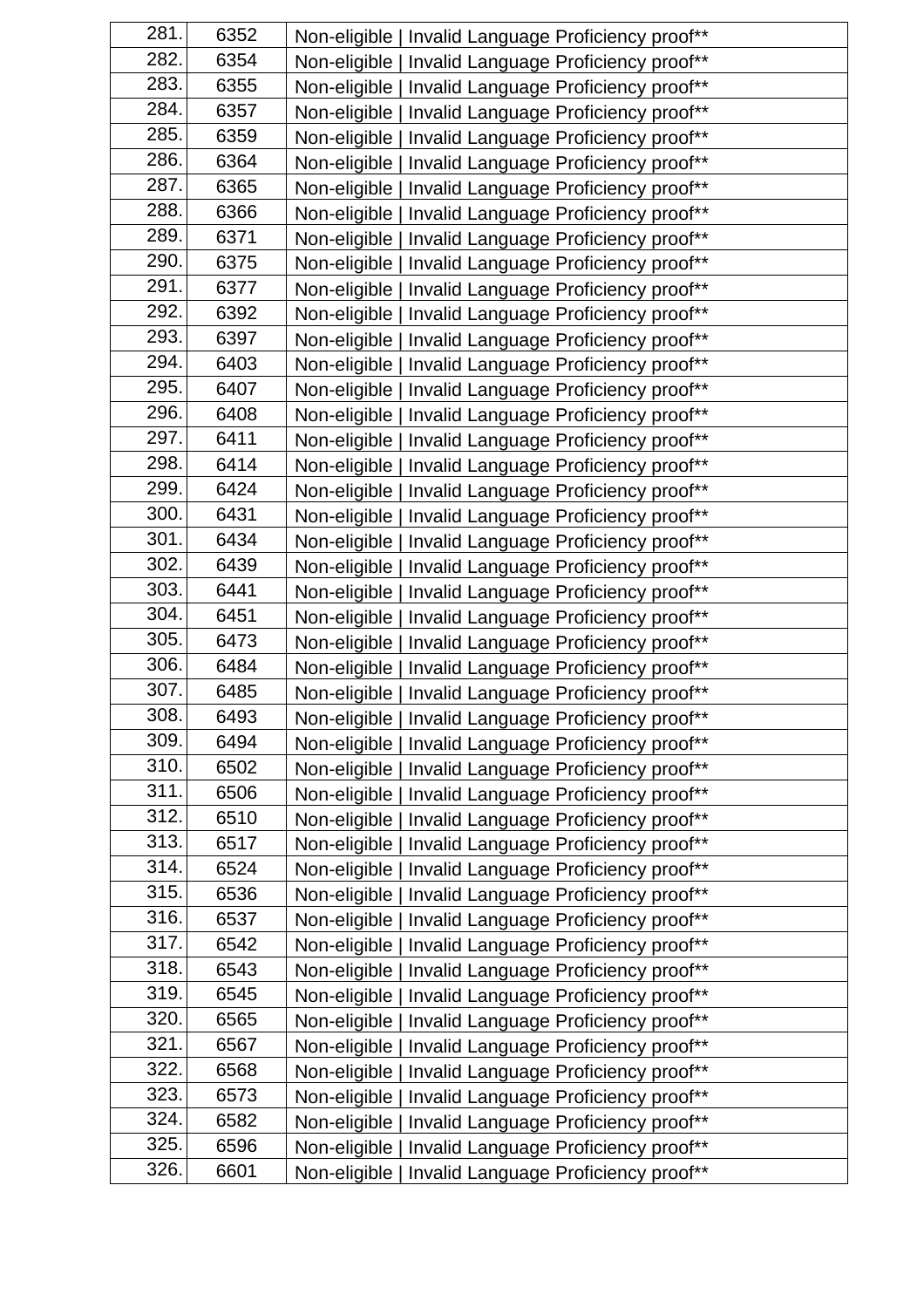| 327. | 6614 | Non-eligible   Invalid Language Proficiency proof** |
|------|------|-----------------------------------------------------|
| 328. | 6619 | Non-eligible   Invalid Language Proficiency proof** |
| 329. | 6626 | Non-eligible   Invalid Language Proficiency proof** |
| 330. | 6636 | Non-eligible   Invalid Language Proficiency proof** |
| 331. | 6640 | Non-eligible   Invalid Language Proficiency proof** |
| 332. | 6642 | Non-eligible   Invalid Language Proficiency proof** |
| 333. | 6645 | Non-eligible   Invalid Language Proficiency proof** |
| 334. | 6648 | Non-eligible   Invalid Language Proficiency proof** |
| 335. | 6658 | Non-eligible   Invalid Language Proficiency proof** |
| 336. | 6664 | Non-eligible   Invalid Language Proficiency proof** |
| 337. | 6669 | Non-eligible   Invalid Language Proficiency proof** |
| 338. | 6676 | Non-eligible   Invalid Language Proficiency proof** |
| 339. | 6684 | Non-eligible   Invalid Language Proficiency proof** |
| 340. | 6686 | Non-eligible   Invalid Language Proficiency proof** |
| 341. | 6687 | Non-eligible   Invalid Language Proficiency proof** |
| 342. | 6693 | Non-eligible   Invalid Language Proficiency proof** |
| 343. | 6706 | Non-eligible   Invalid Language Proficiency proof** |
| 344. | 6720 | Non-eligible   Invalid Language Proficiency proof** |
| 345. | 6726 | Non-eligible   Invalid Language Proficiency proof** |
| 346. | 6737 | Non-eligible   Invalid Language Proficiency proof** |
| 347. | 6751 | Non-eligible   Invalid Language Proficiency proof** |
| 348. | 6756 | Non-eligible   Invalid Language Proficiency proof** |
| 349. | 6774 | Non-eligible   Invalid Language Proficiency proof** |
| 350. | 6787 | Non-eligible   Invalid Language Proficiency proof** |
| 351. | 6791 | Non-eligible   Invalid Language Proficiency proof** |
| 352. | 6797 | Non-eligible   Invalid Language Proficiency proof** |
| 353. | 6798 | Non-eligible   Invalid Language Proficiency proof** |
| 354. | 6800 | Non-eligible   Invalid Language Proficiency proof** |
| 355. | 6802 | Non-eligible   Invalid Language Proficiency proof** |
| 356. | 6804 | Non-eligible   Invalid Language Proficiency proof** |
| 357. | 6808 | Non-eligible   Invalid Language Proficiency proof** |
| 358. | 6823 | Non-eligible   Invalid Language Proficiency proof** |
| 359. | 6825 | Non-eligible   Invalid Language Proficiency proof** |
| 360. | 6860 | Non-eligible   Invalid Language Proficiency proof** |
| 361. | 6862 | Non-eligible   Invalid Language Proficiency proof** |
| 362. | 6881 | Non-eligible   Invalid Language Proficiency proof** |
| 363. | 6886 | Non-eligible   Invalid Language Proficiency proof** |
| 364. | 6887 | Non-eligible   Invalid Language Proficiency proof** |
| 365. | 6901 | Non-eligible   Invalid Language Proficiency proof** |
| 366. | 6903 | Non-eligible   Invalid Language Proficiency proof** |
| 367. | 6908 | Non-eligible   Invalid Language Proficiency proof** |
| 368. | 6909 | Non-eligible   Invalid Language Proficiency proof** |
| 369. | 6914 | Non-eligible   Invalid Language Proficiency proof** |
| 370. | 6916 | Non-eligible   Invalid Language Proficiency proof** |
| 371. | 6918 | Non-eligible   Invalid Language Proficiency proof** |
| 372. | 6923 | Non-eligible   Invalid Language Proficiency proof** |
|      |      |                                                     |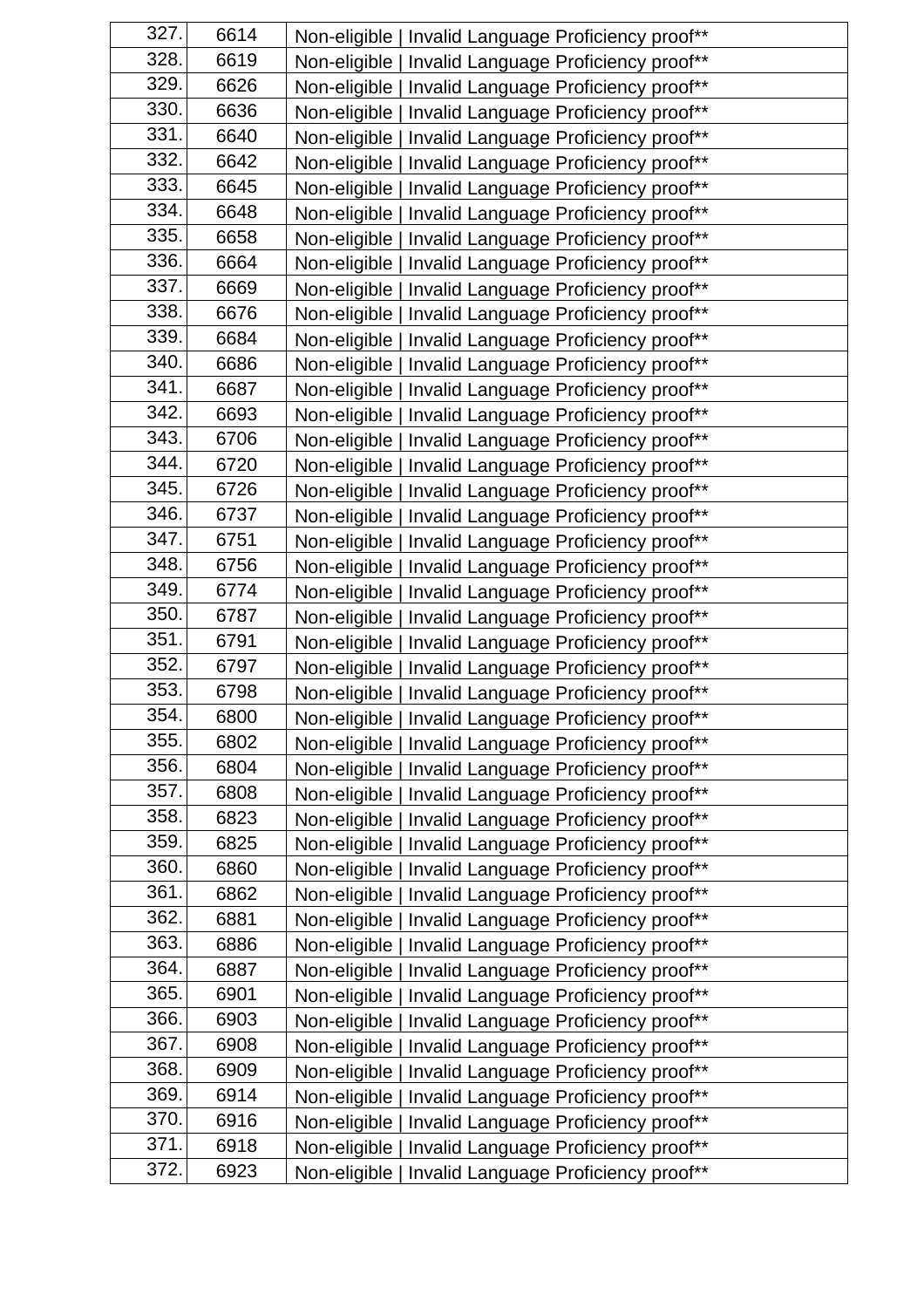| 373. | 6924 | Non-eligible   Invalid Language Proficiency proof** |
|------|------|-----------------------------------------------------|
| 374. | 6926 | Non-eligible   Invalid Language Proficiency proof** |
| 375. | 6927 | Non-eligible   Invalid Language Proficiency proof** |
| 376. | 6930 | Non-eligible   Invalid Language Proficiency proof** |
| 377. | 6942 | Non-eligible   Invalid Language Proficiency proof** |
| 378. | 6948 | Non-eligible   Invalid Language Proficiency proof** |
| 379. | 6951 | Non-eligible   Invalid Language Proficiency proof** |
| 380. | 6960 | Non-eligible   Invalid Language Proficiency proof** |
| 381. | 6962 | Non-eligible   Invalid Language Proficiency proof** |
| 382. | 6970 | Non-eligible   Invalid Language Proficiency proof** |
| 383. | 6977 | Non-eligible   Invalid Language Proficiency proof** |
| 384. | 6992 | Non-eligible   Invalid Language Proficiency proof** |
| 385. | 6994 | Non-eligible   Invalid Language Proficiency proof** |
| 386. | 7007 | Non-eligible   Invalid Language Proficiency proof** |
| 387. | 7012 | Non-eligible   Invalid Language Proficiency proof** |
| 388. | 7018 | Non-eligible   Invalid Language Proficiency proof** |
| 389. | 7028 | Non-eligible   Invalid Language Proficiency proof** |
| 390. | 7029 | Non-eligible   Invalid Language Proficiency proof** |
| 391. | 7031 | Non-eligible   Invalid Language Proficiency proof** |
| 392. | 7033 | Non-eligible   Invalid Language Proficiency proof** |
| 393. | 7035 | Non-eligible   Invalid Language Proficiency proof** |
| 394. | 7043 | Non-eligible   Invalid Language Proficiency proof** |
| 395. | 7047 | Non-eligible   Invalid Language Proficiency proof** |
| 396. | 7050 | Non-eligible   Invalid Language Proficiency proof** |
| 397. | 7051 | Non-eligible   Invalid Language Proficiency proof** |
| 398. | 7053 | Non-eligible   Invalid Language Proficiency proof** |
| 399. | 7058 | Non-eligible   Invalid Language Proficiency proof** |
| 400. | 7087 | Non-eligible   Invalid Language Proficiency proof** |
| 401. | 7094 | Non-eligible   Invalid Language Proficiency proof** |
| 402. | 7098 | Non-eligible   Invalid Language Proficiency proof** |
| 403. | 7099 | Non-eligible   Invalid Language Proficiency proof** |
| 404. | 7112 | Non-eligible   Invalid Language Proficiency proof** |
| 405. | 7115 | Non-eligible   Invalid Language Proficiency proof** |
| 406. | 7118 | Non-eligible   Invalid Language Proficiency proof** |
| 407. | 7121 | Non-eligible   Invalid Language Proficiency proof** |
| 408. | 7129 | Non-eligible   Invalid Language Proficiency proof** |
| 409. | 7137 | Non-eligible   Invalid Language Proficiency proof** |
| 410. | 7141 | Non-eligible   Invalid Language Proficiency proof** |
| 411. | 7142 | Non-eligible   Invalid Language Proficiency proof** |
| 412. | 7143 | Non-eligible   Invalid Language Proficiency proof** |
| 413. | 7146 | Non-eligible   Invalid Language Proficiency proof** |
| 414. | 7149 | Non-eligible   Invalid Language Proficiency proof** |
| 415. | 7152 | Non-eligible   Invalid Language Proficiency proof** |
| 416. | 7161 | Non-eligible   Invalid Language Proficiency proof** |
| 417. | 7167 | Non-eligible   Invalid Language Proficiency proof** |
| 418. | 7170 | Non-eligible   Invalid Language Proficiency proof** |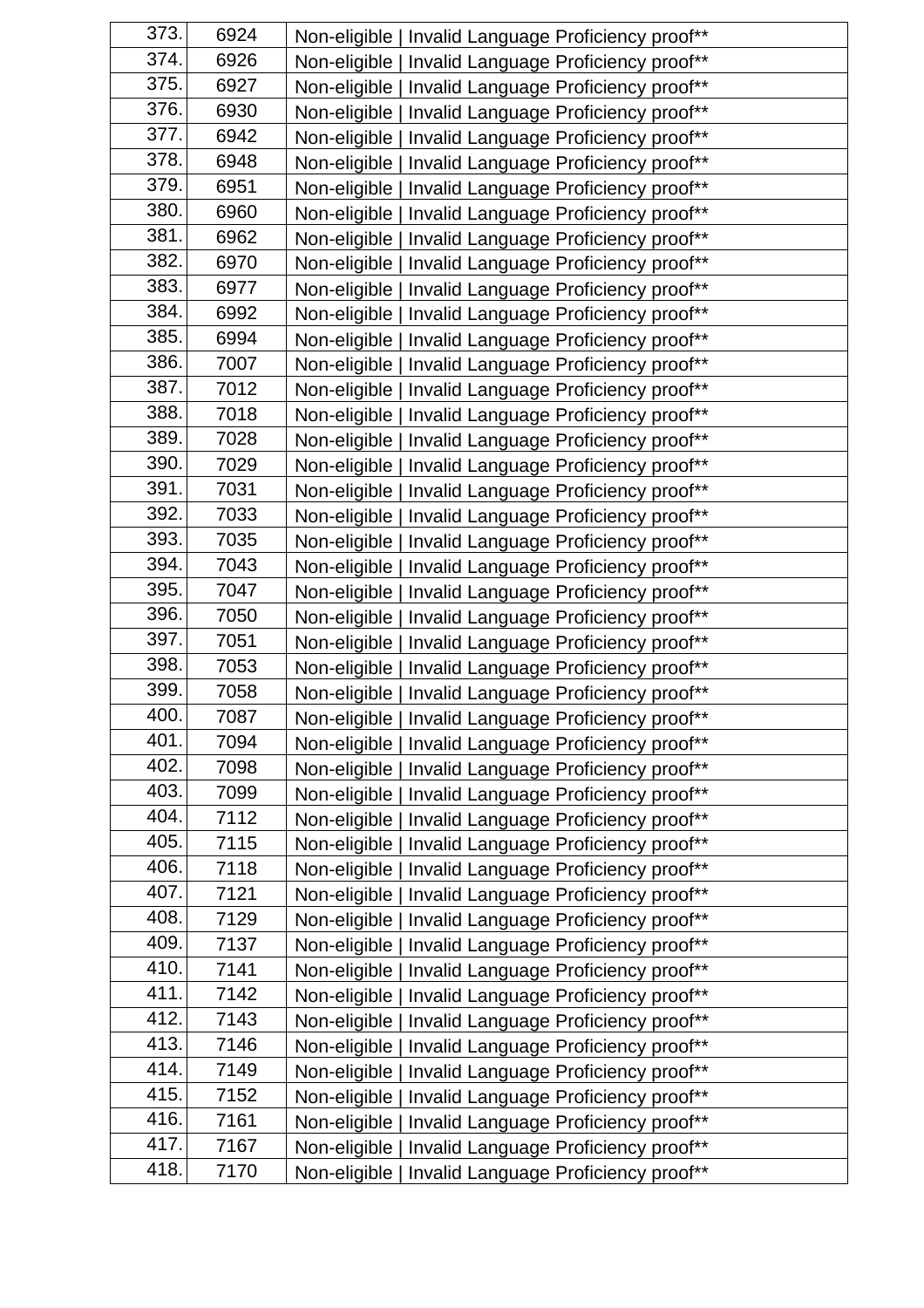| 419. | 7171 | Non-eligible   Invalid Language Proficiency proof**  |
|------|------|------------------------------------------------------|
| 420. | 7173 | Non-eligible   Invalid Language Proficiency proof**  |
| 421. | 7193 | Non-eligible   Invalid Language Proficiency proof**  |
| 422. | 7197 | Non-eligible   Invalid Language Proficiency proof**  |
| 423. | 7203 | Non-eligible   Invalid Language Proficiency proof**  |
| 424. | 7207 | Non-eligible   Invalid Language Proficiency proof**  |
| 425. | 7210 | Non-eligible   Invalid Language Proficiency proof**  |
| 426. | 7215 | Non-eligible   Invalid Language Proficiency proof**  |
| 427. | 7231 | Non-eligible   Invalid Language Proficiency proof**  |
| 428. | 7232 | Non-eligible   Invalid Language Proficiency proof**  |
| 429. | 7233 | Non-eligible   Invalid Language Proficiency proof**  |
| 430. | 7243 | Non-eligible   Invalid Language Proficiency proof**  |
| 431. | 7249 | Non-eligible   Invalid Language Proficiency proof**  |
| 432. | 7252 | Non-eligible   Invalid Language Proficiency proof**  |
| 433. | 7259 | Non-eligible   Invalid Language Proficiency proof**  |
| 434. | 7260 | Non-eligible   Invalid Language Proficiency proof**  |
| 435. | 7264 | Non-eligible   Invalid Language Proficiency proof**  |
| 436. | 7268 | Non-eligible   Invalid Language Proficiency proof**  |
| 437. | 7273 | Non-eligible   Invalid Language Proficiency proof**  |
| 438. | 7280 | Non-eligible   Invalid Language Proficiency proof**  |
| 439. | 7294 | Non-eligible   Invalid Language Proficiency proof**  |
| 440. | 7295 | Non-eligible   Invalid Language Proficiency proof**  |
| 441. | 7301 | Non-eligible   Invalid Language Proficiency proof**  |
| 442. | 7308 | Non-eligible   Invalid Language Proficiency proof**  |
| 443. | 7311 | Non-eligible   Invalid Language Proficiency proof**  |
| 444. | 7345 | Non-eligible   Invalid Language Proficiency proof**  |
| 445. | 7351 | Non-eligible   Invalid Language Proficiency proof**  |
| 446. | 7363 | Non-eligible   Invalid Language Proficiency proof**  |
| 447. | 7369 | Non-eligible   Invalid Language Proficiency proof**  |
| 448. | 7375 | Non-eligible   Invalid Language Proficiency proof**  |
| 449. | 7376 | Non-eligible   Invalid Language Proficiency proof**  |
| 450. | 7381 | Non-eligible   Invalid Language Proficiency proof**  |
| 451. | 7383 | Non-eligible   Invalid Language Proficiency proof**  |
| 452. | 7385 | Non-eligible   Invalid Language Proficiency proof**  |
| 453. | 7410 | Non-eligible   Invalid Language Proficiency proof**  |
| 454. | 7411 | Non-eligible   Invalid Language Proficiency proof**  |
| 455. | 7413 | Invalid Language Proficiency proof**<br>Non-eligible |
| 456. | 7416 | Non-eligible   Invalid Language Proficiency proof**  |
| 457. | 7421 | Non-eligible   Invalid Language Proficiency proof**  |
| 458. | 7429 | Non-eligible   Invalid Language Proficiency proof**  |
| 459. | 7433 | Non-eligible   Invalid Language Proficiency proof**  |
| 460. | 7440 | Non-eligible   Invalid Language Proficiency proof**  |
| 461. | 7443 | Non-eligible   Invalid Language Proficiency proof**  |
| 462. | 7451 | Non-eligible   Invalid Language Proficiency proof**  |
| 463. | 7453 | Non-eligible   Invalid Language Proficiency proof**  |
| 464. | 7456 | Non-eligible   Invalid Language Proficiency proof**  |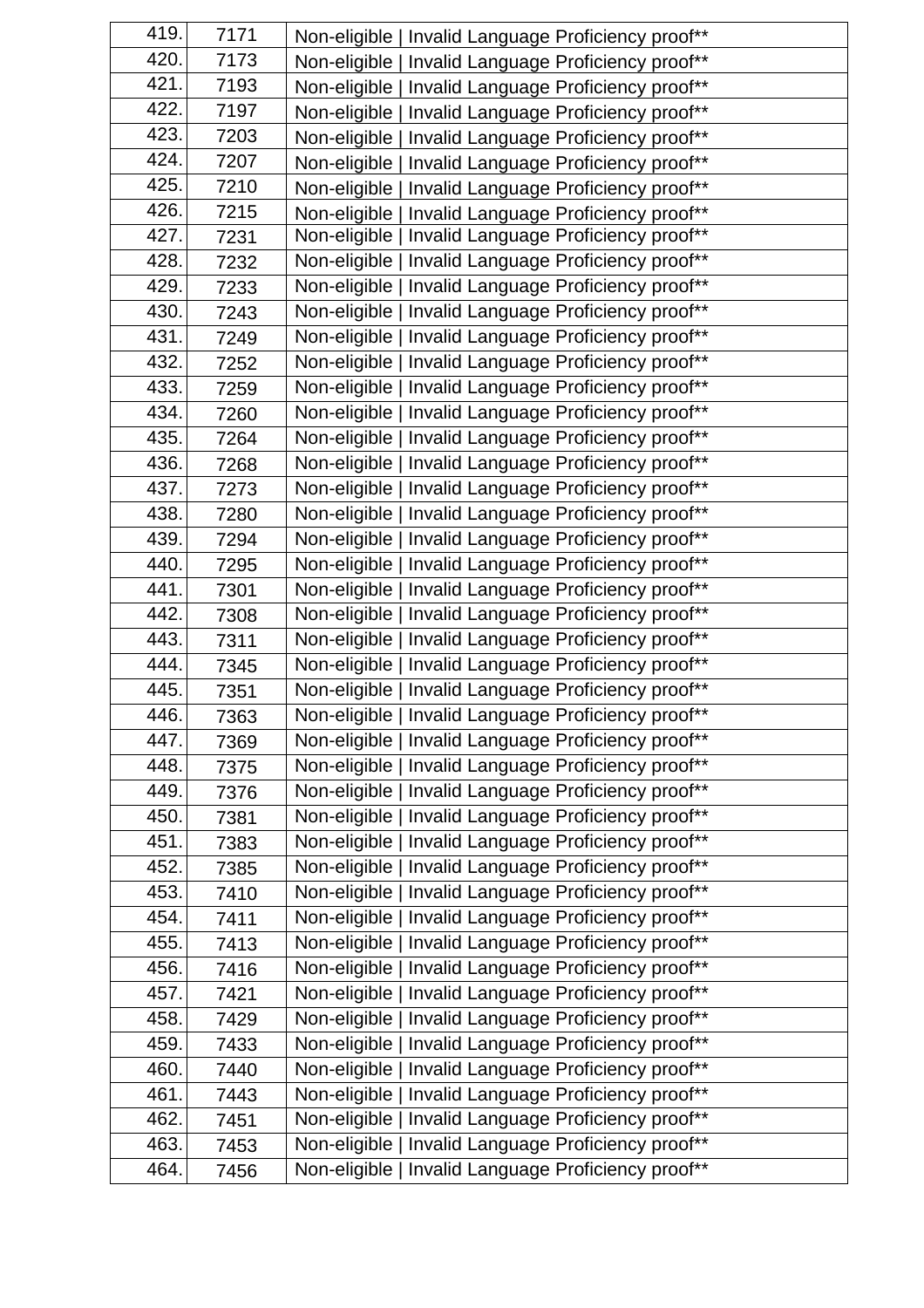| 465. | 7461 | Non-eligible   Invalid Language Proficiency proof**  |
|------|------|------------------------------------------------------|
| 466. | 7465 | Non-eligible   Invalid Language Proficiency proof**  |
| 467. | 7488 | Non-eligible   Invalid Language Proficiency proof**  |
| 468. | 7491 | Non-eligible   Invalid Language Proficiency proof**  |
| 469. | 7517 | Non-eligible   Invalid Language Proficiency proof**  |
| 470. | 7526 | Non-eligible   Invalid Language Proficiency proof**  |
| 471. | 7527 | Non-eligible   Invalid Language Proficiency proof**  |
| 472. | 7531 | Non-eligible   Invalid Language Proficiency proof**  |
| 473. | 7542 | Non-eligible   Invalid Language Proficiency proof**  |
| 474. | 7543 | Non-eligible   Invalid Language Proficiency proof**  |
| 475. | 7547 | Non-eligible   Invalid Language Proficiency proof**  |
| 476. | 7550 | Non-eligible   Invalid Language Proficiency proof**  |
| 477. | 7561 | Non-eligible   Invalid Language Proficiency proof**  |
| 478. | 7562 | Non-eligible   Invalid Language Proficiency proof**  |
| 479. | 7563 | Non-eligible   Invalid Language Proficiency proof**  |
| 480. | 7574 | Non-eligible   Invalid Language Proficiency proof**  |
| 481. | 7578 | Non-eligible   Invalid Language Proficiency proof**  |
| 482. | 7591 | Non-eligible   Invalid Language Proficiency proof**  |
| 483. | 7595 | Non-eligible   Invalid Language Proficiency proof**  |
| 484. | 7601 | Non-eligible   Invalid Language Proficiency proof**  |
| 485. | 7603 | Non-eligible   Invalid Language Proficiency proof**  |
| 486. | 7604 | Non-eligible   Invalid Language Proficiency proof**  |
| 487. | 7615 | Non-eligible   Invalid Language Proficiency proof**  |
| 488. | 7616 | Non-eligible   Invalid Language Proficiency proof**  |
| 489. | 7623 | Non-eligible   Invalid Language Proficiency proof**  |
| 490. | 7624 | Non-eligible   Invalid Language Proficiency proof**  |
| 491. | 7629 | Non-eligible   Invalid Language Proficiency proof**  |
| 492. | 7630 | Non-eligible   Invalid Language Proficiency proof**  |
| 493. | 7639 | Non-eligible   Invalid Language Proficiency proof**  |
| 494. | 7640 | Non-eligible   Invalid Language Proficiency proof**  |
| 495. | 7641 | Non-eligible   Invalid Language Proficiency proof**  |
| 496. | 7652 | Non-eligible   Invalid Language Proficiency proof**  |
| 497. | 7658 | Non-eligible   Invalid Language Proficiency proof**  |
| 498. | 7659 | Non-eligible   Invalid Language Proficiency proof**  |
| 499. | 7663 | Non-eligible   Invalid Language Proficiency proof**  |
| 500. | 7673 | Non-eligible   Invalid Language Proficiency proof**  |
| 501. | 7677 | Invalid Language Proficiency proof**<br>Non-eligible |
| 502. | 7680 | Non-eligible   Invalid Language Proficiency proof**  |
| 503. | 7691 | Non-eligible   Invalid Language Proficiency proof**  |
| 504. | 7692 | Non-eligible   Invalid Language Proficiency proof**  |
| 505. | 7695 | Non-eligible   Invalid Language Proficiency proof**  |
| 506. | 7700 | Non-eligible   Invalid Language Proficiency proof**  |
| 507. | 7702 | Non-eligible   Invalid Language Proficiency proof**  |
| 508. | 7705 | Non-eligible   Invalid Language Proficiency proof**  |
| 509. | 7708 | Non-eligible   Invalid Language Proficiency proof**  |
| 510. | 7709 | Non-eligible   Invalid Language Proficiency proof**  |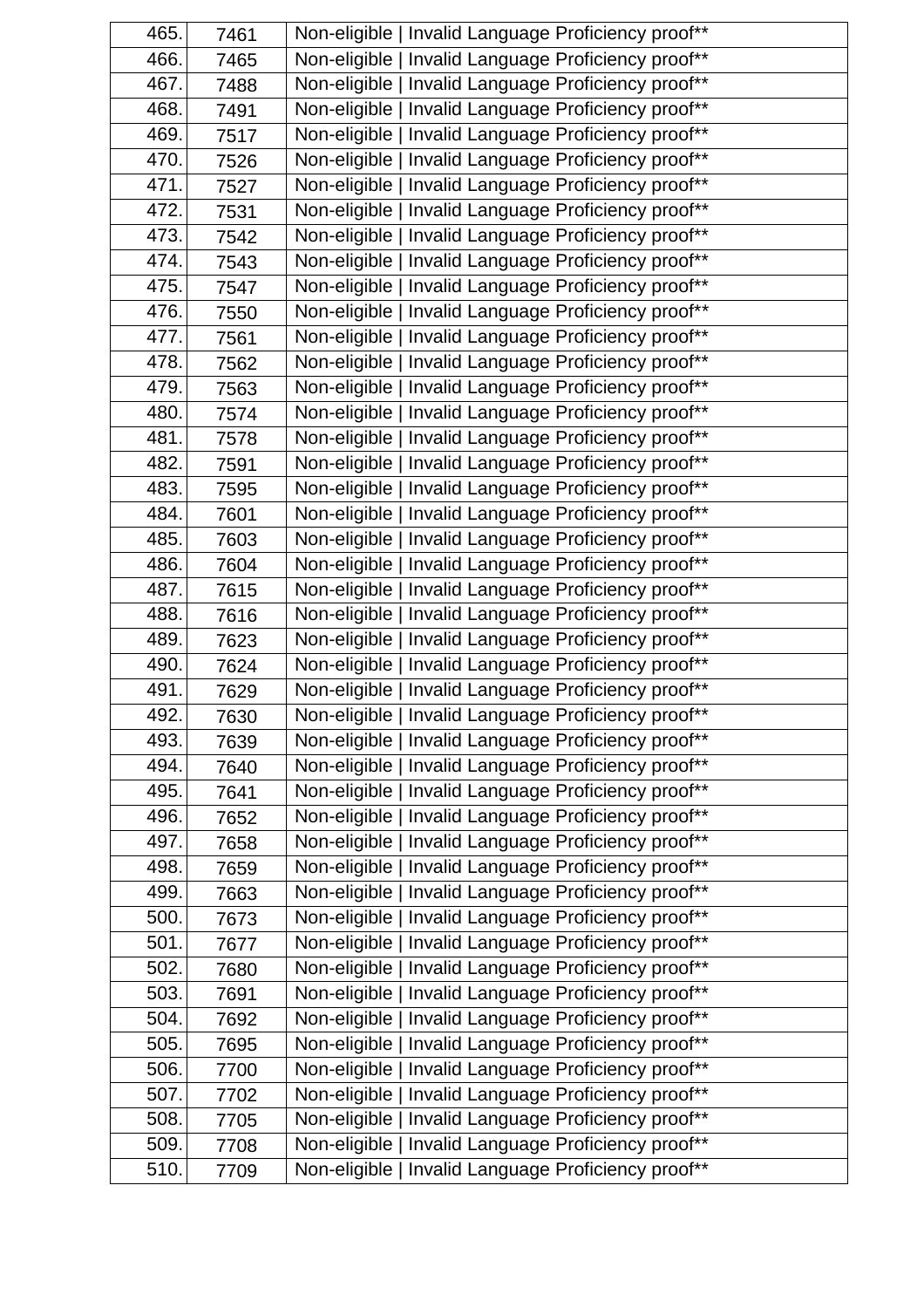| 511. | 7711 | Non-eligible   Invalid Language Proficiency proof** |
|------|------|-----------------------------------------------------|
| 512. | 7712 | Non-eligible   Invalid Language Proficiency proof** |
| 513. | 7714 | Non-eligible   Invalid Language Proficiency proof** |
| 514. | 7721 | Non-eligible   Invalid Language Proficiency proof** |
| 515. | 7724 | Non-eligible   Invalid Language Proficiency proof** |
| 516. | 7726 | Non-eligible   Invalid Language Proficiency proof** |
| 517. | 7745 | Non-eligible   Invalid Language Proficiency proof** |
| 518. | 7751 | Non-eligible   Invalid Language Proficiency proof** |
| 519. | 7752 | Non-eligible   Invalid Language Proficiency proof** |
| 520. | 7758 | Non-eligible   Invalid Language Proficiency proof** |
| 521. | 7759 | Non-eligible   Invalid Language Proficiency proof** |
| 522. | 7760 | Non-eligible   Invalid Language Proficiency proof** |
| 523. | 7775 | Non-eligible   Invalid Language Proficiency proof** |
| 524. | 7778 | Non-eligible   Invalid Language Proficiency proof** |
| 525. | 7780 | Non-eligible   Invalid Language Proficiency proof** |
| 526. | 7781 | Non-eligible   Invalid Language Proficiency proof** |
| 527. | 7793 | Non-eligible   Invalid Language Proficiency proof** |
| 528. | 7796 | Non-eligible   Invalid Language Proficiency proof** |
| 529. | 7810 | Non-eligible   Invalid Language Proficiency proof** |
| 530. | 7821 | Non-eligible   Invalid Language Proficiency proof** |
| 531. | 7837 | Non-eligible   Invalid Language Proficiency proof** |
| 532. | 7841 | Non-eligible   Invalid Language Proficiency proof** |
| 533. | 7848 | Non-eligible   Invalid Language Proficiency proof** |
| 534. | 7849 | Non-eligible   Invalid Language Proficiency proof** |
| 535. | 7852 | Non-eligible   Invalid Language Proficiency proof** |
| 536. | 7858 | Non-eligible   Invalid Language Proficiency proof** |
| 537. | 7865 | Non-eligible   Invalid Language Proficiency proof** |
| 538. | 7868 | Non-eligible   Invalid Language Proficiency proof** |
| 539. | 7872 | Non-eligible   Invalid Language Proficiency proof** |
| 540. | 7873 | Non-eligible   Invalid Language Proficiency proof** |
| 541. | 7876 | Non-eligible   Invalid Language Proficiency proof** |
| 542. | 7879 | Non-eligible   Invalid Language Proficiency proof** |
| 543. | 7883 | Non-eligible   Invalid Language Proficiency proof** |
| 544. | 7903 | Non-eligible   Invalid Language Proficiency proof** |
| 545. | 7912 | Non-eligible   Invalid Language Proficiency proof** |
| 546. | 7913 | Non-eligible   Invalid Language Proficiency proof** |
| 547. | 7919 | Non-eligible   Invalid Language Proficiency proof** |
| 548. | 7922 | Non-eligible   Invalid Language Proficiency proof** |
| 549. | 7928 | Non-eligible   Invalid Language Proficiency proof** |
| 550. | 7929 | Non-eligible   Invalid Language Proficiency proof** |
| 551. | 7931 | Non-eligible   Invalid Language Proficiency proof** |
| 552. | 7934 | Non-eligible   Invalid Language Proficiency proof** |
| 553. | 7935 | Non-eligible   Invalid Language Proficiency proof** |
| 554. | 7937 | Non-eligible   Invalid Language Proficiency proof** |
| 555. | 7938 | Non-eligible   Invalid Language Proficiency proof** |
| 556. | 7946 | Non-eligible   Invalid Language Proficiency proof** |